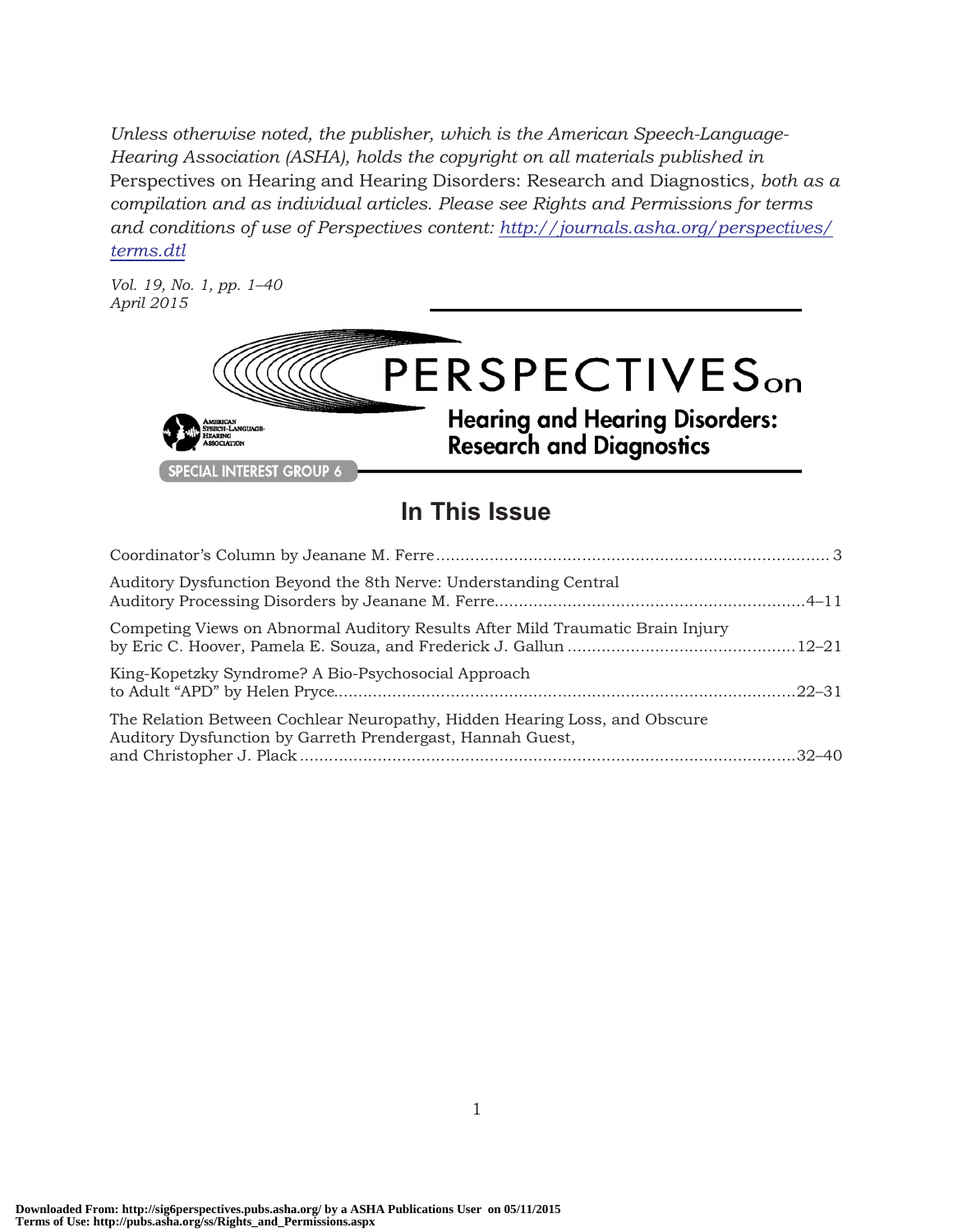Unless otherwise noted, the publisher, which is the American Speech-Language- Hearing Association (ASHA), holds the copyright on all materials published in Perspectives on Hearing and Hearing Disorders: Research and Diagnostics, both as a compilation and as individual articles. Please see Rights and Permissions for terms and conditions of use of Perspectives content: [http://perspectives.pubs.asha.org/ss/](http://perspectives.pubs.asha.org/ss/Permissions.aspx) [Permissions.aspx](http://perspectives.pubs.asha.org/ss/Permissions.aspx)

Disclaimer of warranty: The views expressed and products mentioned in this publication may not reflect the position or views of the American Speech-Language-Hearing Association or its staff. As publisher, the American Speech-Language-Hearing Association does not warrant or guarantee the accuracy, completeness, availability, merchantability, fitness for a particular purpose, or noninfringement of the content and disclaims responsibility for any damages arising out of its use. Advertising: Acceptance of advertising does not imply ASHA*'*s endorsement of any product, nor does ASHA accept responsibility for the accuracy of statements by advertisers. ASHA reserves the right to reject any advertisement and will not publish advertisements that are inconsistent with its professional standards.

> **PERSPECTIVES**<sub>on</sub> **Hearing and Hearing Disorders:**



**Research and Diagnostics SPECIAL INTEREST GROUP 6** 

Vol. 19, No. 1, April 2015

SIG 6 Editor: Sumitrajit Dhar

SIG 6 Associate Editor: Ashley Harkrider

SIG 6 2015 Editorial Review Committee:

Marc Brennan ∙ Ashley Harkrider ∙ Susan Gordon-Hickey ∙ Peter Ivory ∙ Wafaa A. Kaf ∙ Chris Sanford

SIG 6 Professional Development Manager: Peter J. Ivory

#### SIG 6 2015 Coordinating Committee:

Jeanane M. Ferre, SIG Coordinator ∙ Chris Sanford, Associate Coordinator ∙ Sumitrajit Dhar, Perspectives Editor ∙ Susan Gordon-Hickey ∙ Wafaa A. Kaf ∙ Deborah L. Berndtson, ASHA SIG 6 Ex Officio

ASHA Board of Directors Board Liaisons: Donna Fisher Smiley, Vice President for Audiology Practice ⋅ Sandra L. Gillam, Vice President for Speech-Language Pathology Practice

ASHA Production Editor: Victoria Davis

ASHA Advertising Sales: Pamela J. Leppin

ASHA Board of Directors: Judith L. Page, President ⋅ Jaynee A. Handelsman, President-Elect ⋅ Elizabeth S. McCrea, Immediate Past President ∙ Donna Fisher Smiley, Vice President for Audiology Practice ∙ Perry F. Flynn, Speech-Language Pathology Advisory Council Chair ∙ Margot L. Beckerman, Audiology Advisory Council Chair ∙ Howard Goldstein, Vice President for Science and Research ∙ Kathy Shapley, National Student Speech Language Hearing Association (NSSLHA) National Advisor ∙ Judy B. Rudebusch, Vice President for Finance ∙ Edie R. Hapner, Vice President for Planning ∙ Joseph J. Montano, Vice President for Standards and Ethics in Audiology ∙ Sandra L. Gillam, Vice President for Speech-Language Pathology Practice ∙ Shari B. Robertson, Vice President for Academic Affairs in Speech-Language Pathology ∙ Joan Mele-McCarthy, Vice President for Government Relations and Public Policy ∙ Barbara K. Cone, Vice President for Academic Affairs in Audiology ∙ Lissa A. Power-deFur, Vice President for Standards and Ethics in Speech-Language Pathology ∙ Arlene A. Pietranton, Chief Executive Officer (ex officio to the Board of Directors)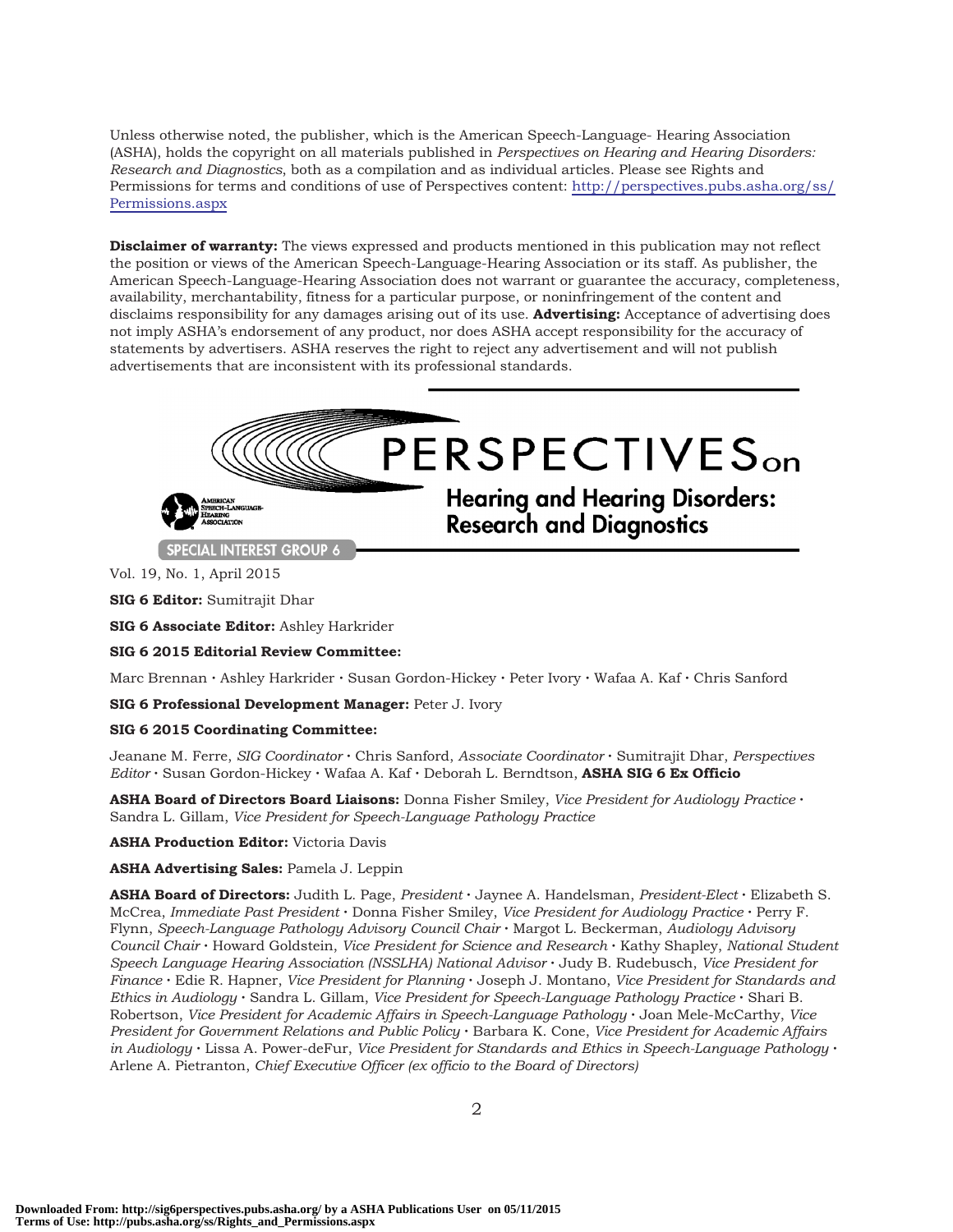# Coordinator*'*s Column

#### Jeanane M. Ferre

Welcome affiliates to the spring 2015 edition of SIG 6's Perspectives on Hearing and Hearing Disorders: Research and Diagnostics. As professionals in hearing and listening difficulties, we are often the first contact for clients experiencing difficulty listening in noise, following directions, remembering verbal messages, and/or using verbal information at work, at school, or in social settings. We administer behavioral and/or electrophysiological tests of hearing and middle ear function, discovering normal peripheral auditory function. So, now what? As audiologists responsible for evaluating auditory function from outer ear to cortex—we must familiarize ourselves with those conditions that can create auditory complaints in the absence of demonstrable peripheral hearing impairment. Our first issue of 2015 offers you four papers discussing just such conditions. Jeanane Ferre provides an overview of central auditory processing assessment and intervention among listeners with normal peripheral function. The auditory sequalae associated with mild traumatic brain injury are discussed by Eric Hoover, Pam Souza, and Frederick Gallen. Helen Pryce discusses a fascinating syndrome—King-Kopetzky syndrome—that presents with normal hearing and auditory difficulties that may or may not be true auditory processing disorder; while Garreth Prendergast, Hannah Guest, and Christopher Plack examine relations among cochlear neuropathy, hidden hearing loss, and obscure auditory dysfunction.

SIG 6 appreciates our authors' contributions of time and expertise to bring you this Perspectives issue to you. Perspectives cannot happen without the work of an amazing team of volunteers: Editor, Sumit Dhar, Associate Editor, Ashley Harkrider, Editorial Reviewers, Marilyn Dille and Marc Brennan, and our Professional Development Manager, Peter Ivory. Our SIG 6 team is assisted by ASHA National Office staff, including Deborah Berndtson, our ex-officio and Victoria Davis, Production Editor.

Coming in the fall Perspectives issue, look for articles focusing on fluctuating hearing loss. Compelling readership numbers make it clear how much affiliates value Perspectives for access to cutting-edge information and interesting topics as well as professional development credits. Keep in mind that other opportunities for education and involvement abound. The coordinating committee (Chris Sanford, Susan Gordon-Hickey, Wafaa Kaf, Sumit, Peter, and myself) along with our SIG 6 liaison to the ASHA Convention Program Committee, Peter Ivory, have been busy since January working with the neuroanatomy/neurophysiology topic area and SIGs 7, 8, and 9 to bring you some exciting courses at this year's ASHA Convention in Denver. Log on to the SIG 6 website to share your ideas for future Perspectives topics and/or authors, express your concerns, engage in discussion on topics of interest to our community, or volunteer your time and expertise to the SIG 6 mission.

In April, the Coordinating Committee will be meeting at the National Office to work on additional opportunities for professional development, discuss upcoming Perspectives issues, monitor our work plan progress to date, and share information with ASHA staff working on issues important to audiologists and hearing scientists. We always need more volunteers to help with these efforts. If you're interested in becoming more involved, contact me at [jmfphd@comcast.net](http://jmfphd@comcast.net) or through the SIG 6 online ASHA community.

doi:10.1044/hhd19.1.3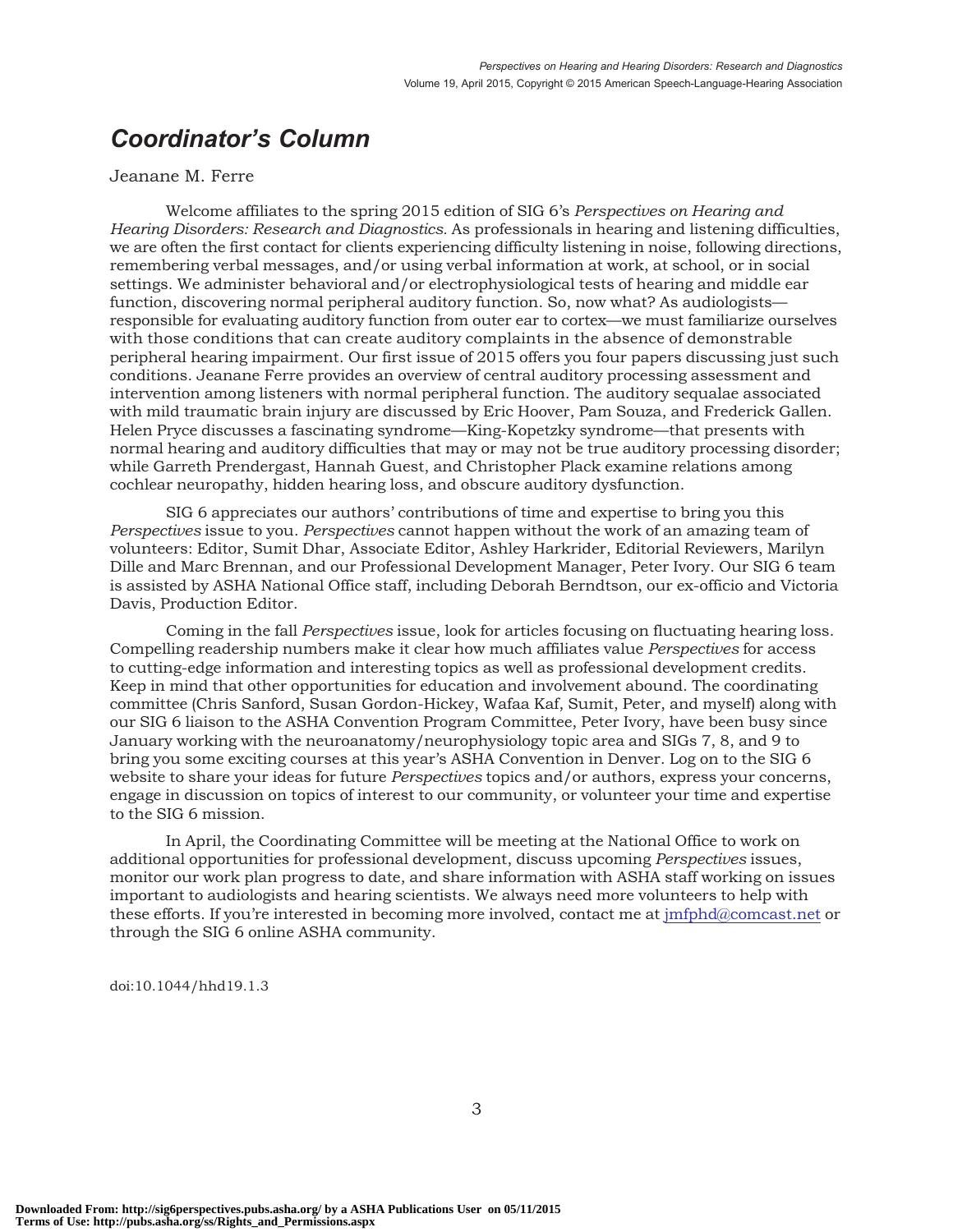# Auditory Dysfunction Beyond the 8th Nerve: Understanding Central Auditory Processing Disorders

Jeanane M. Ferre

Private Practice Oak Park, IL Financial Disclosure: Jeanane M. Ferre is an audiologist at a private practice. Nonfinancial Disclosure: Jeanane M. Ferre has previously published in the subject area.

### **Abstract**

Central auditory processing disorder (CAPD) refers to a deficit in the neural processing of auditory stimuli that can affect listening, language, and learning. Because CAPD manifests behavioral symptoms similar to those exhibited by listeners with peripheral hearing loss, it is important that the audiologist be prepared to "go beyond the 8th nerve" in the assessment process to evaluate central auditory skill sets and provide intervention as needed. Differential diagnosis of these disorders is accomplished using behavioral and electrophysiological tests that examine the array of auditory skills and integrity of the system from brainstem through the cortex. Test results are used to develop effective deficit-specific intervention plans designed to reduce/resolve the deficit and minimize the disorder's affect on the listener's life.

Central auditory processing disorder (CAPD) refers to a deficit in the perceptual (i.e., neural) processing of auditory stimuli and the neurobiological activity underlying that processing (American Speech-Language-Hearing Association [ASHA], 2005). Neuro-geographically, the central auditory system ranges from the cochlear nuclei through the cortex and includes the neural encoding of frequency and temporal cues by specific afferent centers as well as the binaural representation of those cues within the system. Both hearing loss and central auditory processing disorders can adversely affect communication, learning, and psychosocial wellness. Thus, the listening/hearing complaints of the listener with a CAPD are similar to those of individuals with peripheral hearing impairment. In fact, many disorders present behavioral characteristics similar to CAPD that may lead to similar functional listening difficulties. Disorders co-existing with and/or sharing symptoms of CAPD include neurocognitive disorders (e.g., attention deficit hyperactivity disorder—ADHD, executive function disorder), cognitive impairment (e.g., mental retardation), communication disorders (e.g., autistic spectrum disorder, Asperger's syndrome, language processing disorders, specific language impairment), social-emotional disturbance (e.g., behavior disorders), learning disability, and other sensory processing impairments (e.g., sensory integration disorder; ASHA, 2005; Bellis, 2006; Ferguson, Hall, Riley, & Moore, 2011; Keller, Tillery, & McFadden, 2006; Sharma, Purdy, & Kelly, 2009; Witton, 2010). Through differential diagnosis, the assessment team uncovers the nature of the underlying disorder contributing to a listener's functional challenges and maximizes the intervention for those challenges.

Differential diagnosis refers to the differentiation among two or more disorders that have similar symptoms and/or manifestations (ASHA, 2005; Bellis, 2006, 2014). Comprehensive differential evaluation of CAPD requires input from a variety of disciplines, including, but not limited to, audiology, speech-language pathology, neuropsychology, occupational therapy (OT), physical therapy (PT), education, and other related professions. The audiologist administers wellcontrolled tests, sensitive to dysfunction in the central auditory pathways, thus clarifying the auditory component, if present. Other professionals provide information regarding the extent to which there exist difficulties in other sensory processing skills and/or in higher-order cognitive, linguistic, or learning skills that may confound auditory test results or co-exist with a CAPD.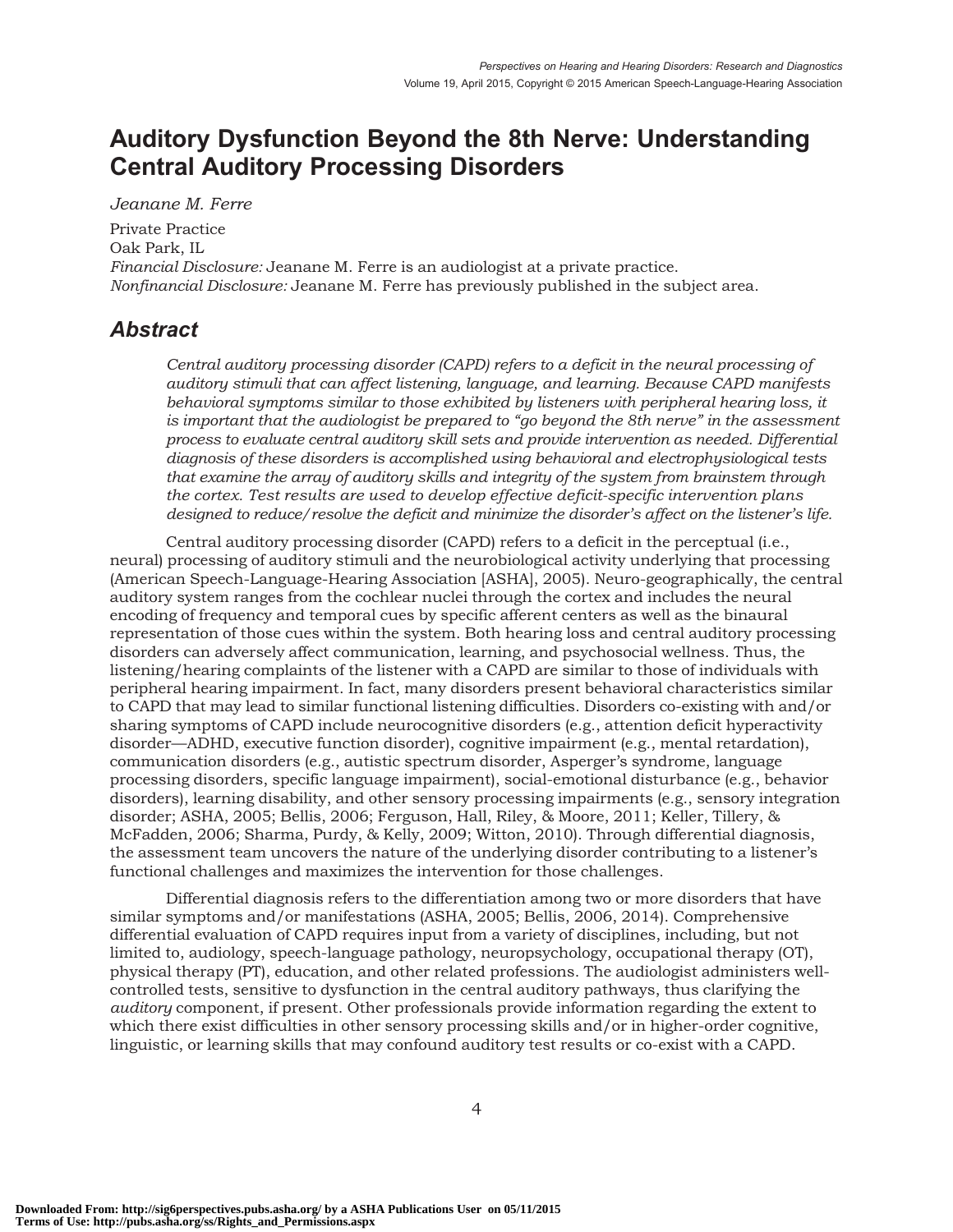In general, the central auditory skill sets include auditory discrimination, binaural processing and temporal processing, and within these sets, specific skills have been identified. Sound localization and lateralization depend upon discrimination and binaural processing. Specific temporal processing includes temporal discrimination, ordering, integration, and masking. Auditory performance in the presence of competing signals requires dichotic listening, dependent upon binaural integration and separation. Some binaural tasks also tax discrimination (e.g., binaural fusion). Tests of auditory performance with degraded acoustic signals tax both auditory closure and discrimination skills. Finally auditory pattern recognition is associated with temporal and discrimination functions (ASHA, 1996, 2005; Bellis, 2003; Chermak & Musiek, 1997). With a goal of understanding the central auditory "lay of the land," as it were, a comprehensive assessment will include both formal and informal measures designed to assess all of these skills.

There is general agreement among audiologists that a battery of tests is essential for the differential diagnosis of a CAPD. While there is less agreement on exactly which specific tests should be included, there is agreement that a comprehensive diagnostic assessment should include verbal and nonverbal tasks as well as behavioral and electrophysiologic/electroacoustic measures. The central auditory evaluation may include the following elements:

- puretone air and bone conduction audiometry to examine peripheral hearing acuity;
- speech reception threshold and word recognition tests to establish baseline word recognition abilities;
- otoacoustic emissions, tympanometry, acoustic reflex, and reflex decay to rule out middle ear disorder, identify retrocochlear dysfunction, and/or differentiate a CAPD from auditory neuropathy;
- measures of brainstem level binaural interaction that may include binaural fusion, masking level difference, and/or assessment of localization to a sound in space;
- low pass filtered and/or time compressed speech tests to tax auditory discrimination;
- dichotic listening tests having varying linguistic loads to assess cortically-based binaural integration and separation skills;
- pitch and/or duration sequencing tasks, "global" measures providing information regarding the integrity of right-hemisphere-based pattern recognition, frequency or temporal discrimination, and interhemispheric transfer of function;
- electrophysiological assessment of the brainstem and/or cortex, e.g., ABR, cABR, MLR, MMN, P300 (Kraus & Hornickel, 2013; Schochat, Rabelo, Musiek, 2014);
- speech-in-noise tests that provide information regarding the listener's functional abilities in various listening situations.

Central auditory processing tasks are measures that, in general, examine how efficiently the auditory system operates by "overloading" or "overworking" it. Central auditory tests go beyond standard tests of hearing to examine how well the auditory system uses or interprets the information that the ear sends it. Results are compared to an age-matched peer group and performance profiles emerge that provide insights into the nature of the CAPD. As with any other clinical decision-making paradigm, it is the responsibility of the examiner to understand fully the nature and limitations of specific central auditory tests as well as the test-taking needs of the client, including chronological and/or developmental age. There remains on-going debate regarding the youngest age for which central auditory assessment is appropriate. While an in-depth discussion of this debate is beyond the scope of this paper, a brief discussion of central auditory skill development is appropriate.

As noted above, central auditory abilities include binaural interaction, auditory discrimination, auditory pattern recognition, dichotic listening, and interhemispheric integration.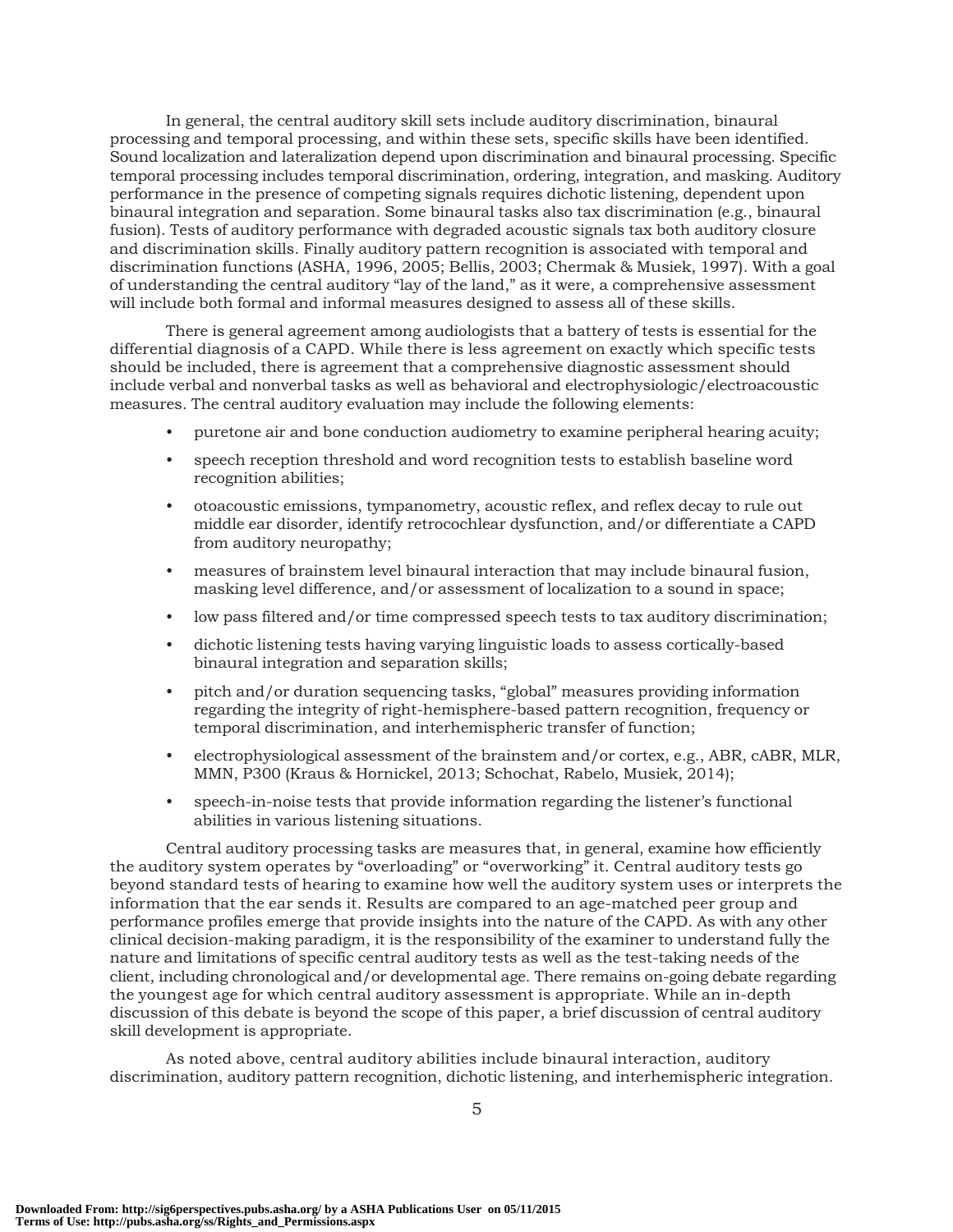Neurodevelopmentally, these skills are present and measurable by 6 years of age, with some skills apparent at much younger ages than others (Bellis, 2003). Reliable diagnostic testing can be accomplished beginning at age 6 as there are versions of most central auditory tests with vocabulary and normative data available for children 6 years and older. For children between the ages of 4–6 years, an assessment including formal tests and informal screening indices examine the precursors of auditory processing. While not specifically diagnostic in nature, the "preschool" assessment provides information regarding a child's strengths and weaknesses with respect to developing auditory processing skills and can serve as a baseline for later assessments, as needed. To date, there are no behavioral central auditory tests appropriate for use with children under age four. By understanding the nature of the skills subserved by the peripheral and central auditory systems, we can assess development of the skills, draw inferences regarding impact of impaired or delayed skill development on the child's life, and develop deficit-specific intervention programs designed to reduce/resolve deficits and minimize adverse effects.

Binaural interaction refers to how well the two ears work together and reflects integrity of the auditory system at the low brainstem level. Binaural interaction assists the listener in localizing a sound in space and is important for attention, and listening in noise. Rudimentary binaural interaction ability is present by age two, as suggested by auditory brainstem testing.

Auditory discrimination is the ability to analyze fine differences in the speech spectra that contributes to recognition of running speech, recognition of speech in noise, phonemic/ phonologic awareness, and language development. The ability is present at birth, becoming restricted to native language sounds by approximately 12 months of age, and becoming adult-like by age 10 (Bellis, 2003).

Temporal pattern recognition is the ability to identify and/or recognize auditory patterns (i.e., signals with more than two separate acoustic events). Pattern recognition depends on intact temporal resolution ability—the ability to "hear" where one sound ends and another begins—as well as intact right hemisphere function. Pattern recognition contributes to the listener's ability to recognize and process running speech as well as to perceive intent of a message, such as in sarcasm. Temporal resolution improves significantly from ages 3–5 years and is adult-like by age 10; while specific pattern recognition is apparent initially at approximately age 6 years and matures through age 12 (Bellis, 2003).

Interhemispheric integration refers to the communication between the two hemispheres across the corpus callosum that contributes to our ability to process increasingly lengthy or complex speech, recognize competing auditory targets, follow directions, synthesize multiple targets as in phonologic processing, transition from task-to-task, and complete assignments in timely fashion. Integration contributes to overall processing speed/efficiency as well as to the ability to manage the breadth and depth of sensory information that we encounter daily. Corpus callosum (i.e., interhemispheric connections) development begins during the first year of life but is not fully mature until early adulthood and is highly variable in listeners under age six (Bellis, 2003).

Dichotic listening refers to the ability to process different information presented to each ear simultaneously. Dichotic listening assists listeners in processing multiple incoming acoustic targets (binaural integration) and/or to ignore target in presence of competing signal (binaural separation). Dichotic listening is present and measurable by age 5, remaining highly variable until age 8, and reaching adult-like values by age 12 (Bellis, 2003).

Central auditory processing disorders (CAPD) do not exist in a vacuum and many clients come to the evaluation with co-existing concerns including peripheral hearing impairment, especially among our aging clients, receptive and/or expressive speech-language issues (e.g., dyspraxia, poor receptive vocabulary, and aphasia), and/or neurocognitive or behavioral issues (e.g., TBI, cognitive impairment, attention deficit disorder, and emotional dysregulation or disorder). While these co-existing challenges do not necessarily exclude the individual from assessment,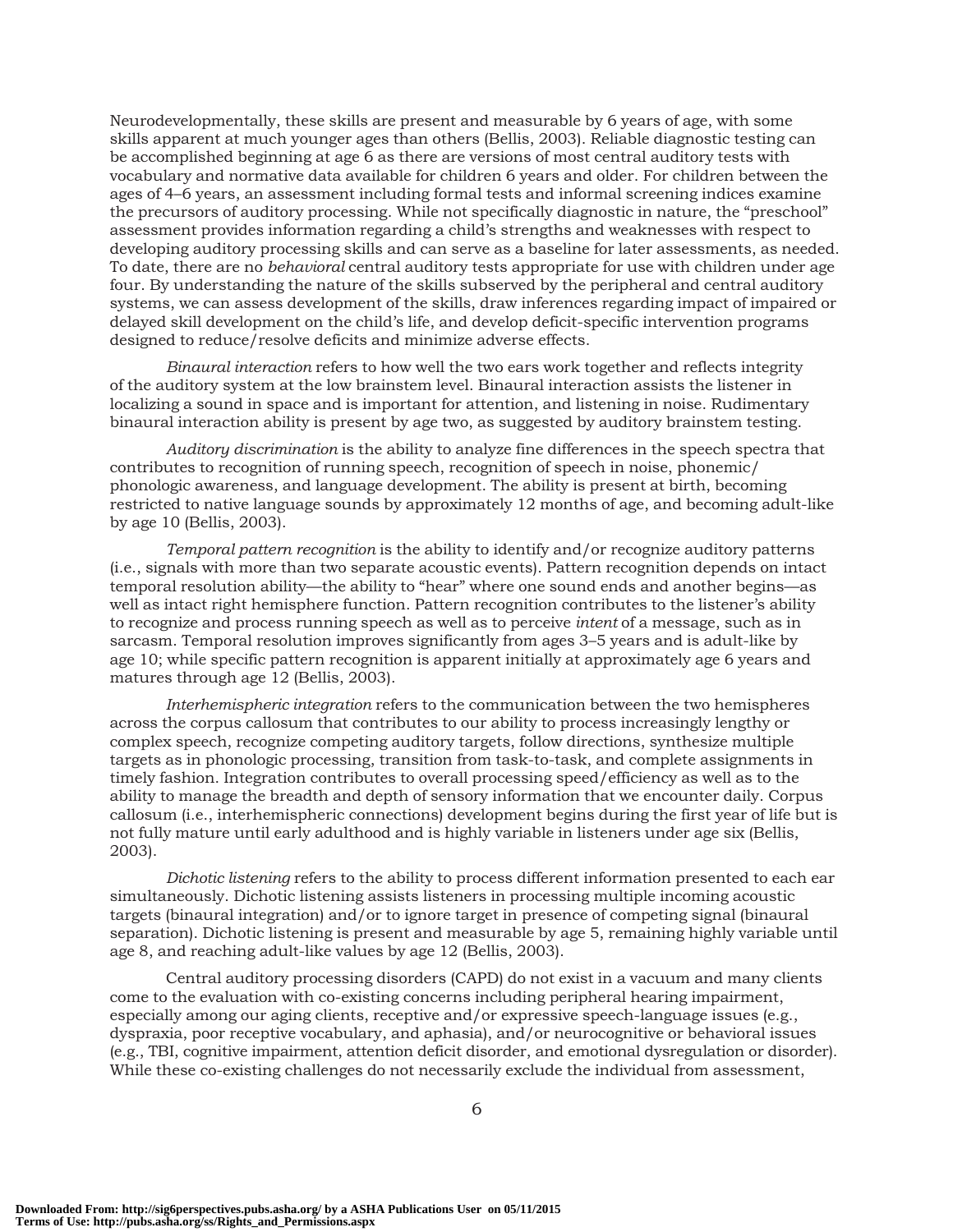consideration must be given to them as these factors may require an adjustment to the diagnostic protocol and/or confound test interpretation. Excellent discussions of considerations for diagnostic testing may be found in Bellis (2003); Geffner & Swain (2013), and Musiek & Chermak (2014).

Understanding central auditory processes (CAP) and ably administering a CAP test battery represents only half of the CAPD equation, the examiner must now turn attention to interpreting the results and developing a deficit-specific intervention plan. To that end, there exist CAP test profiling systems that assist the examiner in conceptualizing and clarifying test findings. While multiple models exist representing differing conceptualizations of CAPD, all share the notions that a multidisciplinary approach is needed for the assessment process, a test battery is needed for specific CAPD diagnosis, test scores should relate to functional needs, and intervention should be collaborative in order to be effective (ASHA, 2005; Bellis, 2003, 2014; Chermak, 2007; Ferre, 2006). Diagnostic interpretation using one such model is described here.

Bellis and Ferre (1999) outlined five central auditory processing test profiles that describe the nature of the disorder based on key central auditory test findings and measures of cognition, communication, and/or learning, and associated behavioral manifestations. The model is a theoretical framework in which individual test scores as well as inter- and intra-test patterns of performance are examined in order to relate central auditory test findings to both their presumed underlying neurophysiological bases and functional sequalae (ASHA, 2005; Bellis, 2003, 2006; Bellis & Ferre, 1999; Ferre, 2002, 2006). The model describes three primary central auditory deficit profiles characterized by presumed underlying site of dysfunction. Two secondary profiles yield unique patterns of results on central auditory tests; however, they may be described more appropriately as manifestations of supramodal or cognitive-linguistic disorders. For a comprehensive discussion of these deficit profiles, the reader is referred to Bellis (2003, 2006), and Bellis and Ferre (1999). For the purposes of this discussion, they are described briefly here.

Auditory decoding deficit is a deficit in auditory closure and related sound discrimination representing dysfunction in the primary (usually left) central auditory pathways. On central auditory tests, the profile is characterized by difficulty on tests of degraded speech tests (e.g., recognition of filtered or time-compressed targets) and/or measures of temporal discrimination (e.g., temporal gap detection). Binaural and/or right ear deficits may be observed on dichotic listening tests, especially those with relatively substantial linguistic demand (e.g., dichotic words versus dichotic digits). Poor discrimination means the listener's auditory system is working harder than that of a typical listener to extract the fine acoustic changes within the speech spectrum, even under optimal conditions. This difficulty places the listener at risk for listening difficulties when noise is present, in highly reverberant environments (e.g., arenas, restaurants, playgrounds, etc.) when extra visual and/or contextual cues are not available, or when listening to a soft-spoken speaker or one with a pronounced accent. As the acoustic or linguistic conditions deteriorate, more neural energy is expended to process the acoustic portions of the signal, leaving less energy for higher-order linguistic-cognitive processing. Processing inefficiency can result in fatigue and reduced listening comprehension. These behavioral listening difficulties are similar to those observed among listeners with peripheral hearing loss. Like the listener with peripheral hearing impairment, secondary psychosocial issues may arise including social withdrawal or depressive disorder. Auditory decoding deficit can create secondary difficulties in communication (e.g., vocabulary, syntax, semantics, and second language acquisition) and/or academic skills (e.g., reading decoding, spelling, notetaking, and/or direction following; Bellis & Ferre, 1999).

Integration deficit reflects deficient ability to recognize and use multisensory incoming cues quickly and efficiently, believed to be the result of inefficient communication across the corpus callosum. The profile is characterized on central auditory tests by excessive left ear suppression on dichotic listening tests combined with poor labelling but adequate imitation of tonal patterns (e.g., pitch sequencing test). Deficit in skills needed for information integration may affect listening comprehension, especially in groups, academics, and higher-level language processing.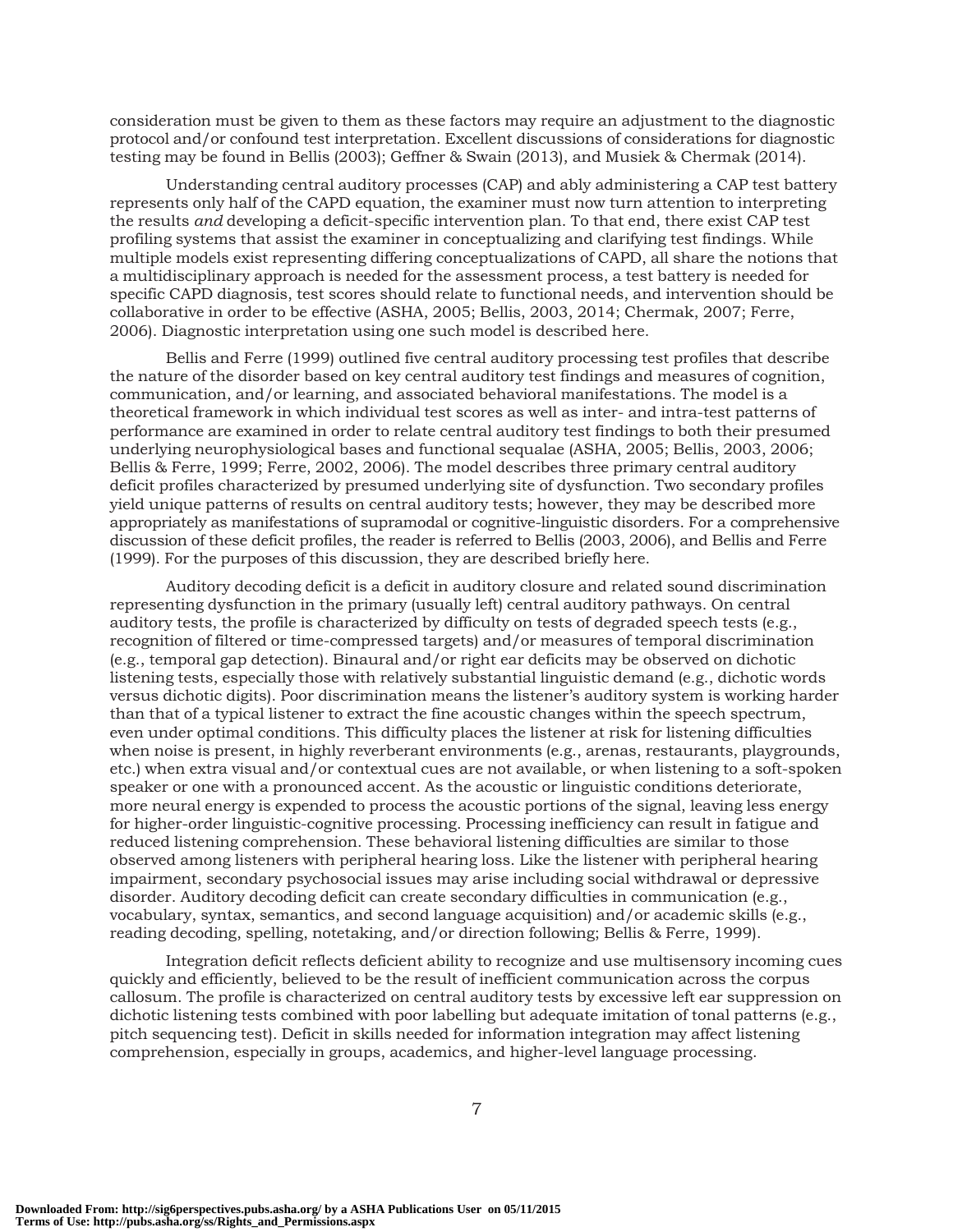Deficits in other integrative skills (e.g., visual-motor, auditory-visual, etc.) are common with this profile (Bellis & Ferre, 1999; Ferre, 2002, 2006). As listening demands increase, the listener may become less tolerant of extraneous distraction. Fatigue may set in and listening attitude may deteriorate with the listener appearing inattentive or confused (Ferre, 2006, 2007). In the assessment process, impaired auditory integration should be differentiated from attention deficit, sensory dysregulation, executive dysfunction, or general anxiety or depression.

Impaired auditory pattern recognition, regardless of response mode (labeling or imitation) as well as excessive left ear suppression on dichotic listening tests suggests a prosodic deficit, a deficiency in using prosodic features of the signal, a predominantly right hemisphere function. Running speech can be conceptualized as a series of acoustic patterns to which specific meaning must be attached for comprehension to occur. As we speak, we often drop word endings and blur perceptual timing boundaries by failing to enunciate clearly (Picheny, Durlach, & Braida, 1985, 1986). In everyday communication, the listener must navigate between and among these rapidly changing acoustic patterns; analyzing, synthesizing, manipulating, and attaching meaning to them quickly and efficiently. A non-impaired listener is able to perceive the *ebb and flow* of these changing patterns in the speech stream and make sense of the signals even when they are disrupted. The listener with prosodic deficit has difficulty recognizing the acoustic contours (i.e., patterns) in the rapidly occurring speech stream and perceiving timing cues in running speech (e.g., pacing, segmentation, and rhythm cues). Prosodic deficit may manifest as inconsistent processing of rapid speech and/or difficulties listening in highly noisy or reverberant environments, when listening to unfamiliar vocabulary, an unfamiliar speaker, or to someone not speaking clearly. The listener may misperceive the intent of the message or perceive one that is very different from that which was spoken, resulting in miscommunication (Bellis, 2003).

Functional challenges may be seen in reading, spelling, direction following, note-taking, attention, working memory, and problem-solving. Ability to recognize and use other types of sensory patterns (e.g., visual and/or tactile) may be impaired. Communication problems of the listener with prosodic deficit can include difficulties in syntactic, semantic, pragmatic, and social language skills, including difficulty understanding sarcasm and recognizing and using nonverbal pragmatic language cues such as facial expressions, body language, and gestures (Bellis, 2006; Bellis & Ferre, 1999; Ferre, 2007).

As noted above, binaural processing, including binaural integration and separation, is a fundamental central auditory skill set. A primary CAPD can impair binaural processing through impaired discrimination, as in the decoding profile; impaired interhemispheric communication, as in the integration profile, or impaired right hemisphere function, as in the prosodic profile. However, poor performance on tests of binaural processing also may result from inefficient intrahemispheric communication; the presumed underlying cause of associative deficit. A secondary central auditory processing test profile, this deficit is characterized by significant auditorylanguage processing difficulties, believed to be related to dysfunction in the communication between the primary (Heschl's gyrus) and secondary or auditory association (Wernicke's area) cortices of the dominant (usually left) hemisphere (Bellis & Ferre, 1999; Ferre, 2002). On central auditory tests, the ability to recognize degraded speech and temporal patterns is age appropriate with marked difficulty for one or both ears on dichotic listening tasks taxing binaural integration and separation skills. This intra-hemispheric deficit impacts language processing and the listener has difficulty attaching linguistic meaning to incoming acoustic signals quickly and efficiently (i.e., associating the auditory with language). In general, listeners with this auditory-language association deficit don't extract key words from running speech as well as their peers and appear not to speak the same language as their peers. The listener tends to take most statements literally and often sees ambiguity even in seemingly straightforward messages (Bellis, 2003, 2006; Bellis & Ferre, 1999; Ferre, 2006). Listening difficulties arise when vocabulary is unfamiliar; information is presented without sufficient contextual or visual cues, or when the message is linguistically ambiguous. Because this deficit is more accurately conceptualized as a language impairment, the daily living challenges for this listener center on issues of comprehension—reading or listening,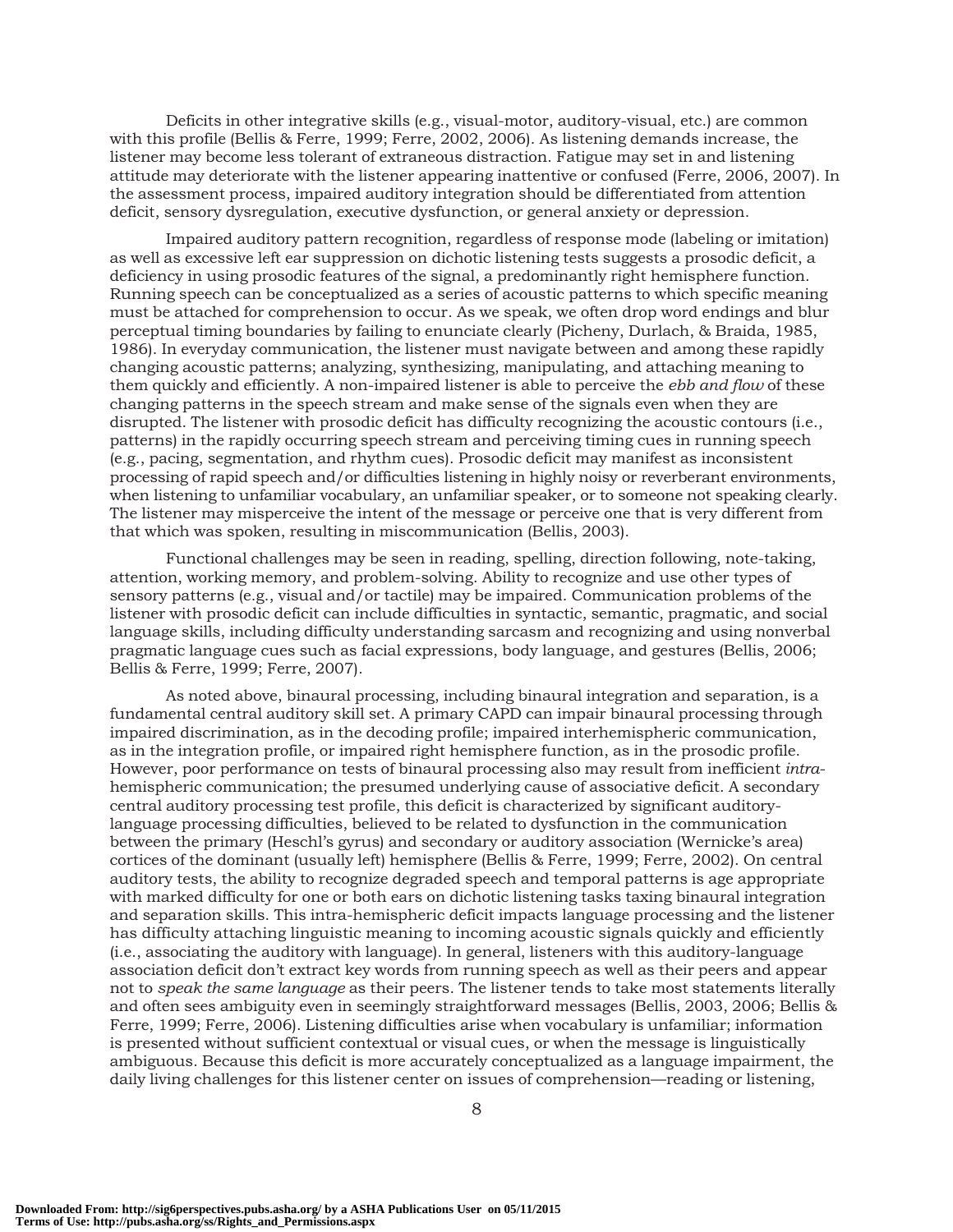specific language usage, and social/pragmatic communication (Bellis, 2003, 2006; Bellis & Ferre, 1999; Ferre, 2006).

As noted in the first paragraph of this paper, the "landscape" of CAPD is reflected in the action of the afferent auditory system. However, the "process" of processing is incomplete without considering the listener's ability to execute a response as evidenced by accurate and appropriate verbal or written responses or successful task completion. Certainly, impaired ability to discriminate, analyze, synthesize, and/or attach meaning to an incoming auditory signal can create disability in expression or execution skills. However, performance difficulties (e.g., poor direction following or task completion), may exist in the absence of receptive sensory or linguistic dysfunction. Disruptions associated with impaired expressive skills or difficulty executing a response may manifest on central auditory tests as an output-organization deficit profile. This secondary central auditory processing test profile is characterized by poor scores on tests requiring the reporting of multiple or precisely sequenced targets, with normal performance seen on single target and/or free recall tasks. Atypical crossed reflexes or otoacoustic emissions may be seen (Bellis, 2003). Difficulty in skills needed for information organization or recall may adversely affect planning, applied problemsolving, listening comprehension, direction following, spelling, verbal or written expression, word finding, and retrieval. Behaviorally, the listener may exhibit difficulty hearing in noise, be disorganized, impulsive, or present with issues in executive functioning. Although no specific neurophysiologic region of dysfunction is implicated by test findings, the central auditory test results and behavioral manifestations implicate the frontal and prefrontal cortices or efferent (i.e., motor) pathways as possible sites of dysfunction (Bellis, 2006; Bellis & Ferre, 1999; Ferre, 2002; Richard, 2001).

Central auditory processing profiles can occur singly or in combination, although one profile typically predominates. It is important to note that if the listener exhibits deficits in all auditory processes assessed or test results suggest the presence of more than two of the five functional deficit profiles, consideration should be given to the likelihood of global, higher-order, or bi-hemispheric dysfunction as the primary condition underlying reported or observed listening, language, or learning difficulties. In these cases, diagnosis of CAPD is not appropriate and referral should be made to related professionals (e.g., neuropsychology, neurology, and speech-language pathology) for additional assessment.

Although often overlooked, intervention for CAPD is an integral part of the audiologist's role and responsibilities. A detailed discussion of specific intervention strategies is not within the scope of this paper. However, key points regarding intervention deserve a brief mention:

- Differential intervention is a balance of deficit-specific management and treatment strategies that derive logically from diagnostic test results and have solid neuroscientific foundations.
- Effective intervention is timely and collaborative and includes treatment goals that are measurable, functional, and consistent with the neurodevelopmental hierarchy of auditory and communicative-cognitive function.
- In treatment, formal and informal therapy techniques are used to reduce or resolve auditory deficits and to teach functional compensatory strategies. In management, compensatory strategies and environmental accommodations are implemented to minimize the impact of the disorder on the listener's day-to-day functioning.
- There is no *silver bullet* for treating CAPD. A program that may be effective for one listener may be ineffective for another based on the specific auditory skills affected and the impact of the disorder on the listener's life. Before implementing any treatment program, the audiologist should verify the specific needs of the listener with CAPD in the classroom, workplace, and at home. In addition, the nature of the processing deficit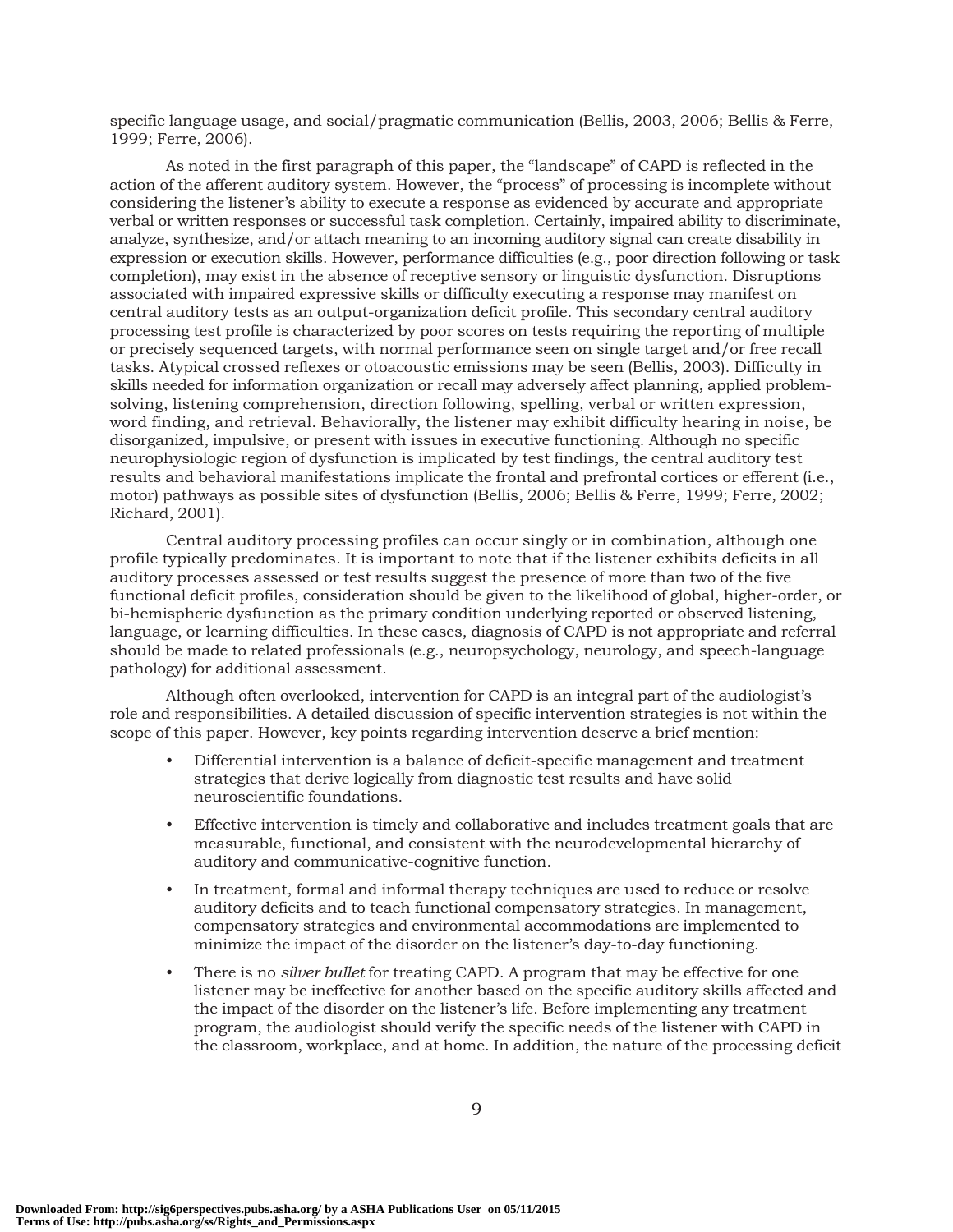should be described as fully as possible, as not all treatment programs may be beneficial for all types of CAPD.

- Regardless of type of deficit and functional sequelae, treatment for CAPD typically includes both bottom-up therapy, designed to reduce the deficit, and top-down therapy, designed to minimize residual effects of the disorder (ASHA, 2005; Chermak & Musiek, 1997; Bellis, 2003; Ferre, 2002).
- Auditory skill development as well as success of recommended treatment and/or management strategies, or lack thereof, should be documented at periodic intervals and adjusted as needed to meet the listener's functional needs.

Central auditory processing disorder (CAPD) can affect adversely academic achievement, speaking and listening, life skills, and sense of self. Differential diagnosis of CAPD and related, often co-morbid disorders leads to differential intervention. In differential diagnosis, formal and informal assessment results are interpreted in order to clarify the nature of the deficit that affects a listener's life. In differential intervention, deficit-specific recommendations for management and treatment are developed that create positive outcomes for our clients.

## References

American Speech Language Hearing Association. (1996). Central auditory processing: Current status of research and implications for clinical practice. American Journal of Audiology, 5, 41–54.

American Speech Language Hearing Association. (2005). Technical report: (Central) auditory processing disorders. Rockville, MD: Author.

Bellis, T. (2003). Assessment and management of central auditory processing disorders in the educational setting (2nd ed.). Clifton Park, NJ: Thomson Delmar Learning.

Bellis, T. (2006). Interpretation of APD test results. In T.K. Parthasarathy (Ed.), An introduction to auditory processing disorders in children (pp. 145–160). Mahwah, NJ: Lawrence Erlbaum Associates.

Bellis, T. (2014). The nature of central auditory processing disorder. In F. Musiek & G. Chermak (Eds.), Handbook of Central Auditory Processing Disorder: Auditory Neuroscience and Diagnosis, Vol. 1 (2nd ed., pp. 211–230). San Diego, CA: Plural Publishing, Inc.

Bellis, T., & Ferre, J. (1999). Multidimensional approach to differential diagnosis of central auditory processing disorders in children. Journal of the American Academy of Audiology, 10, 319–328.

Chermak, G. (2007). Central resource training: cognitive, metacognitive and metalinguistic skills and strategies. In G. Chermak & F. Musiek (Eds.), Handbook of (central) auditory processing disorder: Comprehensive intervention (Vol. 2, pp. 107–166). San Diego, CA: Plural Publishing, Inc.

Chermak, G. D., & Musiek, F. E. (1997). Central auditory processing disorders: New perspectives. San Diego, CA: Singular Publishing Group.

Ferguson, M., Hall, R., Riley, A., & Moore, D. (2011). Communication, listening, cognitive, and speech perception skills in children with auditory processing disorder (APD) or specific language impairment (SLI). Journal of Speech, Language, and Hearing Research, 54, 211–227.

Ferre, J. (2002). Managing children's auditory processing deficits in the real world: What teachers and parents want to know. Seminars in Hearing, 23, 319–326.

Ferre, J. (2006). Management strategies for APD. In T.K. Parthasarathy (Ed.), An introduction to auditory processing disorders in children (pp. 161–183). Mahwah, NJ: Lawrence Erlbaum Associates.

Ferre, J. M. (2007). Classroom management: Collaboration with families, teachers, and other professionals. In G. Chermak & F. Musiek (Eds.). Handbook of (Central) auditory processing disorder: Comprehensive intervention, Volume II (pp. 225–242). San Diego, CA: Plural Publishing, Inc.

Geffner, D., & Swain, D. (Eds.) (2013). Auditory processing disorders (2nd ed.). San Diego, CA: Plural Publishing, Inc.

Keller, W., Tillery, K., & McFadden, S. (2006). Auditory processing disorder in children diagnosed with nonverbal learning disability. American Journal of Audiology, 15, 108–113.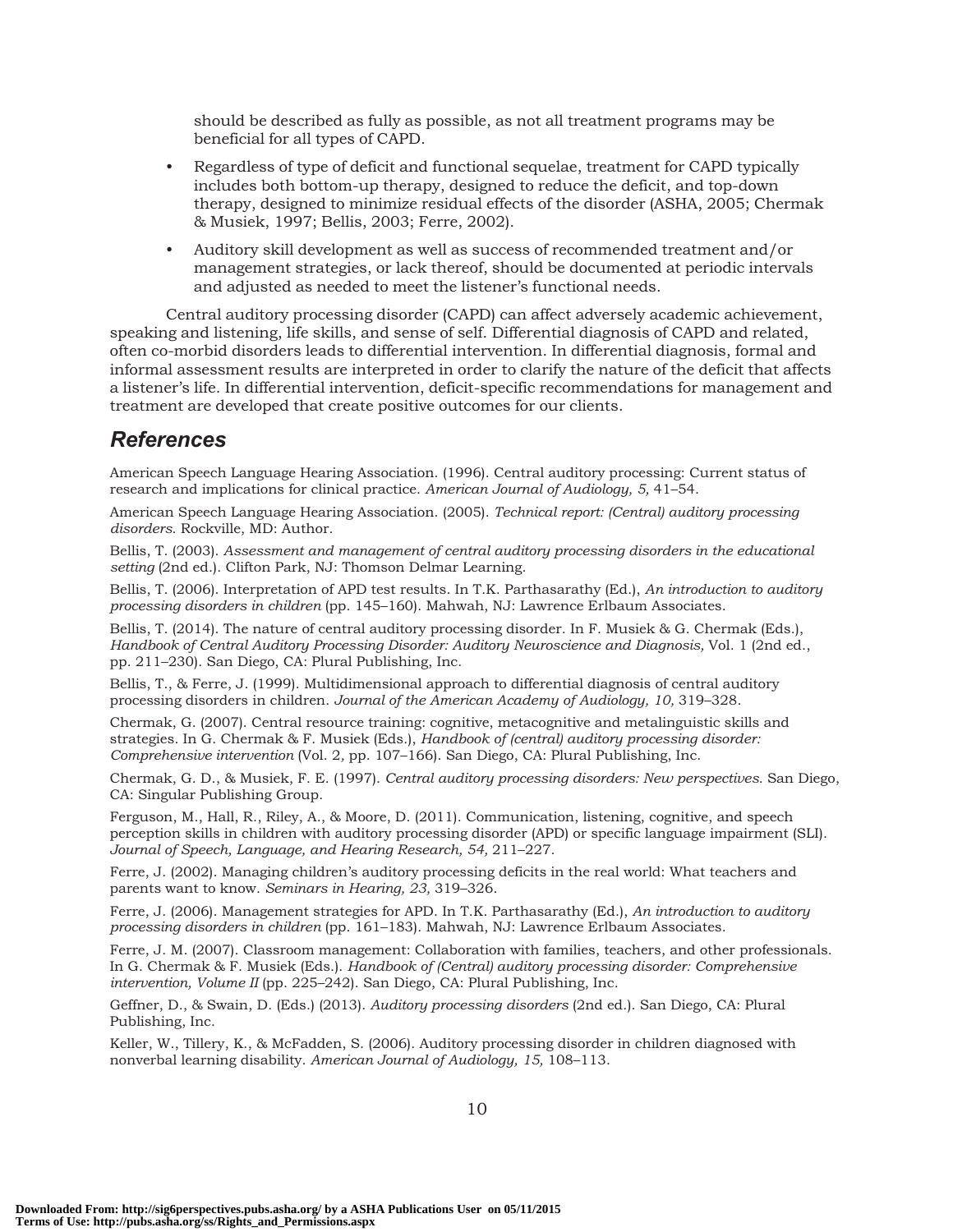Kraus, N., & Hornickel, J. (2013). cABR: A biological probe of auditory processing. In D. Geffner & D. Swain (Eds.), Auditory Processing Disorders (2nd ed.) (pp. 159–184). San Diego, CA: Plural Publishing.

Musiek, F., & Chermak, G. (Eds.) (2014). Handbook of central auditory processing disorders: Auditory neuroscience and diagnosis, Volume II (2nd ed.). San Diego, CA: Plural Publishing, Inc.

Picheny, M., Durlach, N., & Braida, L. (1985). Speaking clearly for the hard of hearing I: Intelligibility differences between clear and conversational speech. Journal of Speech & Hearing Research, 28, 96–103.

Picheny, M., Durlach, N., & Braida, L. (1986). Speaking clearly for the hard of hearing II: Acoustic characteristics of clear and conversational speech. Journal of Speech & Hearing Research, 29, 434–446.

Richard, G. (2001). The source for processing disorders. East Moline, IL: LinguiSystems, Inc.

Schochat, E., Rabelo, C., & Musiek, F. (2014). Electroacoustic and electrophysiological auditory measures in the assessment of central auditory processing disorder. In F. Musiek & G. Chermak (Eds.), Handbook of Central Auditory Processing Disorder, Volume 1 (2nd ed., pp. 471–496). San Diego, CA: Plural Publishing.

Sharma, M., Purdy, S., & Kelly, A. (2009). Comorbidity of auditory processing, language, and reading disorders. Journal of Speech, Language, and Hearing Research, 52, 706–722.

Witton, C. (2010). Childhood auditory processing disorder as a developmental disorder: The case for a multiprofessional approach to diagnosis and management. International Journal of Audiology, 49, 83–87.

History: Received January 17, 2015 Revised February 2, 2015 Accepted February 13, 2015 doi:10.1044/hhd19.1.4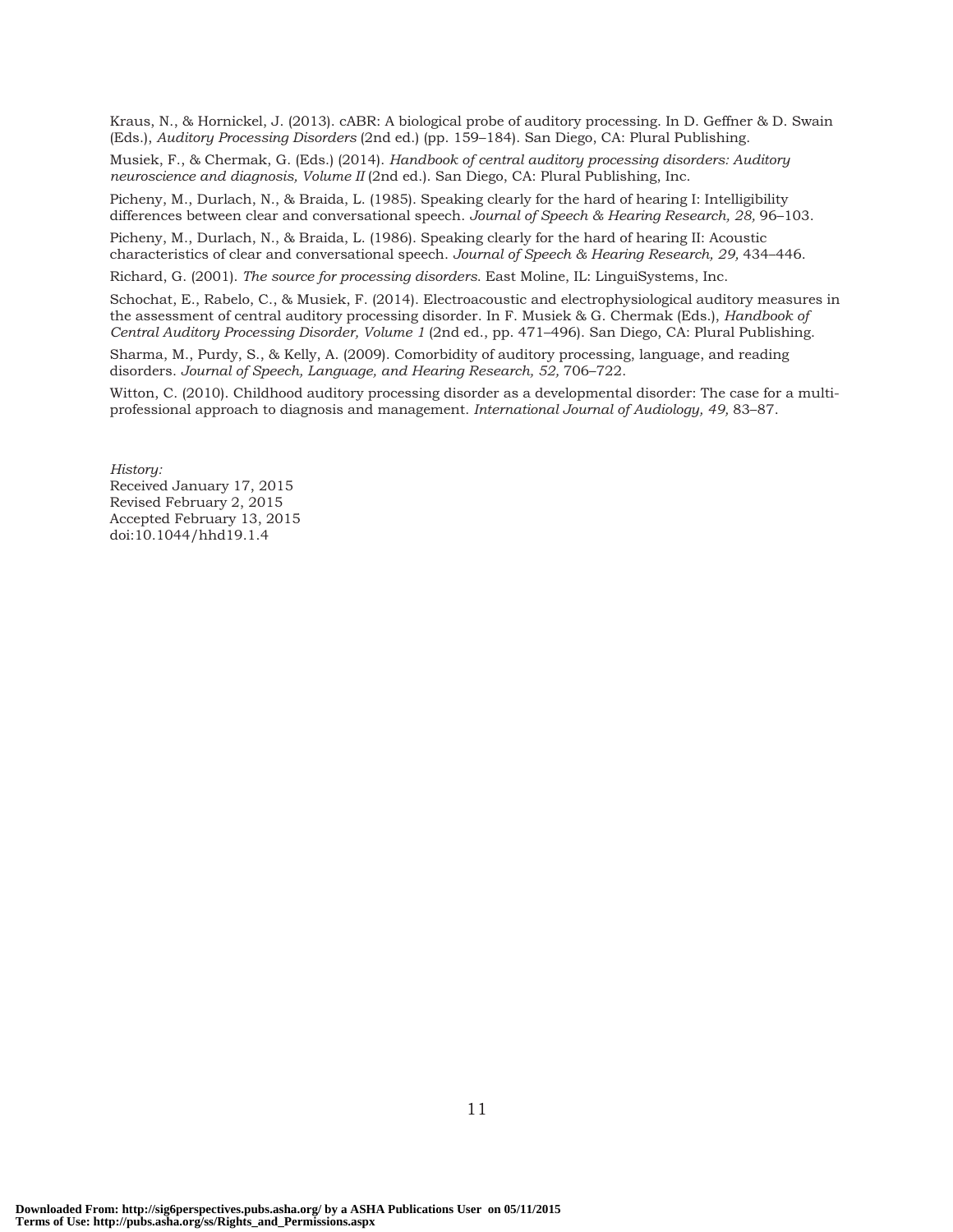# Competing Views on Abnormal Auditory Results After Mild Traumatic Brain Injury

#### Eric C. Hoover

Department of Communication Sciences and Disorders, University of South Florida Tampa, FL

#### Pamela E. Souza

Roxelyn and Richard Pepper Department of Communication Sciences and Disorders, Northwestern University Evanston, IL

#### Frederick J. Gallun

VA RR&D National Center for Rehabilitative Auditory Research, Portland VA Medical Center Portland, OR

Financial Disclosure: Eric C. Hoover is post-doctoral fellow at the University of South Florida. Pamela E. Souza is a professor at Northwestern University. Frederick J. Gallun is a research investigator at Portland VA Medical Center. Research funded by Northwestern University Roxelyn and Richard Pepper Department of Communication Sciences and Disorders and the National Institute of Deafness and other Communication Disorders R01 DC60014.

Nonfinancial Disclosure: Eric C. Hoover has previously published in the subject area. Pamela E. Souza has previously published in the subject area. Frederick J. Gallun has previously published in the subject area.

## **Abstract**

Traumatic brain injury affects the lives of millions of Americans. Within audiology, there is general agreement that mild traumatic brain injury (MTBI) can result in long-term auditory processing deficits. However, this agreement is not shared across disciplines. In this paper, recent studies on the effects of MTBI on auditory function are reviewed in the context of competing opinions on the interpretation of neurosensory deficits after MTBI. Three hypotheses are presented that explain auditory test results as they relate to post-traumatic stress disorder, subtle cognitive deficits resulting from MTBI, and physiological damage to temporal processing in the auditory system.

There is broad agreement within the audiology community that mild traumatic brain injury (MTBI) commonly results in long-term auditory dysfunction (American Speech-Language-Hearing Association [ASHA], 2005, 2007; American Academy of Audiology, 2010; Gallun, Lewis et al., 2012; Myers, Henry, & Zaugg, 2008; Myers, Wilmington, Gallun, Henry, & Fausti, 2009; Schairer, 2012; Vander Werff, 2012). The preceding list of review articles and clinical practice guidelines reflect a shared view from within the field of audiology, and no publications exist that promote the dissenting view that auditory complaints after MTBI have non-auditory causes (to the authors' knowledge). The agreement within audiology, however, is not shared across disciplines. In fact, the claim that any long-term behavioral deficits can occur as a result of MTBI is controversial in the field of neuropsychology (e.g., Belanger, Curtiss, Demery, Lebowitz, & Vanderploeg, 2005; Rohling et al., 2011). Why is there a disconnect between the opinions of audiology and other disciplines? Is it that professionals outside our field have strong evidence against auditory dysfunction, or is it that the data are unconvincing? In the following article we present the recent literature on the effects of MTBI on the auditory system in the context of the ongoing debate in clinical neuropsychology on the underlying causes of long-term neurosensory deficits.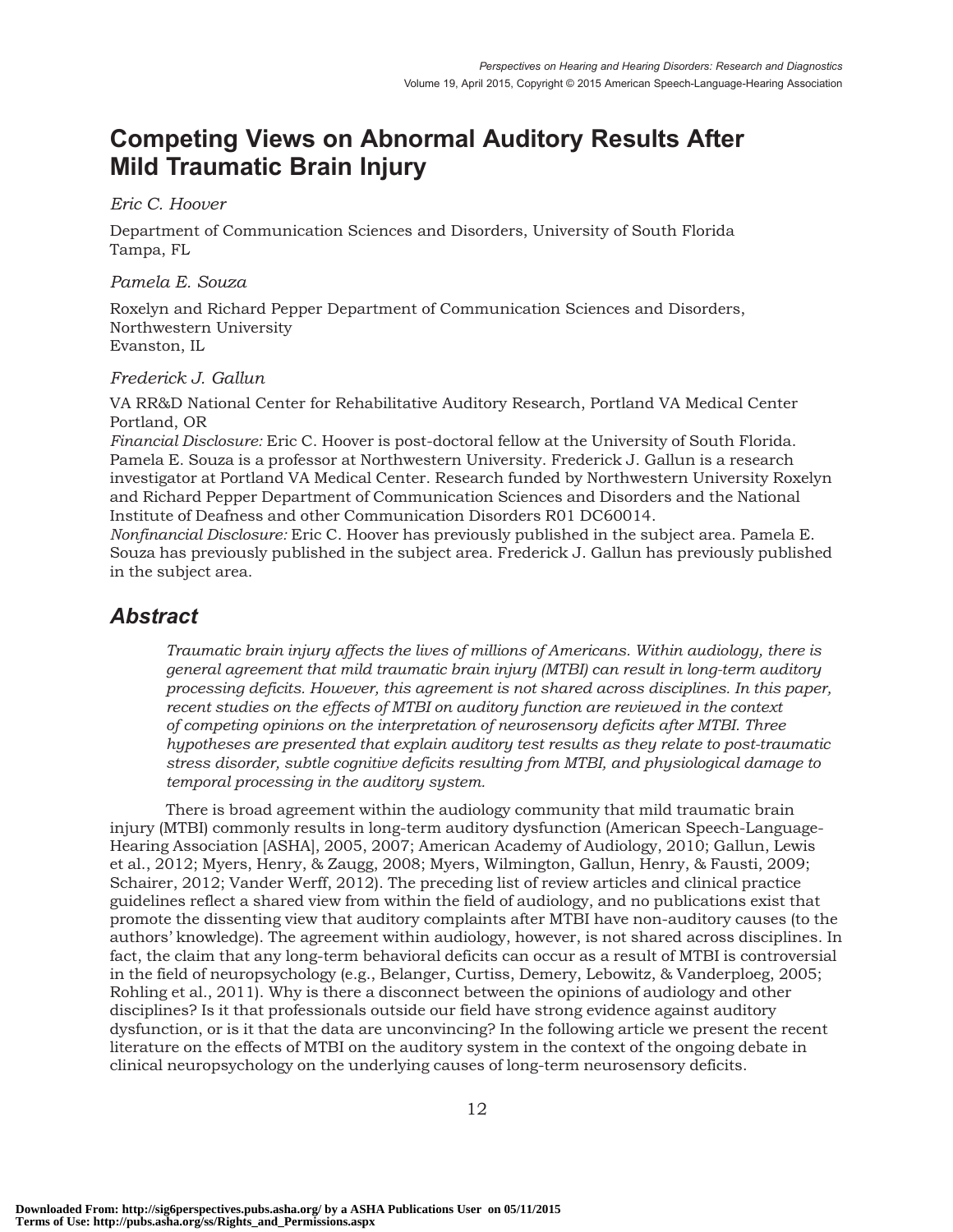The Centers for Disease Control estimate that in the United States, 1.4 million people die or seek medical care due to acute head injury each year (Langlois, Rutland-Brown, & Thomas, 2006). The majority of cases are mild, at least 75% (Finkelstein, Corso, & Miller, 2006), but the true number of mild cases is likely underestimated because only 47% of people who suffer sportsrelated injuries seek medical attention (McCrea, Hammeke, Olsen, Leo, & Guskiewicz, 2004). MTBI, including concussion, is defined by the Diagnostic and Statistical Manual of Mental Disorders, 5th ed. as a neurocognitive disorder resulting from an insult to the head causing a period of confusion or disorientation, loss of consciousness less than thirty minutes, and post-traumatic amnesia of any duration (American Psychiatric Association, 2013). Due to the lack of physical symptoms in the majority of cases, MTBI is typically diagnosed by patient interview. The primary concern in acute MTBI care is stabilizing the patient and verifying that there is no concern of subcranial hemorrhage, damage to the spinal column, and external injuries to the skull, eyes, or outer and middle ears (Saatman et al., 2008). Testing for cognitive or neurosensory deficits may or may not be performed depending on the severity of the injury and the physical assessment. Despite the fact that neurological changes have been reported to persist after MTBI, both in humans and animal models (Turner et al., 2014), behavioral deficits are difficult to measure beyond the first two months post-injury. This may be due to an absence of behavioral deficits or to the sensitivity of the cognitive tests currently in use (e.g., Lux, 2007).

Although the effects may be difficult to quantify, many people report suffering symptoms after MTBI beyond the two month recovery window. These symptoms are collectively called postconcussive syndrome (PCS; R.C. Hall, Hall, & Chapman, 2005). PCS is thought to be related to post-traumatic stress disorder (PTSD), due to the overlap in PTSD and PCS symptoms (Hoge et al., 2008; Schneiderman, Braver, & Kang, 2008), and the fact that treatment for PTSD is an effective treatment for PCS (Mittenberg, Tremont, Zielinski, Fichera, & Rayls, 1996). The theory is that headaches, memory loss, sleep disturbances, hyperacusis, and the many other possible PCS symptoms are manifestations of PTSD, an anxiety disorder that developed as a result of the traumatic event. Cognitive behavioral therapy is used to address the underlying anxiety disorder and PCS symptoms. This means that auditory complaints, including "difficulty in noise," – are not referred to audiology, but instead treated using cognitive behavioral therapy administered by a neuropsychologist or speech pathologist (Management of Concussion/mTBI Working Group, 2009).

Referral to audiology may only occur when the injury is thought to affect pure-tone thresholds. Damage to the auditory system is a critical component in acute and long-term MTBI care, particularly in blast injuries. The initial evaluation of a patient who suffered a blast-related or impact MTBI includes examination of the outer and middle ear and the temporal bone (Saatman et al., 2008). Tympanic membrane perforation, ossicular chain discontinuity, and temporal bone fracture are common indicators of more significant injuries (Myers et al., 2009; Fausti, Wilmington, Gallun, Myers, & Henry, 2009). However, sensorineural hearing loss is rare in the absence of transverse fracture of the temporal bone (Bergemalm, 2003; Browning, Swan, & Gatehouse, 1982). Patients who suffer MTBI are often not referred to audiology, even when they have specific auditory complaints. In order to understand why, it is important to consider the MTBI patient from the perspective of the clinician leading post-acute care, typically a neuropsychologist.

## MTBI From the Neuropsychologists*'* Perspective

Neuropsychology begins behavioral assessment once the patient is stabilized. A battery of tests of cognition and language may be performed, assessing attention, memory, processing speed, and other abilities typically affected by MTBI in the acute phase. At the top of the list of symptoms of concern after MTBI is headaches. Headaches are reported in 90% of cases of within one week of the injury and are treated with a combination of pharmaceuticals and non-pharmaceutical treatments (Mittenberg, Canyock, Condit, & Patton, 2001). Headaches typically recover quickly, leaving only 10–20% of cases with headaches after one month (Hartlage, Durant-Wilson, & Patch,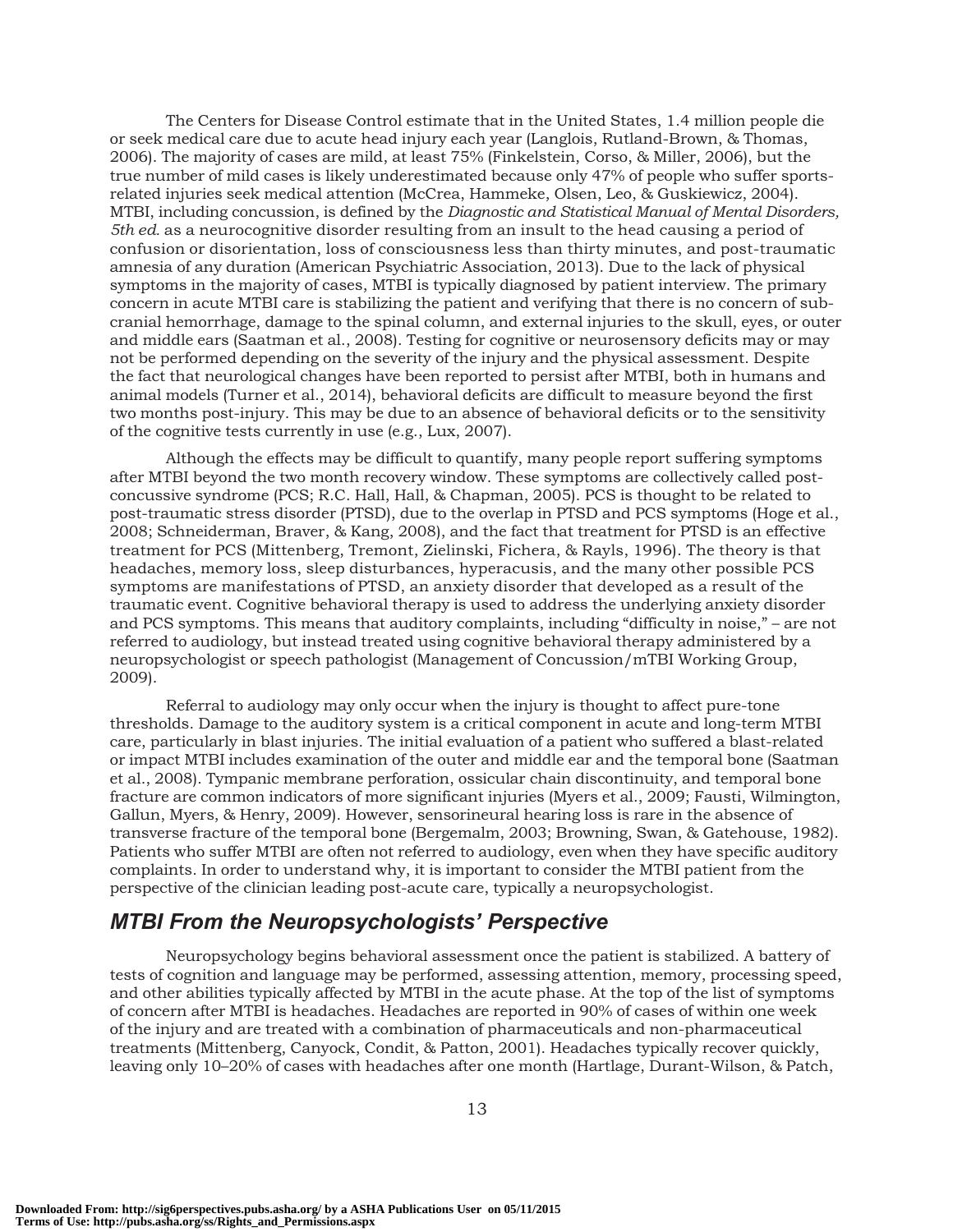2001). A much higher proportion of veterans continue have headaches after one month, up to 74% (Patil et al., 2011). Those with headaches that continue past the acute stage of MTBI are treated for PCS with a combination of pharmaceuticals and PTSD therapy to address the underlying cause.

While headaches are at the top of the list, hearing complaints are much further down. Other common MTBI symptoms include decreased concentration, memory problems, irritability, fatigue, dizziness, visual disturbances, judgment problems, depression, and anxiety (Langlois et al., 2006). Less common problems include insomnia, blurred vision, seizures, intolerance of stress, alcohol and drug abuse, behavioral inhibition, anxiety, grief, nightmares, lack of motivation, deceased sexual drive, anger, indecisiveness, excessive crying, and the list goes on. Eighty to 100% of cases experience symptoms, typically within the first week, and 85% of cases recover within the first week after the injury (McCrea et al., 2009). Ten to 25% report symptoms after two months, and it is these cases that are treated for PCS. Persistent symptoms and those that present more than one week after the injury are thought to be related to PTSD and treated with cognitivebehavioral therapy in conjunction with ad hoc interventions specific to the presentation. Hearing loss may be a low priority until other symptoms are in recovery.

At present, it is common for patients with auditory complaints to be treated with cognitive behavioral therapy. Many of those with auditory complaints are never referred to audiology (65% in Oleksiak et al., 2012). Guidelines for clinical management in the VA/DoD Clinical Practice Guideline (Management of Concussion/mTBI Working Group, 2009) lists referral to otology for physical examination of the tympanic membrane and temporal bone. Referral to audiology is recommended only when the source of hearing difficulty is not apparent. Presumably this limits the role of audiology to the treatment of sensorineural hearing loss, although in practice it is likely that a wider array of cases are referred to audiology. Auditory processing deficits are not mentioned. If auditory complaints were an uncommon subset of symptoms in veterans with MTBI, it would make sense that other concerns take precedent over audition. However, recent evidence suggests that auditory complaints are, in fact, very common. In a chart review of veterans diagnosed with MTBI, Oleksiak and colleagues (2012) showed that 89% of MTBI resulting from blast resulted in auditory sequelae. Data from a recent study completed by the authors were consistent with this high estimate in civilians with MTBI (85%; Hoover, Souza, & Gallun, 2014). Following existing clinical practice guidelines would result in a failure to address the hearing difficulties of many people with MTBI. However, many veterans have access to audiological care because auditory deficits are the most common service-connected disability and the Veterans Health Administration has greater resources devoted to hearing healthcare than civilian health systems. It is likely that clinical protocols in civilian clinics refer a smaller proportion of MTBI patients to audiology, and these patients.

## Auditory Complaints After MTBI

The effects of MTBI on audition extend from the outer ear to the central auditory system. The literature on this topic includes numerous case studies and experiments that have been reviewed recently (Myers et al., 2008; Schairer, 2012; Vander Werff, 2012). Not included in these reviews are several recent studies of MTBI in veterans and non-veterans (Gallun, Diedesch, et al., 2012; Hoover et al., 2014; Oleksiak et al., 2012). These studies provide evidence that is consistent with physiological damage to the auditory system in cases of blast-related and impact MTBI, even in the absence of elevated pure-tone thresholds.

Although few studies have shown evidence of elevated pure-tone thresholds after MTBI in the absence of temporal bone fracture, it is important to consider the possibility of a combination of central and peripheral dysfunction. Cochlear hearing loss is common after blast injury (Myers, et al., 2009), and in veterans who likely had comorbidities related to excessive noise exposure (Gallun, Lewis, et al., 2012; Oleksiak et al., 2012). It has been suggested that elevated pure-tone thresholds after MTBI may be missed due to a small, 10–15 dB shift that remains within normal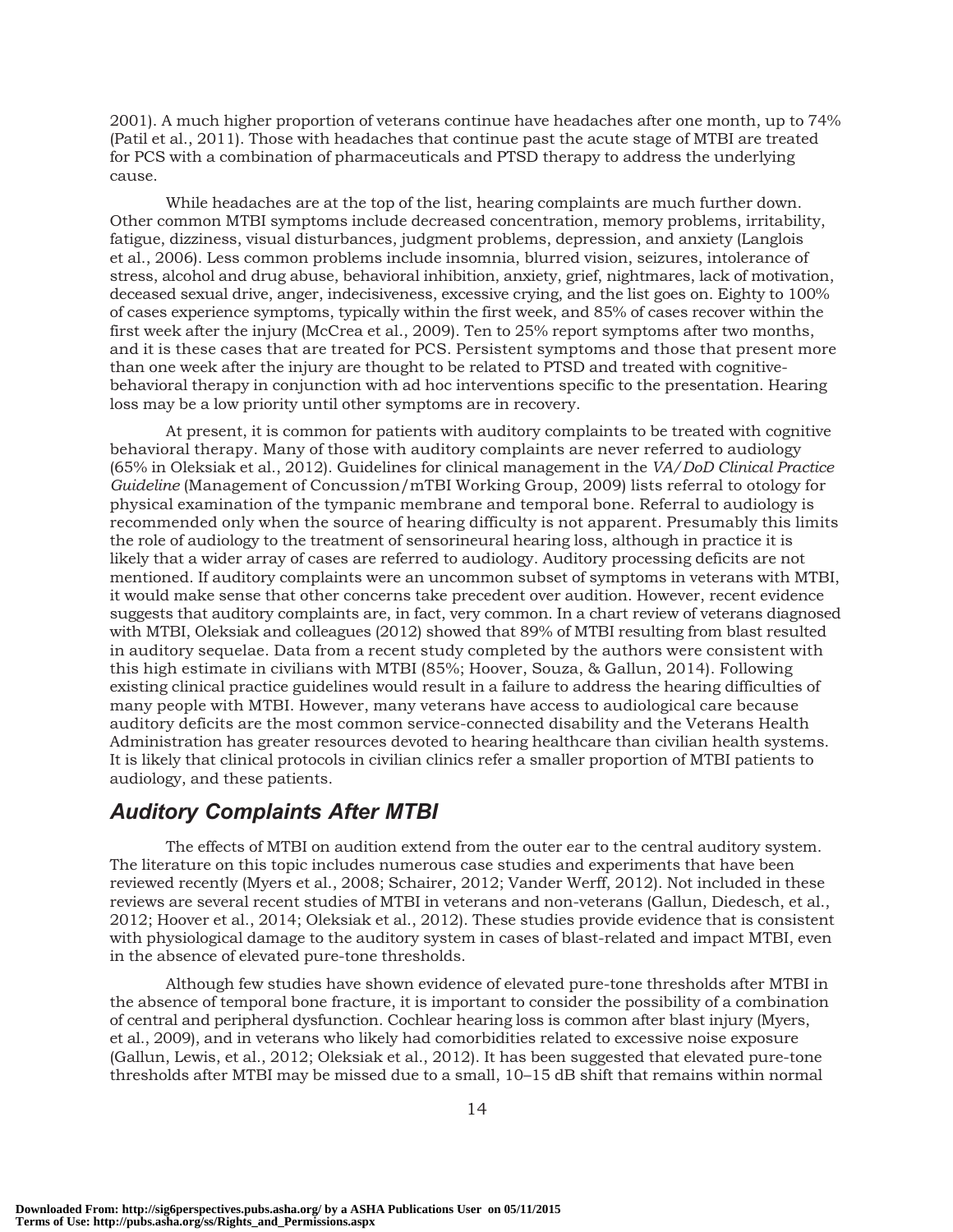limits (Myers et al., 2008). Suprathreshold tests of cochlear function, including acoustic reflexes and otoacoustic emissions, have shown long-term changes in some listeners after MTBI (reviewed in Myers et al., 2009). Even in cases that present with no change in pure-tone thresholds, suprathreshold deficits in peripheral encoding of sound, cochlear innervation, and strial health may contribute to auditory dysfunction.

Evidence from recent studies confirms the notion that MTBI causes physiological damage in the brainstem and auditory cortex. Oleksiak and colleagues (2012) found abnormal acoustic reflex thresholds in 18% of veterans with MTBI, consistent with previous reports of changes to acoustic reflexes and suppression of otoacoustic emissions (Ceranic, Prasher, Raglan, & Luxon, 1998; Nölle, Todt, Seidl, & Ernst, 2004). These results provide physiological evidence of impairment in the structures of the cochlea or lower brainstem. Further evidence of physiological dysfunction at higher centers in the auditory system was found in the decreased amplitude of P300 response in blast-injured veterans (Gallun, Diedesch, et al., 2012).

Behavioral data consistently show evidence of auditory dysfunction. Eighty to 100% of listeners report subjective hearing difficulty after MTBI (Hoover et al., 2014; Oleksiak et al., 2012), with a higher proportion reporting difficulty when the cause of the injury was blast exposure. Performance on tasks of speech understanding in noise, including tests for central auditory processing disorder (CAPD), were more likely to be abnormal than healthy controls (Gallun, Diedesch, et al., 2012; Hoover et al., 2014). Tests that were most likely to be abnormal in blast-exposed or MTBI listeners were the Words-in-Noise test (WIN; Wilson & Burks, 2005), Staggered Spondaic Words (Katz, 1998), and the Speech Spatial Release test (SSR; Gallun, Diedesch, Kampel, & Jakien, 2013). Of the small proportion of veterans with MTBI evaluated clinically for CAPD (16%), 100% were found to have abnormal results (Oleksiak et al., 2012). This was systematically tested by Gallun, Diedesch, and colleagues (2012), and blast-injured listeners were more likely to be abnormal on CAPD tests than healthy controls, with abnormal results reported in 3–39% of cases on the battery of tests included in the study and a greater proportion of 2 or more abnormal test results for individuals in the blast-injured group than controls. Many of the listeners in the study were never diagnosed with TBI and a diagnosis was not predictive of abnormal results. These results are consistent with previous studies that showed a higher prevalence of abnormal results on CAPD tests among listeners with MTBI relative to controls (Turgeon, Champoux, Lepore, Leclerc, & Ellemberg, 2011; Vander Werff, 2012). Behavioral test of central auditory function are consistent with auditory impairment, but the mechanism of the impairment remains controversial.

## Possible Explanations of Auditory Dysfunction After MTBI

From the perspective of audiology, there is evidence that abnormal auditory test results after MTBI are due to physiological damage to the auditory system (discussed below). However, there are two alternate hypotheses: (a) that the abnormal results are associated with PCS and share an underlying cause of PTSD, and (b) that subtle cognitive deficits exist after MTBI that affect performance on challenging auditory tasks. The standard theory in neuropsychology is that PTSD is responsible for most or all symptoms that persist after MTBI, and cognitive-behavioral therapy should be used to target the impairment. Considering the similarities between cognitivebehavioral therapy and aural rehabilitation, this approach may provide positive results in many cases. However, even if auditory dysfunction were related to PTSD, there remains a potential benefit of audiological evaluation and treatment. The most qualified person to provide therapy targeting hearing difficulties is the audiologist. There is a growing body of evidence that neurosensory deficits commonly found after MTBI represent a different pattern from other PCS symptoms (reviewed in Hoffer et al., 2013). Auditory dysfunction, as well as visual, vestibular, and somatosensory symptoms, may have a separate underlying cause than the symptoms like headache and sleep disturbance associated with PTSD.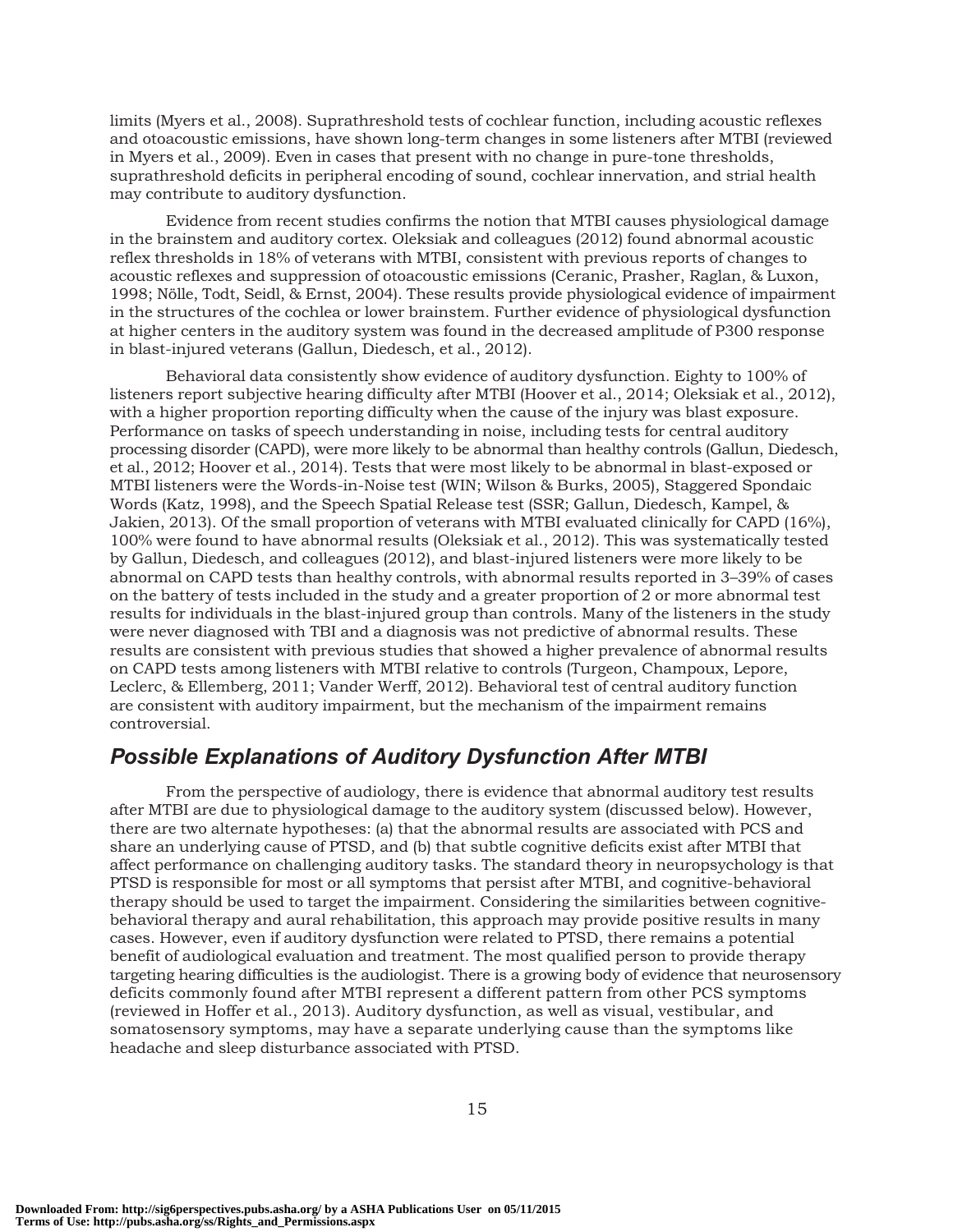The second non-auditory explanation for auditory complaints after MTBI and abnormal auditory test results is that they are due to domain-general cognitive deficits that affect performance on difficult auditory tasks. The standard battery of neuropsychological tests shows recovery within two months of MTBI, but studies have shown subtle deficits in working memory, attention, and processing speed that persist beyond the acute stage (e.g., Lux, 2007). It is likely that cognitive deficits resulting from more severe TBI affect auditory function.

However, it remains unclear whether the relatively minor cognitive effects of MTBI are sufficient to explain the common complaint of difficulty understanding speech and the behavioral results that have been found in numerous hearing studies. It is possible that CAPD and speech understanding in noise tests are highly sensitive to cognitive deficits, and that these tests are capable of revealing subtle long-term cognitive effects of MTBI. In order to test this relationship, cooperation between neuropsychology and audiology is required so that valid behavioral data can be collected on cognitive abilities and hearing abilities in the same individuals.

The auditory hypothesis is that auditory tests are abnormal because of physiological damage to the auditory system resulting from MTBI. This is supported by the growing body of evidence on neurosensory deficits after MTBI across other modalities (e.g., Lew et al., 2009). Physiological damage to the auditory sensory system resulting from MTBI is a likely culprit. Behavioral and physiological data are consistent with the mechanisms of damage in MTBI. Like more severe TBI, MTBI results in diffuse axonal damage, deafferentation, and neuronal loss (Gennarelli et al., 1982). The effect of such damage is decreased precision in the encoding of sound in the auditory system.

Degraded temporal precision in the auditory system is also consistent with the abnormal behavioral data after MTBI and blast-related injuries. Precise encoding of timing information is needed for speech tasks used to evaluate speech understanding in noise and CAPD. In speech, the use of the temporal fine structure helps the listener separate a single talker from other competing talkers (e.g., Drennan, Won, Dasika, & Rubinstein, 2007). Impaired performance on competing speech tasks such as the QuickSIN, the WIN test, and CAPD tests such as Staggered Spondaic Words and Dichotic Digits is consistent with degraded temporal precision in the auditory system. Gallun, Diedesch, and colleagues (2012) showed that listeners were more likely to be abnormal in these speech tests than controls not exposed to a blast (2012). These tests were also more likely to be abnormal in listeners with a history of sports-related MTBI (Turgeon et al., 2011). Recent evidence suggests that abnormal speech understanding in noise may be related specifically to deficits encoding temporal information with the high precision required for the use of temporal fine structure cues in speech and psychophysical tasks (Hoover et al., 2014). Data from numerous studies are consistent with degraded temporal processing in the auditory system after MTBI, and the mechanisms of injury in MTBI are consistent with degraded temporal precision in the auditory system.

## Evidence of Auditory Dysfunction in the Absence of Cognitive Factors

In a recent study, we evaluated the hearing and cognitive function of people with long-term auditory complaints after MTBI (Hoover et al., 2014; Hoover, 2015). In each case, the listener with MTBI had more than one year pass since their most recent head injury. The listeners were asked questions about their hearing ability, and their responses to these questions were compared to objective speech understanding measures. A complete audiometric evaluation was performed, including speech understanding in quiet and in multi-talker noise. Using this data, we were able to determine whether listeners with auditory complaints actually performed worse than age- and audiogram-matched controls on objective speech tasks. To determine whether their impaired speech understanding was a consequence of domain-general cognitive deficits, listeners were evaluated using tests recommended in the National Institute of Health Common Data Elements Toolbox as most likely to be impaired after acute MTBI including attention, memory, and executive function (Maas et al., 2010). Finally, auditory psychophysics tasks including monaural and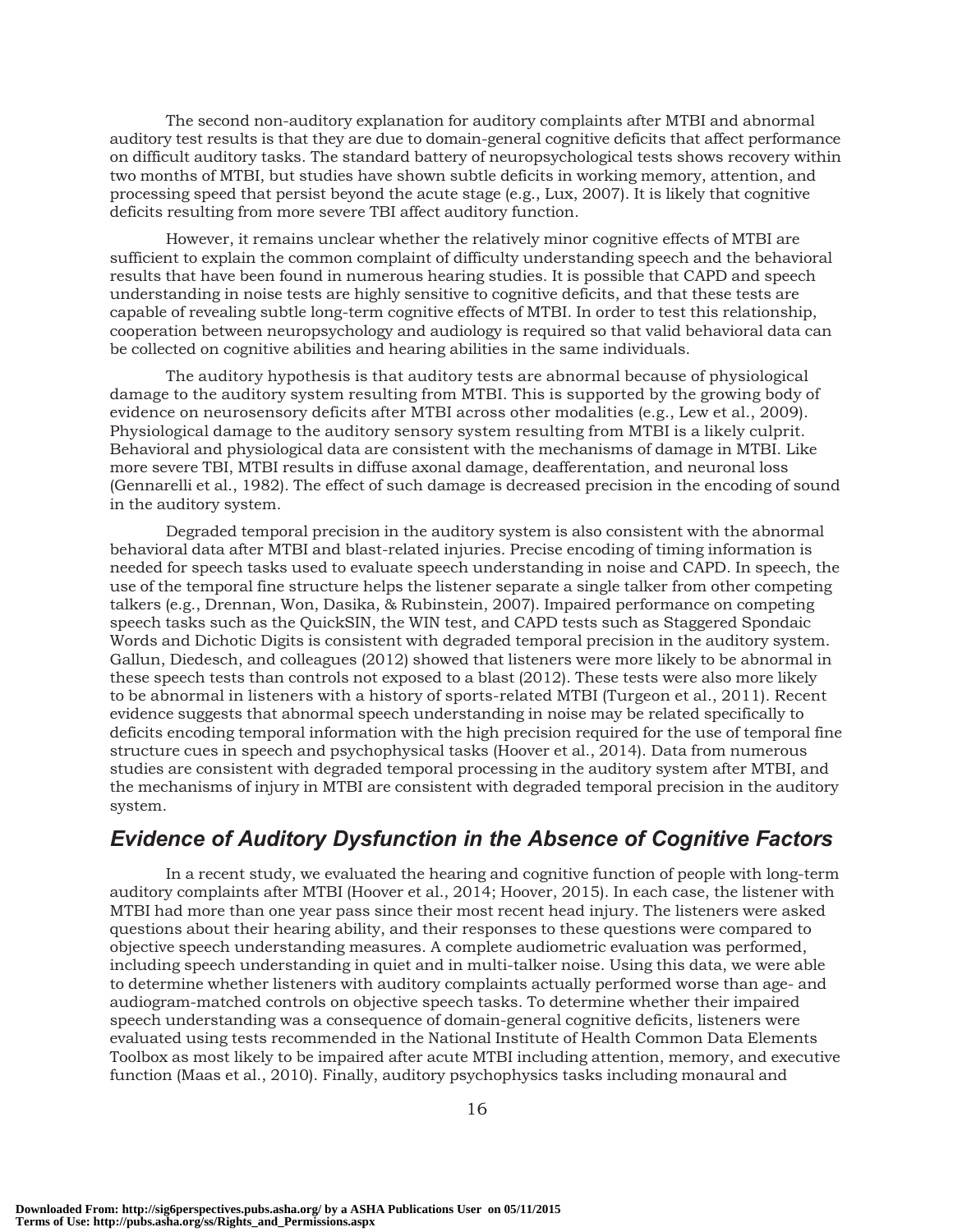binaural temporal fine structure and frequency selectivity were completed to test the hypothesis that auditory dysfunction after MTBI is related to impaired temporal precision in the auditory system. Individual cases from this study revealed interesting insights into the potential role of audiology in the MTBI rehabilitation.

Figure 1 shows the pure-tone thresholds of a woman age 56 years who started experiencing hearing difficulties after a motor vehicle accident in 2003 that resulted in a diagnosis of MTBI. At the time she experienced a brief period of loss of consciousness and post-traumatic amnesia. Following the event she reported chronic joint and muscle pain, severe headaches, intermittent dizziness and nausea, tinnitus, difficulty understanding speech in noise, and impaired memory. The list of symptoms she reported were consistent with PCS, and she received evaluations from neurology and neuropsychology including multiple imaging and behavioral assessments. Included in the assessment were tests of memory, language, and other cognitive functions. Short-term memory deficits found in the acute stage recovered spontaneously within weeks of the incident, but she felt that the test results were not consistent with her perceived memory impairment. She was not referred to audiology and had never received a hearing evaluation prior to participating in our study. Her audiogram shows pure-tone thresholds within normal limits from 250 Hz through 8000 Hz in the left ear and in the right ear through 4000 Hz sloping to mild sensorineural hearing loss at 8000 Hz. There is a significant asymmetry in air-conduction thresholds of 15 dB at 6000 Hz, and 20 dB at 8000 Hz. At 250 Hz, a gap between air- and bone-conduction thresholds are consistent with a borderline conductive hearing loss in both ears.



Figure 1. Audiogram for a Case of Auditory Dysfunction After MTBI.

When asked if she had difficulty understanding speech in quiet, the patient answered, "no," but reported "yes," when asked if she had difficulty understanding speech in a noisy environment, a finding consistent with 85% of listeners with a history of MTBI (Hoover, 2015). Her speech understanding scores are shown in Table 1. In agreement with her self-assessment, speech understanding in noise scores were consistent with hearing impairment. These tests included QuickSIN (Killion, Niquette, Gudmundsen, Revit, & Banerjee, 2004), WIN (Wilson & Burks, 2005), and SSR (Gallun et al., 2013). Results of each of these tests were abnormal, indicating that she requires a greater signal to noise ratio than a typical listener with normal pure-tone thresholds and that her ability to benefit from a spatial separation of talkers is reduced. Her word recognition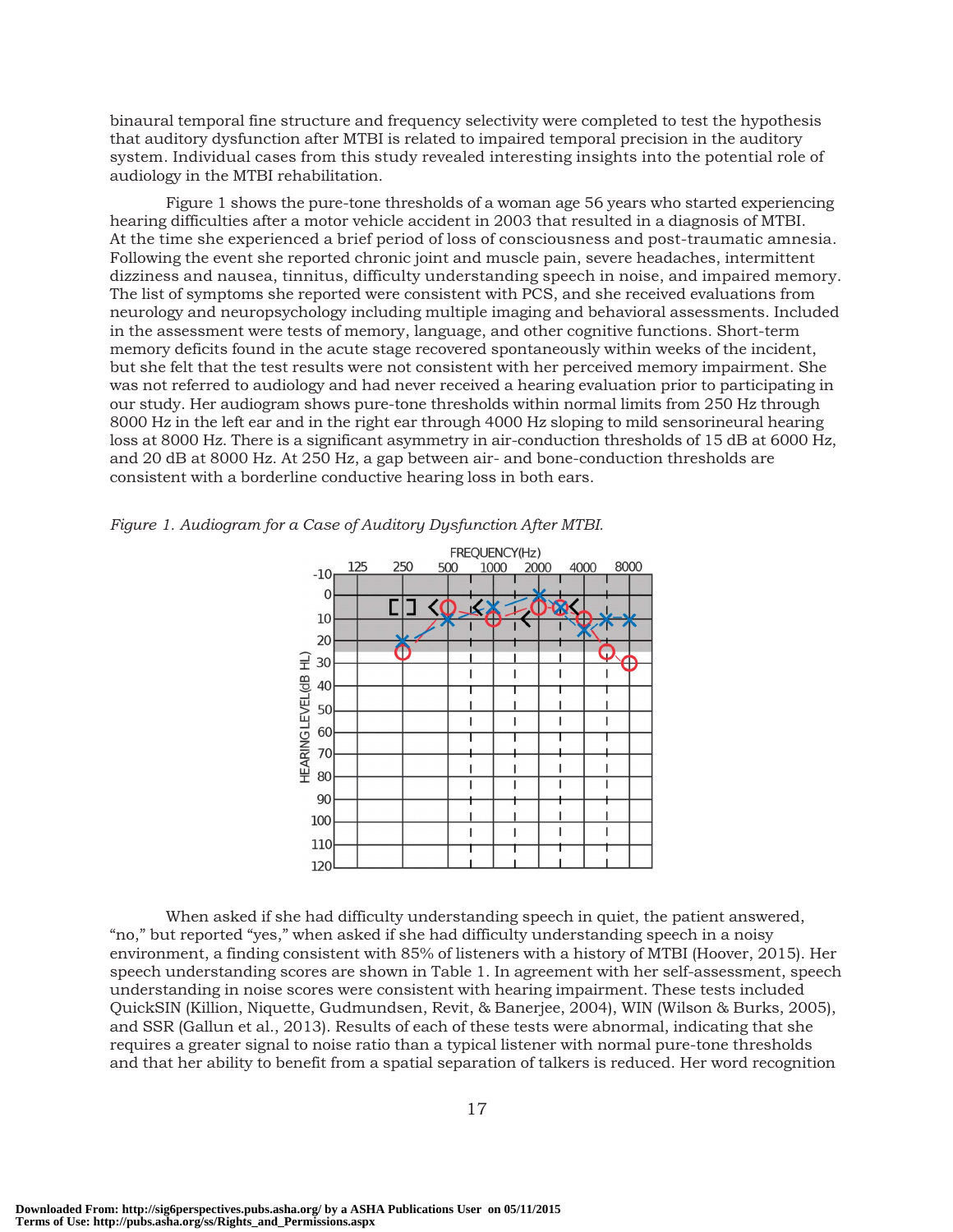in quiet and QuickSIN scores are asymmetric, and the asymmetry is consistent with her audiogram with better performance in the right ear than the left. Given her age and pure-tone thresholds, her scores on the speech tests are worse than expected for someone with no retrocochlear lesion. In particular the WIN and SSR scores reveal substantial impairment, which may be due to peripheral or central auditory deficits. Furthermore, without audiometric data from before the MTBI it is impossible to definitively say that the auditory impairment was related to the injury.

|               | $\tilde{\phantom{a}}$ | $\overline{\phantom{a}}$<br>ັ |             |                 |                           |            |
|---------------|-----------------------|-------------------------------|-------------|-----------------|---------------------------|------------|
| Ear           | <b>PTA</b>            | <b>SRT</b>                    | WR          | <b>OuickSIN</b> | WIN                       | <b>SSR</b> |
| Right<br>Left | 7 dB HL<br>$5$ dB HL  | 10 dB HL<br>$5$ dB HL         | 88%<br>100% | 2 dB<br>4 dB    | $9.2 \text{ dB}$<br>10 dB | 2 dB       |

Table 1. Audiometry and Speech Summary Data.

Summary data from audiometry and speech tests for a listener with a history of MTBI. Speech understanding in noise shows greater impairment than would be expected given the listener's age and pure-tone thresholds, but an asymmetry in word recognition and QuickSIN scores suggests peripheral as well as central impairment. Results of psychophysical tasks were consistent with the hypothesis that the difficulty this listener reported were related to degraded temporal precision in the auditory system, but, like the speech data, a contribution of cochlear impairment could not be ruled out. Her thresholds were impaired relative to age- and audiogrammatched controls on tests of auditory temporal processing, consistent with degraded temporal processing, and spectral resolution. Impaired spectral resolution suggests cochlear hearing loss. One possible explanation for these results is that cognitive factors contributed to her poor performance on all the tests. However, her scores were within normal limits for all of the tests in the cognitive battery. This suggests that cognition was not a contributing factor in her difficulty in the speech tasks and the psychophysical tasks, and her auditory symptoms reflect impaired auditory physiology.

This case demonstrates the general difficulty in evaluating auditory dysfunction in listeners with MTBI. In an individual listener, it can be difficult to account for all of the factors that can contribute to perceived and objective impairment in a way that is satisfactorily explained by any single measure. That is why a battery of tests are used, and, as this case demonstrates, why hearing tests should be included in a battery of tests for long-term PCS symptoms.

## **Conclusion**

Although there is general agreement within the field of audiology that auditory dysfunction after MTBI is related to deficits in auditory physiology, it is important to remember that this opinion is not widely held among other professionals who work with the MTBI population. Growing evidence of related neurosensory deficits provide support for the auditory hypothesis, but more research is needed to identify the contributions of PTSD, domain-general cognitive deficits, and auditory physiology in people with auditory complaints after MTBI. Furthermore, clinical research is needed to determine whether patients with PCS have their rehabilitation improved with the addition of audiological evaluation and treatment, or if the existing model is the most efficient use of healthcare resources.

## References

American Academy of Audiology. (2010). Practice guidelines for the diagnosis, treatment, and management of children and adults with central auditory processing disorder (CAPD). Retrieved from [http://www.](http://www.audiology.org/publications-resources/document-library/central-auditory-processing-disorder) [audiology.org/publications-resources/document-library/central-auditory-processing-disorder](http://www.audiology.org/publications-resources/document-library/central-auditory-processing-disorder)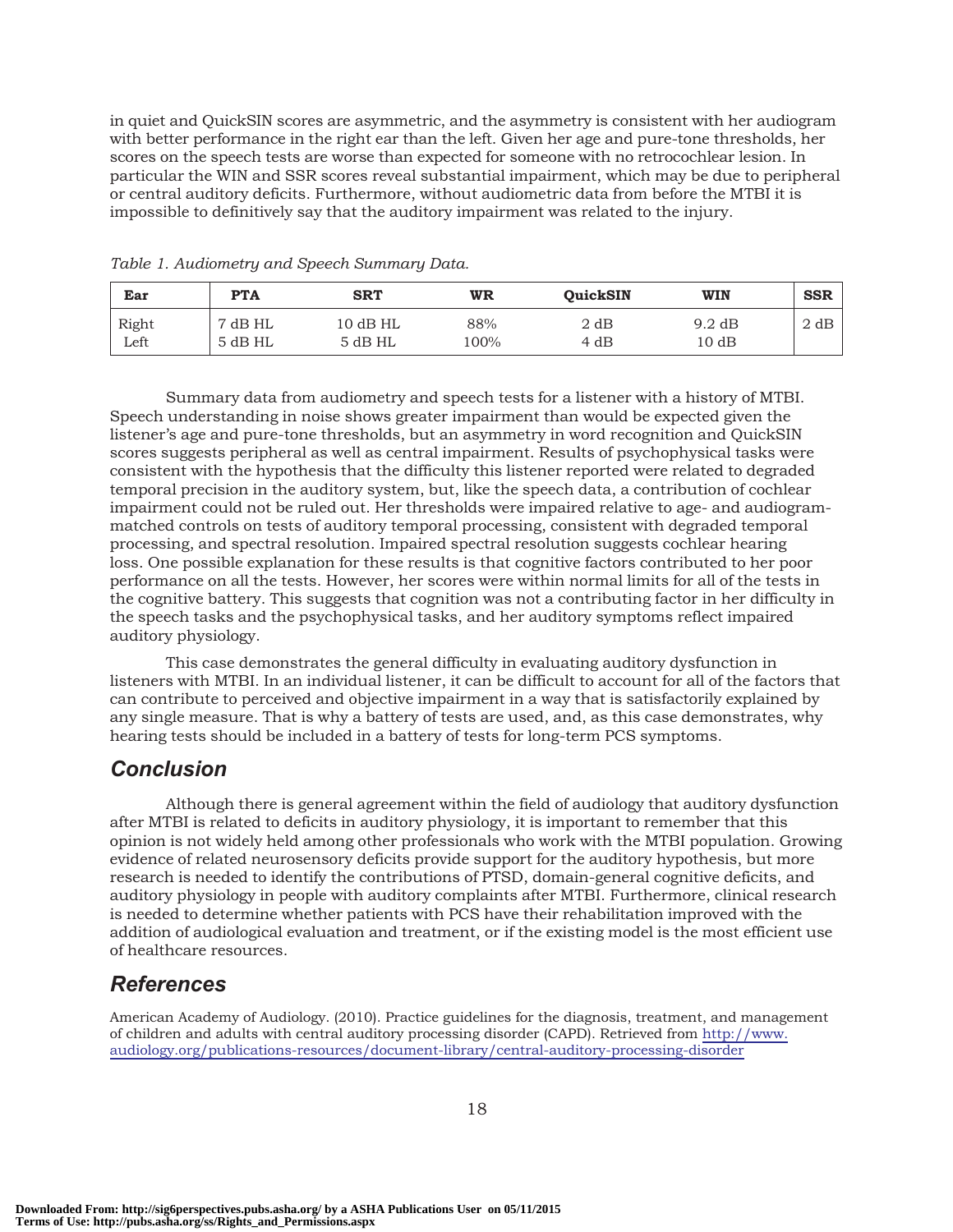American Psychiatric Association. (2013). The Diagnostic and Statistical Manual of Mental Disorders: DSM 5. Arlington, VA: American Psychiatric Association Publishing.

American Speech-Language-Hearing Association. (2005). Central auditory processing: Current status of research and implications for clinical practice. ASHA Practice Policy. Available from <www.asha.org/policy>

American Speech-Language-Hearing Association. (2007). Structure and function of an interdisciplinary team for persons with acquired brain injury. ASHA Practice Policy. Retrieved from [http://www.asha.org/policy/](http://www.asha.org/policy/TR2005-00043.htm#_ga=1.218823898.2139577695.1429550836) [TR2005-00043.htm#\\_ga=1.218823898.2139577695.1429550836](http://www.asha.org/policy/TR2005-00043.htm#_ga=1.218823898.2139577695.1429550836)

Belanger, H. G., Curtiss, G., Demery, J. A., Lebowitz, B. K., & Vanderploeg, R. D. (2005). Factors moderating neuropsychological outcomes following mild traumatic brain injury: A meta-analysis. Journal of the International Neuropsychological Society, 11(03), 215–227.

Bergemalm, P. O. (2003). Progressive hearing loss after closed head injury: A predictable outcome? Acta otolaryngologica, 123(7), 836–845.

Browning, G. G., Swan, I. R., & Gatehouse, S. (1982). Hearing loss in minor head injury. Archives of Otolaryngology, 108(8), 474–477.

Ceranic, B. J., Prasher, D. K., Raglan, E., & Luxon, L. M. (1998). Tinnitus after head injury: Evidence from otoacoustic emissions. Journal of Neurology, Neurosurgery & Psychiatry, 65(4), 523–529.

Drennan, W. R., Won, J. H., Dasika, V. K., & Rubinstein, J. T. (2007). Effects of temporal fine structure on the lateralization of speech and on speech understanding in noise. Journal of the Association for Research in Otolaryngology, 8(3), 373–383.

Fausti, S. A., Wilmington, D. J., Gallun, F. J., Myers, P. J., & Henry, J. A. (2009). Auditory and vestibular dysfunction associated with blast-related traumatic brain injury. J Rehabil Res Dev, 46(6), 797–810.

Finkelstein, E. A., Corso, P. S., & Miller, T. R. (2006). The incidence and economic burden of injuries in the United States. Oxford, UK: Oxford University Press.

Gallun, F. J., Diedesch, A. C., Kampel, S. D., & Jakien, K. M. (2013). Independent impacts of age and hearing loss on spatial release in a complex auditory environment. Frontiers in neuroscience, 7, 252.

Gallun, F. J., Diedesch, A. C., Kubli, L. R., Walden, T. C., Folmer, R. L., Lewis, S., ... Leek, M. R. (2012). Performance on tests of central auditory processing by individuals exposed to high-intensity blasts. Journal of Rehabilitation Research & Development, 49(7), 1005–1024.

Gallun, F. J., Lewis, M. S., Folmer, R. L., Diedesch, A. C., Kubli, L. R., McDermott, D. J., ... Leek, M. R. (2012). Implications of blast exposure for central auditory function: A review. J Rehabil Res Dev, 49(7), 1059–1074.

Gennarelli, T. A., Thibault, L. E., Adams, J. H., Graham, D. I., Thompson, C. J., & Marcincin, R. P. (1982). Diffuse axonal injury and traumatic coma in the primate. Annals of neurology, 12(6), 564–574.

Hall, R. C., Hall, R. C., & Chapman, M. J. (2005). Definition, diagnosis, and forensic implications of postconcussional syndrome. Psychosomatics, 46(3), 195–202.

Hartlage, L. C., Durant-Wilson, D., & Patch, P. C. (2001). Persistent neurobehavioral problems following mild traumatic brain injury. Archives of Clinical Neuropsychology, 16(6), 561–570.

Hoffer, M. E., Balaban, C., Nicholas, R., Marcus, D., Murphy, S., & Gottshall, K. (2013). Neurosensory Sequelae of Mild Traumatic Brain Injury. Psychiatric Annals, 43(7), 318–323.

Hoge, C. W., McGurk, D., Thomas, J. L., Cox, A. L., Engel, C. C., & Castro, C. A. (2008). Mild traumatic brain injury in US soldiers returning from Iraq. New England Journal of Medicine, 358(5), 453-463.

Hoover, E., Souza, P. E., & Gallun, F. J. (2014). Degraded temporal processing after traumatic brain injury. The Journal of the Acoustical Society of America, 135(4), 2166–2166.

Hoover, E. C. (2015). Auditory temporal processing in adults with hearing impairment related to age and traumatic brain injury (Unpublished doctoral dissertation). Northwestern University, Evanston, IL.

Katz, J. (1998). The SSW test manual (5th ed.). Precision Acoustics. Vancouver, Canada.

Killion, M. C., Niquette, P. A., Gudmundsen, G. I., Revit, L. J., & Banerjee, S. (2004). Development of a quick speech-in-noise test for measuring signal-to-noise ratio loss in normal-hearing and hearing-impaired listeners. Journal of the Acoustical Society of America, 116(4), 2395–2405.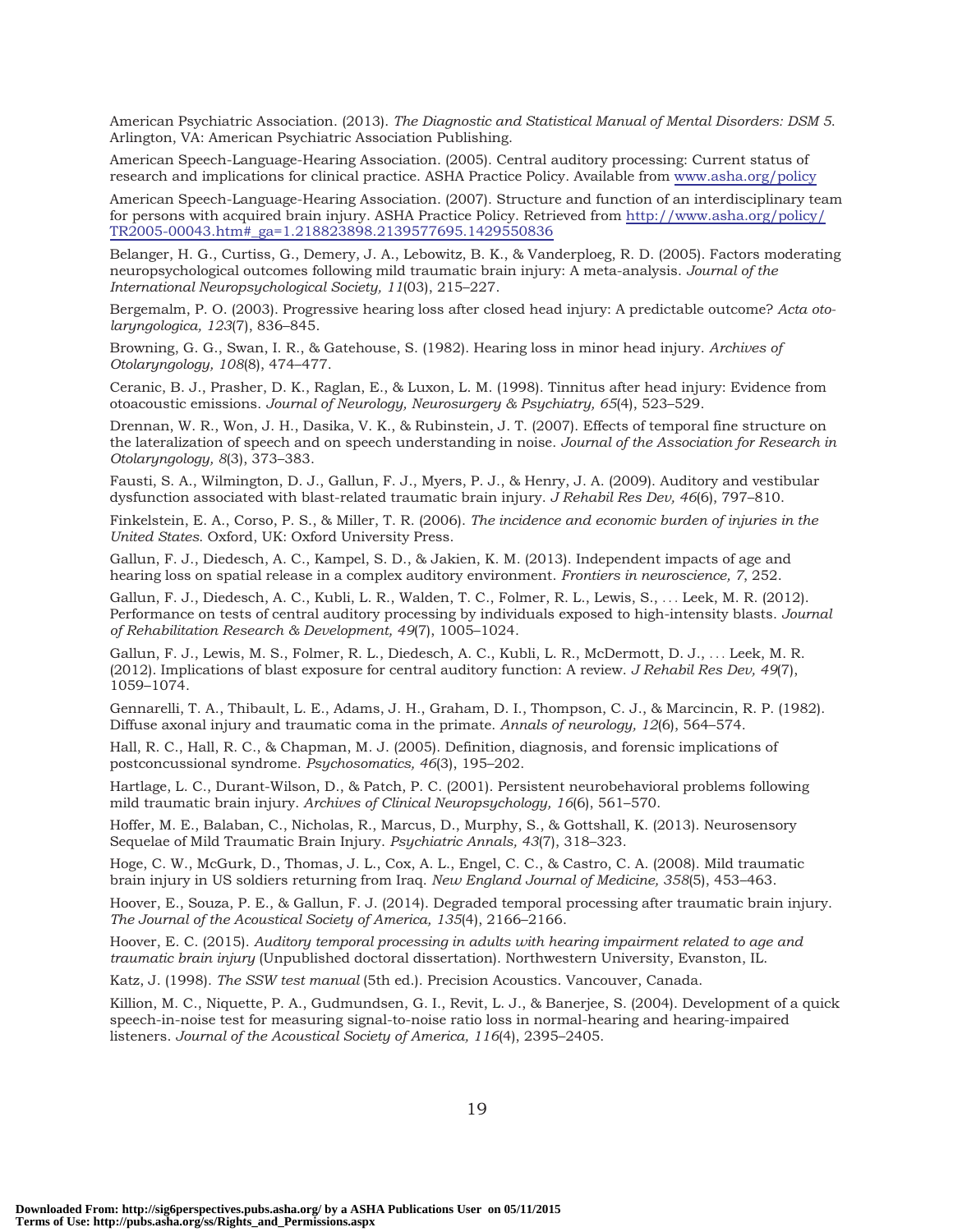Langlois, J. A., Rutland-Brown, W., & Thomas, K. E. (2006). Traumatic brain injury in the United States: emergency department visits, hospitalizations, and deaths. Department of Health and Human Services, Centers for Disease Control and Prevention, National Center for Injury Prevention and Control, 2006.

Lew, H. L., Garvert, D. W., Pogoda, T. K., Hsu, P. T., Devine, J. M., White, D. K., ... Goodrich, G. L. (2009). Auditory and visual impairments in patients with blast-related traumatic brain injury: Effect of dual sensory impairment on Functional Independence Measure. J Rehabil Res Dev, 46(6), 819–826.

Lux, W. E. (2007). A neuropsychiatric perspective on traumatic brain injury. Journal of rehabilitation research and development, 44(7), 951.

Maas, A. I., Harrison-Felix, C. L., Menon, D., Adelson, P. D., Balkin, T., Bullock, R., ... Schwab, K. (2010). Common data elements for traumatic brain injury: recommendations from the interagency working group on demographics and clinical assessment. Archives of physical medicine and rehabilitation, 91(11), 1641–1649.

Management of Concussion/mTBI Working Group. (2009). VA/DoD clinical practice guideline for management of concussion/mild traumatic brain injury. Journal of rehabilitation research and development, 46(6), CP1–68.

McCrea, M., Hammeke, T., Olsen, G., Leo, P., & Guskiewicz, K. (2004). Unreported concussion in high school football players: implications for prevention. Clinical Journal of Sport Medicine, 14(1), 13–17.

McCrea, M., Iverson, G. L., McAllister, T. W., Hammeke, T. A., Powell, M. R., Barr, W. B., & Kelly, J. P. (2009). An integrated review of recovery after mild traumatic brain injury (MTBI): implications for clinical management. Clin. Neuropsychol, 23, 1368–1390.

Mittenberg, W., Canyock, E. M., Condit, D., & Patton, C. (2001). Treatment of post-concussion syndrome following mild head injury. Journal of Clinical and Experimental Neuropsychology, 23(6), 829–836.

Mittenberg, W., Tremont, G., Zielinski, R. E., Fichera, S., & Rayls, K. R. (1996). Cognitive-behavioral prevention of postconcussion syndrome. Archives of Clinical Neuropsychology, 11(2), 139–145.

Myers, P. J., Henry, J. A., & Zaugg, T. L. (2008). Considerations for persons with mild traumatic brain injury. Perspectives on Audiology, 4(1), 21–34.

Myers, P. J., Wilmington, D. J., Gallun, F. J., Henry, J. A., & Fausti, S. A. (2009). Hearing impairment and traumatic brain injury among soldiers: Special considerations for the audiologist. Seminars in Hearing, 30(1), 5–27.

Nölle, C., Todt, I., Seidl, R. O., & Ernst, A. (2004). Pathophysiological changes of the central auditory pathway after blunt trauma of the head. Journal of neurotrauma, 21(3), 251.

Oleksiak, M., Smith, B. M., St. Andre, J. R., Caughlan, C. M., & Steiner, M. (2012). Audiological issues and hearing loss among veterans with mild traumatic brain injury. The Journal of Rehabilitation Research and Development, 49, 995–1004.

Patil, V. K., St. Andre, J. R., Crisan, E., Smith, B. M., Evans, C. T., Steiner, M. L., & Pape, T. L. (2011). Prevalence and treatment of headaches in veterans with mild traumatic brain injury. Headache: Journal of Head and Face Pain, 51(7), 1112–1121.

Rohling, M. L., Binder, L. M., Demakis, G. J., Larrabee, G. J., Ploetz, D. M., & Langhinrichsen-Rohling, J. (2011). A meta-analysis of neuropsychological outcome after mild traumatic brain injury: Re-analyses and reconsiderations of Binder et al. (1997), Frencham et al. (2005), and Pertab et al. (2009). The Clinical Neuropsychologist, 25(4), 608–623.

Saatman, K. E., Duhaime, A. C., Bullock, R., Maas, A. I., Valadka, A., & Manley, G. T. (2008). Classification of traumatic brain injury for targeted therapies. Journal of Neurotrauma, 25(7), 719–738.

Schairer, K. S. (2012). Mild traumatic brain injury and associated effects on the auditory system. SIG 6 Perspectives on Hearing and Hearing Disorders: Research and Diagnostics, 16(1), 18–25.

Schneiderman, A. I., Braver, E. R., & Kang, H. K. (2008). Understanding sequelae of injury mechanisms and mild traumatic brain injury incurred during the conflicts in Iraq and Afghanistan: persistent postconcussive symptoms and posttraumatic stress disorder. American journal of epidemiology, 167(12), 1446-1452.

Turgeon, C., Champoux, F., Lepore, F., Leclerc, S., & Ellemberg, D. (2011). Auditory processing after sportrelated concussions. Ear and hearing, 32(5), 667–670.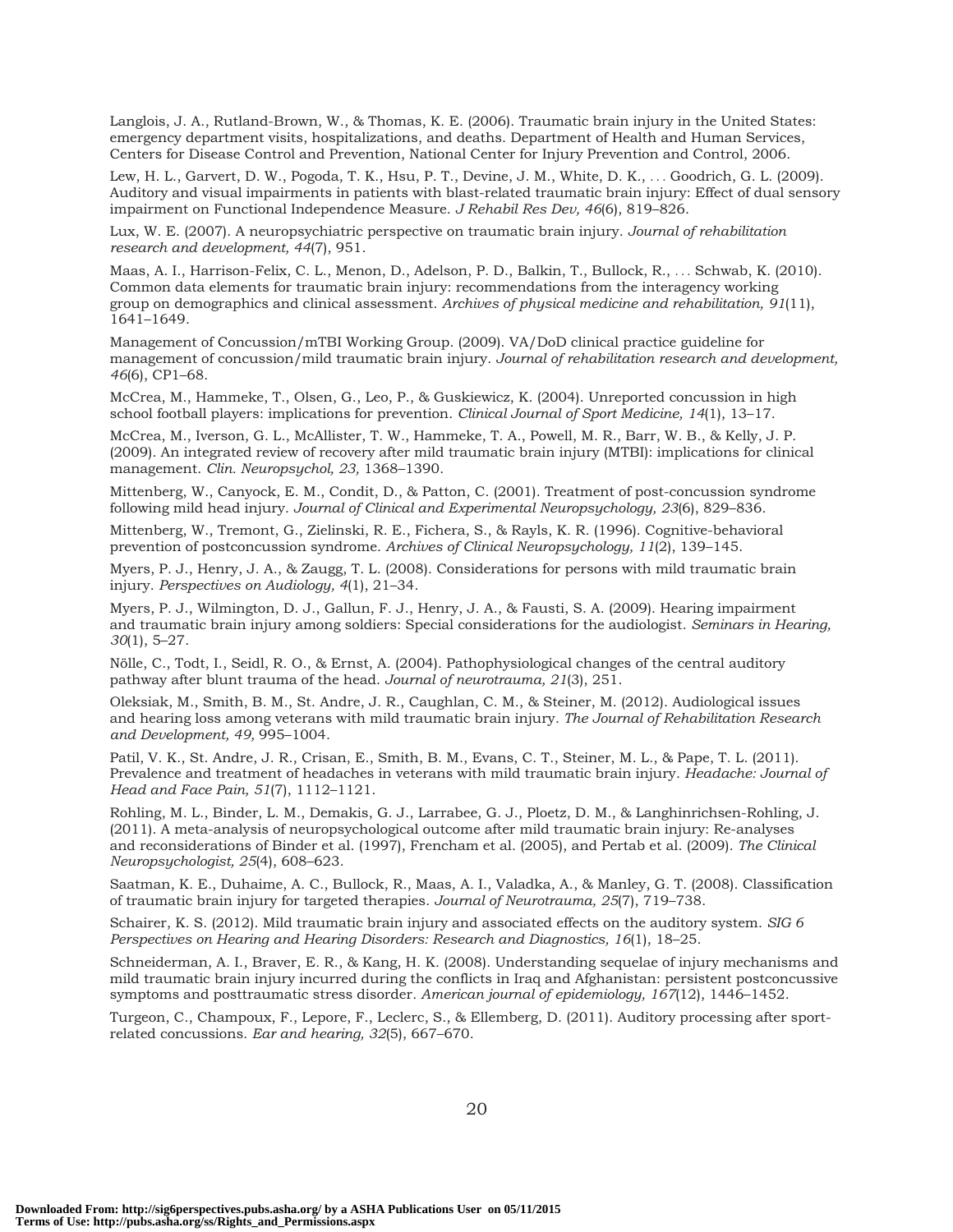Turner, R. C., VanGilder, R. L., Naser, Z. J., Lucke-Wold, B. P., Bailes, J. E., Matsumoto, R. R., ... Rosen, C. L. (2014). Elucidating the severity of preclinical traumatic brain injury models: A role for functional assessment? Neurosurgery, 74(4), 382–394.

Vander Werff, K. R. (2012). Auditory dysfunction among long-term consequences of mild traumatic brain injury (mTBI). SIG 6 Perspectives on Hearing and Hearing Disorders: Research and Diagnostics, 16(1), 3–17.

Wilson, R. H., & Burks, C. A. (2005). Use of 35 words for evaluation of hearing loss in signal-to-babble ratio: A clinic protocol. Journal of rehabilitation research and development, 42(6), 839.

History: Received February 2, 2015 Revised March 22, 2015 Accepted March 22, 2015 doi:10.1044/hhd19.1.12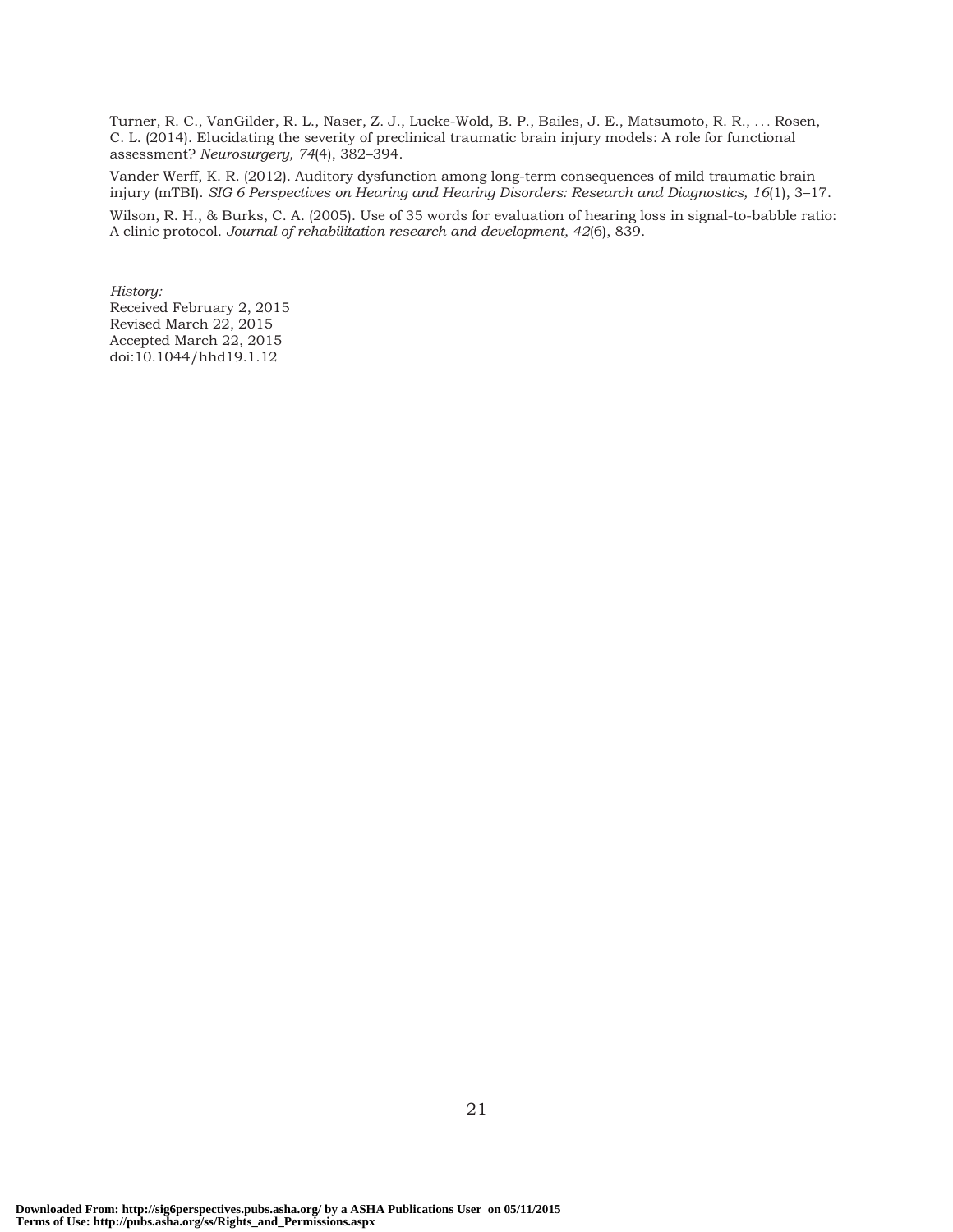# King-Kopetzky Syndrome? A Bio-Psychosocial Approach to Adult "APD"

#### Helen Pryce

School of Life and Health Sciences, Aston University Aston Triangle, Birmingham, England

Financial Disclosure: Helen Pryce is a senior lecturer in Audiology and a clinical consultant to Sirona Community Interest Company (an NHS provider). Helen's research into King-Kopetzky syndrome was awarded funding by the Pan Bath and Swindon Primary Care Research collaborative in 2004 and 2005.

Nonfinancial Disclosure: Helen Pryce is a visiting teaching fellow at the University of Manchester, a trustee of the British Society of Audiology and a professional advisor to the British Tinnitus Association. Helen Pryce has previously published in the subject area.

## **Abstract**

This paper discusses the relationship between King-Kopetzky syndrome and auditory processing disorder (APD). King-Kopetzky syndrome is the term applied to adults who present for help in the presence of normal audiometric thresholds. These adults may or may not have an APD and this paper discusses the factors that influence help-seeking and what is known about audiological diagnosis and management.

Mr Smith has noticed increasing difficulty hearing in group situations. He is concerned that his hearing may be getting worse and seeks help from his doctor. The doctor refers him to an otolaryngologist for a medical inspection. No obvious cause or site of hearing disorder is apparent. Mr. Smith presents with normal audiometric thresholds. The otolaryngologist refers him on to the audiologist for further help.

Why do some people complain of hearing difficulties when their hearing thresholds are normal? Adults presenting with disabling hearing difficulties (despite apparently normal hearing thresholds) have been the subject of much research interest and clinical speculation over the years. This is a common occurrence accounting for an estimated 5–10% of all referrals to otolaryngology (Saunders & Haggard, 1989). These cases challenge audiologists to tolerate uncertainty about underpinning causes, best actions for investigation, and best treatment options.

This article will discuss how help seeking and symptom detection occur. It will identify the philosophical perspectives that underpin the research to date and examine what this information contributes to our clinical knowledge. It will consider the underlying factors that contribute to an individual seeking help for a hearing problem and what evidence we have about what really helps.

The most commonly applied clinical label for this experience of hearing difficulties with normal audiometric thresholds is auditory processing disorder (APD), but it has also been referred to as King-Kopetzky syndrome. King Kopetzky syndrome refers to a wide heterogeneity in presentations, symptoms, and underpinning factors. It refers exclusively to adult presentations. Some individuals who present for help may have an auditory impairment but not necessarily (Pryce, Metcalfe, Hall, & Claire, 2010).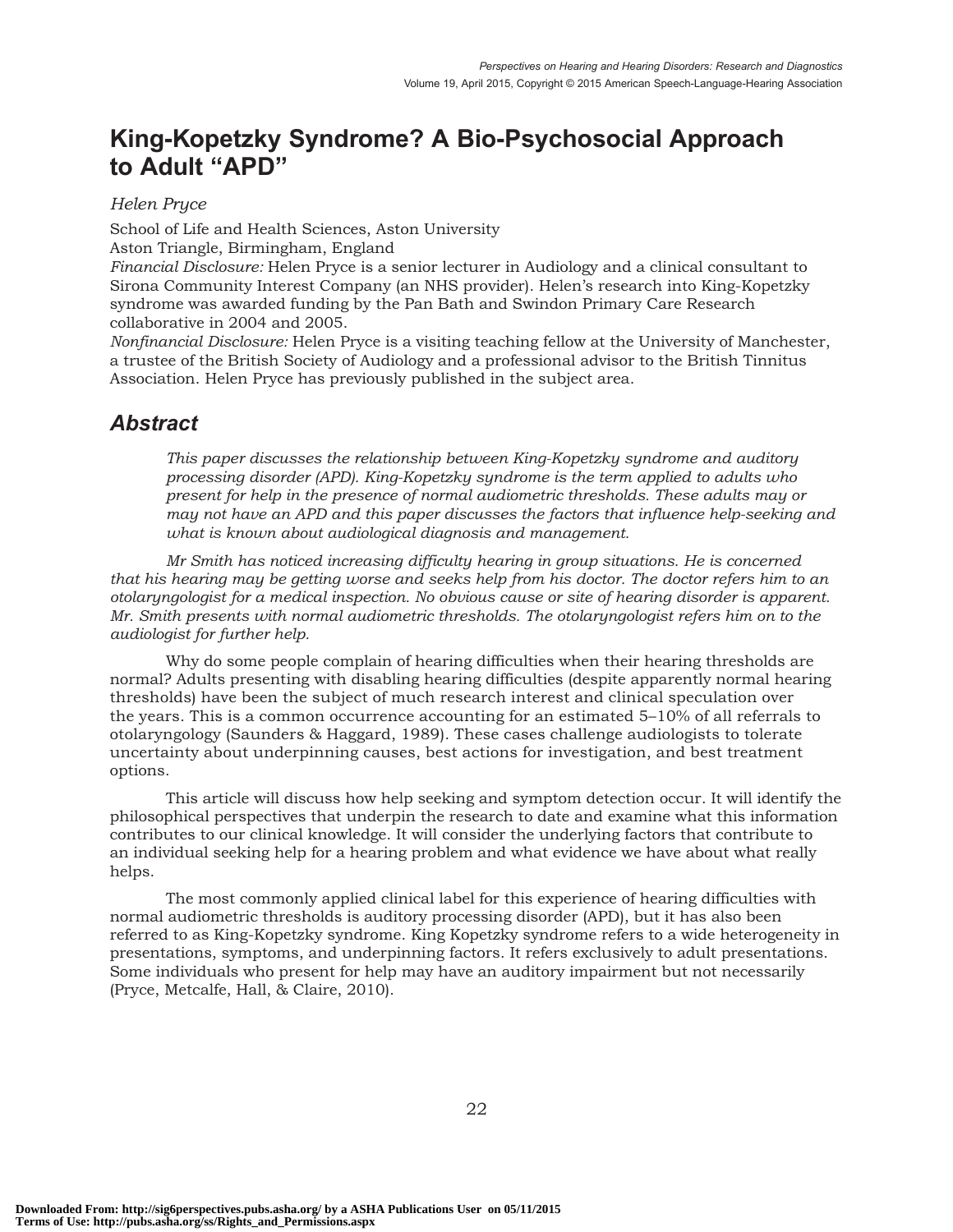## Is There a Difference Between King-Kopetzky Syndrome and Auditory Processing Disorder?

There remains ambiguity about whether a disorder identified in children is the root cause of adult presentations with hearing difficulty. Simply because both groups might present for help with normal audiometric thresholds does not mean that the underlying basis can be assumed to be the same. The research literature is dominated by investigations of auditory processing in children, which is then considered to apply to adults as well (American Academy of Audiology [AAA], 2010; Moore, Rosen, Bamiou, Campbell, & Sirimanna, 2013). Studies focussed on adults only are often overlooked (not least because the APD literature does not reference the King-Kopetzky syndrome literature).The literature that deals exclusively with adult presentations is found under the term King-Kopetzky syndrome or obscure auditory dysfunction (OAD).

The bio-medical perspective is probably the dominant view held by both clinicians and patients alike (Wade, 2006). If someone is complaining of hearing difficulties, the most likely starting point for the health practitioner is to consider the possible biological causes of such difficulties and check all auditory functions (both peripheral and central) that could have become impaired. Therefore APD (AAA, 2010) is the most frequently used clinical label for such patients in audiology in the United States and UK. But is this label adequate? In such cases, adult patients frequently describe their childhood experience of hearing as normal, without any schooling or other difficulties, though there may be more complicated social factors which influence their decision to check their hearing.

There are implicit philosophical differences in perceived versus objectively observed disorders. It is not inevitable that all presentations with hearing difficulties must be dependent on processing impairment. This corresponds with a dualist separation of mind and body and a belief in the objective presence of an underlying pathology in all cases.

Yet this position is not consistent with what we know about help-seeking behaviours, symptoms perceptions, and the way individuals evaluate their health. Dualism is not a helpful model as mind/body interactions are demonstrated in most aspects of health and well-being (Balint, 1957). People seek help as a result of multiple factors including impairments in peripheral and central auditory pathways but also as a result of psychological and social factors (Cramer, 1999; Lazarus & Folkman, 1984; Moller-Leimkuhler, 2002; Shaw, 2001).

A "syndrome" is defined a set of symptoms that occur together and characterise a particular abnormality in function (Oxford Dictionaries, 2015). This terminology does not prejudge symptoms as dependent on impairment in processing. For example, a change of lifestyle to a new noisy and stressful listening environment may contribute to someone's decision to seek help (Pryce, 2003). It may be that their function is not innately impaired but the stress of managing communication in a difficult listening environment has led to concerns about their hearing (Borg & Stephens, 2003). In these cases a diagnosis as having an inherent APD may carry unintended consequences and even harms. There are increasingly recognised risks of pathologising and over-diagnosing health conditions which may be subject to social and environmental factors (Moynihan et al., 2013). Audiologists, in keeping with most other healthcare professionals are under increasing pressure to be mindful of the risk of over diagnosis (Moynihan et al., 2013). Clinicians are challenged to identify and tease out the scientific evidence from amongst professional preferences and patient desires. As in most areas of audiology it is difficult to see a consensus on one single way to proceed.

Arguably, for adults, it is entirely normal to experience changes in our auditory perception over time (as we age, for example). Our colleagues in medical sociology and health psychology might regard these biological changes as less relevant to clinical presentation. Medical sociologists might consider this as pursuing a socially sanctioned "sick role" (Parsons 1964) which relieves our patient, Mr. Smith, of social responsibility, elicits sympathy, and justifies communication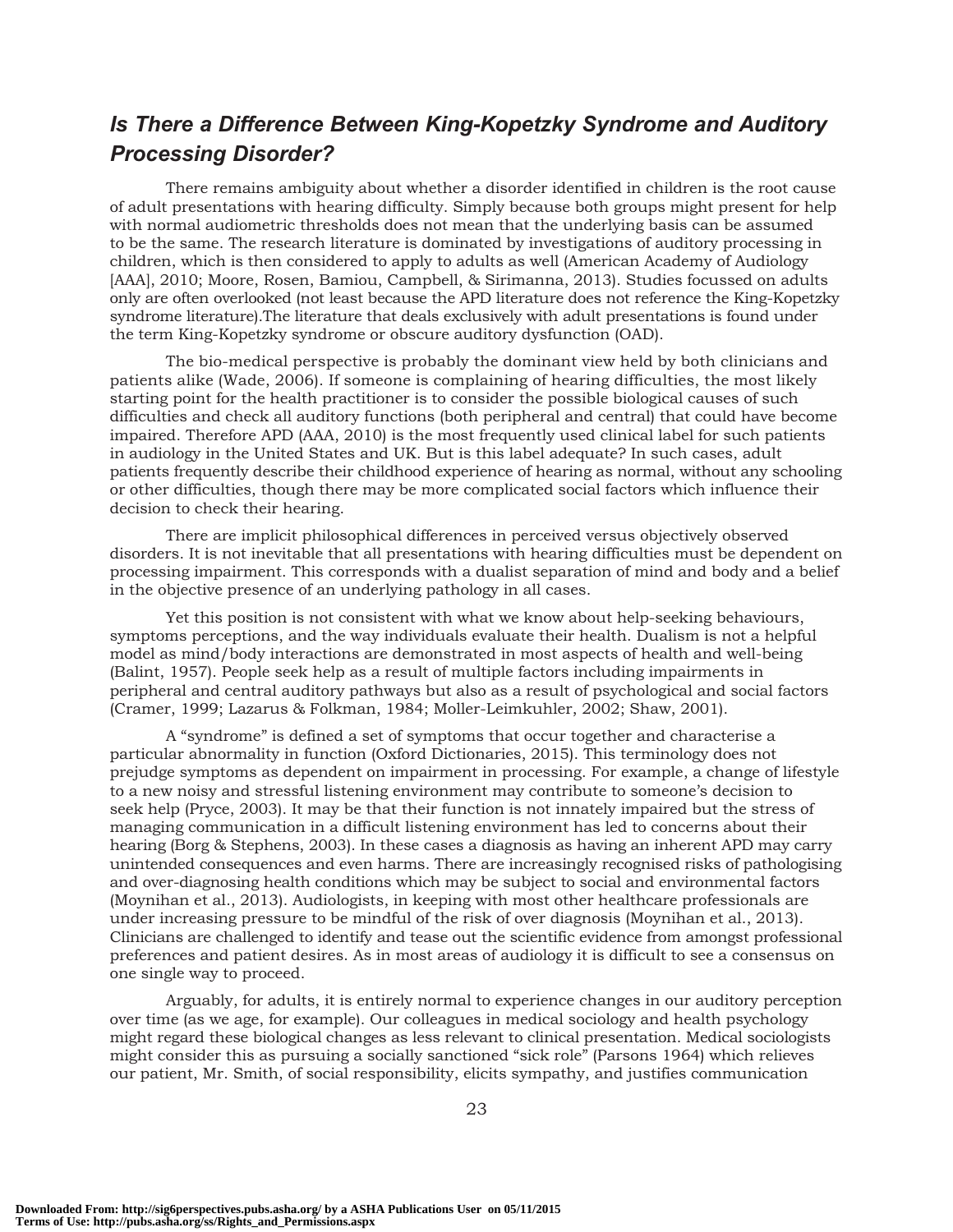problems. A health psychologist might consider Mr. Smith as responding to a series of cognitions about his hearing performance. He is evaluating it according to individually held beliefs about normal and impaired hearing performance and the consequence of these (Leventhal, Nerenz, & Purse, 1984).

In summary our knowledge about our own health, including our hearing performance, is relative and varies according to our lay beliefs and expectations. We may seek help on the basis of our perceptions of illness and normality, rather than on the basis of objective signs alone (Lazarus & Folkman, 1984). As Figure 1 illustrates the clinical label King-Kopetzky syndrome encompasses several causal factors.



Figure 1. An Illustration of the Relationship Between King-Kopetzky Syndrome and Causal Factors.

The World Health Organization (WHO, 2001) proposes an internationally agreed framework in which biological, psychological, and social factors are deeply interwoven in our experience of health and wellness. The risk of adopting a narrow, disease-led model of understanding this type of hearing problem is that we fail to recognize the human needs of the patient seeking help. We are in danger of over simplifying a complex problem into a purely biological cause.

King-Kopetzky syndrome is the proposed term for adults who seek help in the presence of normal audiometric thresholds. They may or may not have an APD. This definition recognizes that for some people the problem is due to anxiety and perception of performance. Zhao and Stephens (2000) identify seven sub-categories of King-Kopetzky syndrome:

- 1. Middle ear dysfunction
- 2. Mild cochlear pathology
- 3. Central/medial olivocochlear efferent system dysfunction
- 4. Purely psychological problem
- 5. Multiple auditory pathologies
- 6. Combined auditory dysfunction and psychological problems
- 7. Unknown

This heterogeneous model of difficulty has in recent years been adopted by the definitions of APD (BSA, 2011). The British Society of Audiology (BSA, 2011) Special Interest Group in APD now consider acquired APD in adults and children to exist in the presence of, or as a result of peripheral hearing loss, including transient and treated hearing loss; certainly the role of memory and attention is now considered important in "developmental" (or acquired) APD (Moore et al, 2013). Memory, attention and cognitive function can be compromised by numerous factors, including stress (Kim & Diamond). King-Kopetzky syndrome pre dates this revised interpretation of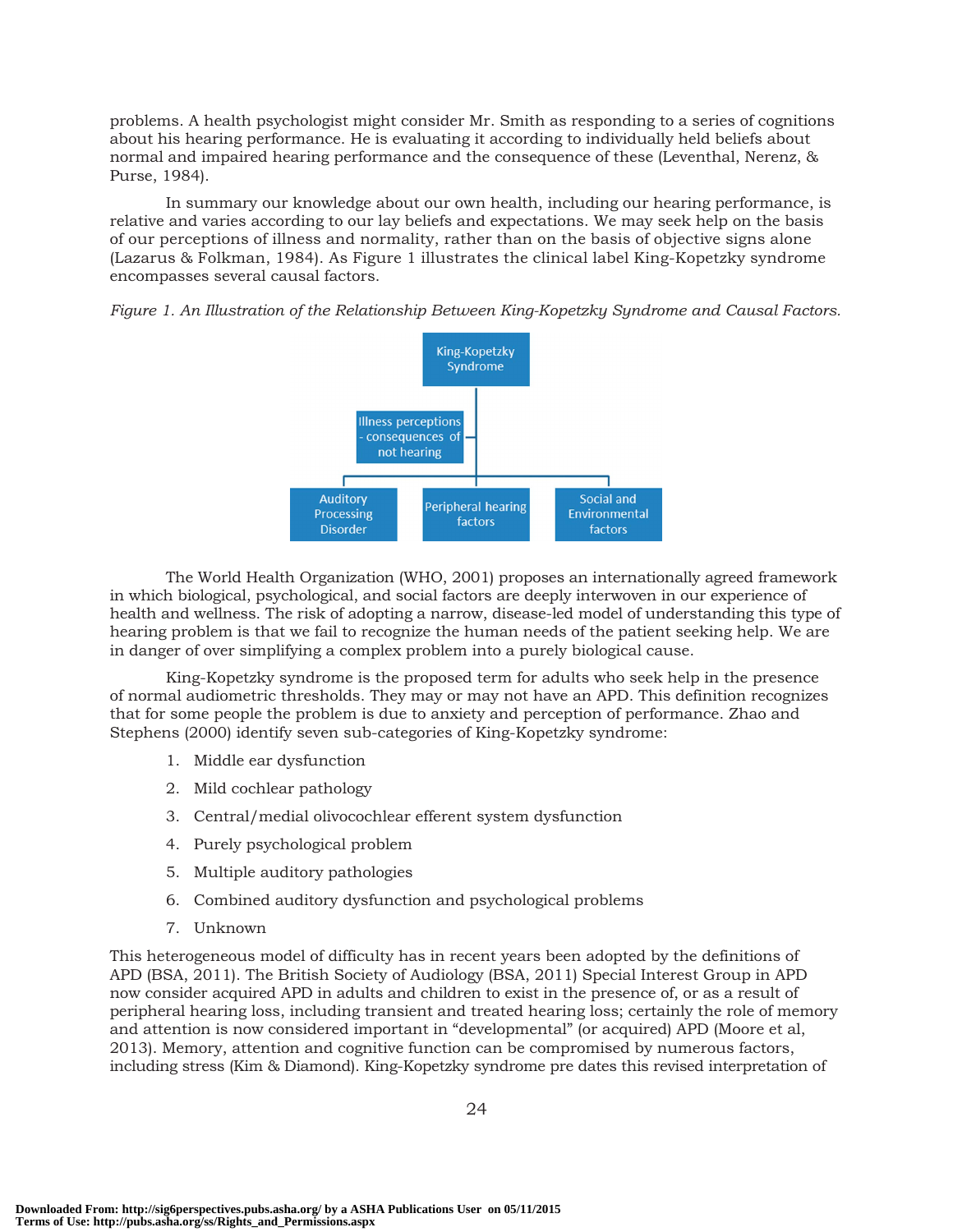auditory processing disorder and none of the literature is referenced in the position statements on APD (e.g., AAA, 2010; BSA, 2011). This impacts the application of guideline to adult cases. There has been relatively little research into the effects of these hearing difficulties (Pryce, 2003; King & Stephens, 1992) or their treatment (Zhao, Stephens, Pryce, Zheng, & Bahgat, 2008).

## The Paradox of Help-Seeking

Why do these patients seek help when so many with measurable and disabling hearing losses do not? One of the main curiosities in this area is that these patients seek help with relatively small changes in function. If we accept current estimates, then on average someone will experience hearing difficulties which mask participation in conversation and limit their function for ten to twenty years before they seek help with it (Carson 2000; Getty & Hétu, 1994; Kyle, Jones, & Wood, 1985; van den Brink, Wit, Kempen, & van Heuvelen, 1996; Watson & Crowther, 1989). We hear much of the stigma of hearing loss and the barriers to help-seeking (Wallhagen, 2010). Regardless of where a lesion might actually lie, the disorder (if indeed one can be identified) does not accurately predict the perceived limit to function and participation. The answer appears to come from models of illness perception, well-understood in health psychology. In order to identify ill health, people are thought to compare their symptoms with prototypical symptom sets (Bishop & Converse, 1986). Illness perceptions also guide cognitive appraisals of the symptom sets (Leventhal 1990). In other words a person compares their bodily "signs," in this case, how well they appear to hear in a particular environment with their expectation of how well they think they should hear based on their perception of those around them, what they consider to be "normal" for the environment and noise level, people their age and in their position etc. So those who seek help with hearing symptoms do so on the basis of internally held schema about what is "normal".

## Where Does "King-Kopetzky" Come From?

Samuel Kopetzky described the problems of hearing in radio operators returning from the Second World War. He conceptualized these cases as having "loss of capacity for discriminative listening" (Kopetzky 1948; Saunders & Haggard, 1989). These individuals had spent many hours endeavouring to decipher enemy signals over radio. They later presented with concerns that their hearing was affected. Kopetzky notes that there was considerable anxiety around this evaluation of their hearing. Air Vice Marshal Peter King (1954) developed this work with a fuller description of possible causes in 1954. The term King-Kopetzky syndrome was coined by Ron Hinchcliffe in 1992. Hinchcliffe reviewed what was known about such hearing difficulties and concluded that these were manifestations of "auditory stress disorder". He includes the following early description, "He was a worried, tense man extremely anxious lest his defect should be the cause of a disaster, particularly when told that his hearing was normal" (Hinchcliffe, 1992).

## The Psychological Dimension

One of the difficulties in interpreting APD data is that help-seekers and non help-seekers are rarely compared. Help-seeking is key to the clinical categorisation and diagnosis. Therefore, it is important to consider a comparison between those who do and do not seek help with the same symptoms.

Investigations of King-Kopetzky syndrome have included psychological appraisal. Stephens et al. (2003) identified that self-rated participation restriction varied with cognitive appraisal. Likewise cognitive appraisal was important in describing the maintenance of hearing difficulties (Pryce, 2003). The Crown-Crisp Experiential Index (Crown & Crisp, 1956) has been used to examine psychoneurotic traits in those with hearing difficulties and normal audiometry and those with chronic pain. This index comprises items measuring levels of anxiety, phobic anxiety, obsessionality, somatic anxiety, depression, and hysteria. When compared with control subjects without any reported pathology, more phobic and free floating anxiety were noted in those with hearing difficulties. When compared to chronic pelvic pain the psychoneurotic traits were similar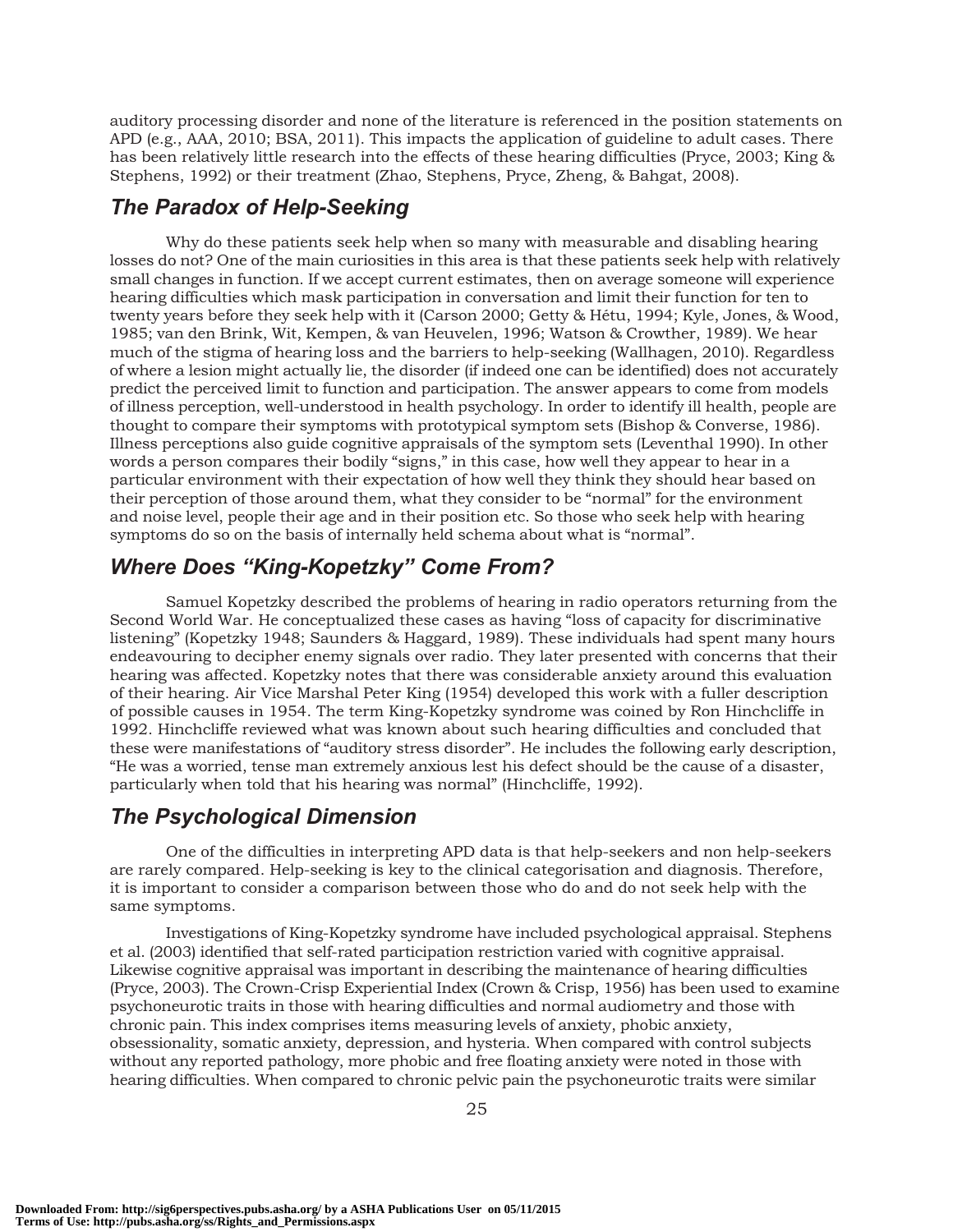but hearing performance (measured as speech in noise) was worse (Saunders & Haggard 1993). The examination of psychological traits has suggested that this group of patients experience higher rates of anxiety. The direction of causality between anxiety and hearing difficulty is debateable. To aid interpretation, qualitative work has modelled how anxiety is experienced and how it links to hearing difficulties. This suggests that anxiety has a role in maintaining awareness of symptoms by sensitising individuals to particular communication environments or partners (Pryce, 2003, 2006).

Patients describe in detail how the way they interpret their symptoms determines the likelihood of future communication breakdown (Pryce, 2006). The role of symptom appraisal was examined through a large scale multivariable analysis in which dichotic listening, speech-innoise, and frequency resolution tests and illness perceptions were examined to identify which factors predicted help-seeking (Pryce et al., 2010). This study revealed that the factor that predicted help-seeking was the belief in the consequences of having a hearing difficulty. In other words help-seeking behaviour was better predicted by a psychological factor in the impact of the symptoms than any audiological function or impairment (Pryce et al., 2010).

## Wider Context—How Common is a Psychological Component?

Medically unexplained illness in which psychological components co-exist with physical signs are common in healthcare (Pennebaker, 1982; Salmon, 2000). A review of neurological symptoms found that 26% were medically unexplained (Perkin, 1989).

This is not an "either/ or" situation. There are frequent examples in the literature where health conditions have a biological underpinning which is exacerbated by emotional response. In particular, anxiety has a role in starting and maintaining symptoms. This has been identified in abdominal pain, headaches, back ache, and benign palpitations (Mayou, 1991. In otolaryngology such amplification occurs in vertigo (Hallam & Stephens, 1985), globus pharyngis (Deary et al., 1989), and tinnitus (McKenna, Hallam, & Hinchcliffe, 1991).

In a small study detailing the patient perception of the way hearing difficulties in King-Kopetzky syndrome arose, emotional distress was highlighted as a factor in both the start and maintenance of symptoms. For some this was a clear incidence of trauma preceding the symptoms (i.e., a car accident, divorce, death of a loved one or collapse of a business; Pryce, 2003). Study participants revealed that such traumas were part of their own personal history and interpretation of their symptoms. This study also highlighted that the anxiety experienced during communication would predispose the individual to further difficulty in communication. What is more this "vicious circle" could be reversed when the communication partner was deemed to be understanding of the communication difficulties, the difficulties themselves reduced (Pryce, 2003, 2006).

The presence of psychological components in the sensitivity to underlying auditory processing disorders mean that for the patient their day to day experience of hearing difficulties varies according to social and psychological factors. Hearing and communication are interactive processes occurring in an ecological context influenced by intra personal, interpersonal social, and cultural factors (Borg & Stephens, 2003).

## So What Helps?

Coping in King-Kopetzky syndrome was examined in detailed qualitative work. This study explored the individual cognitive and behavioural attempts to manage stress cause by hearing symptoms (Pryce, 2006). The process of coping relied on conceptualising the symptoms and adopting strategies to manage day to day communication. The strategies identified were:

- Concentrating to piece together the communicative message
- Bluffing
- Avoiding communication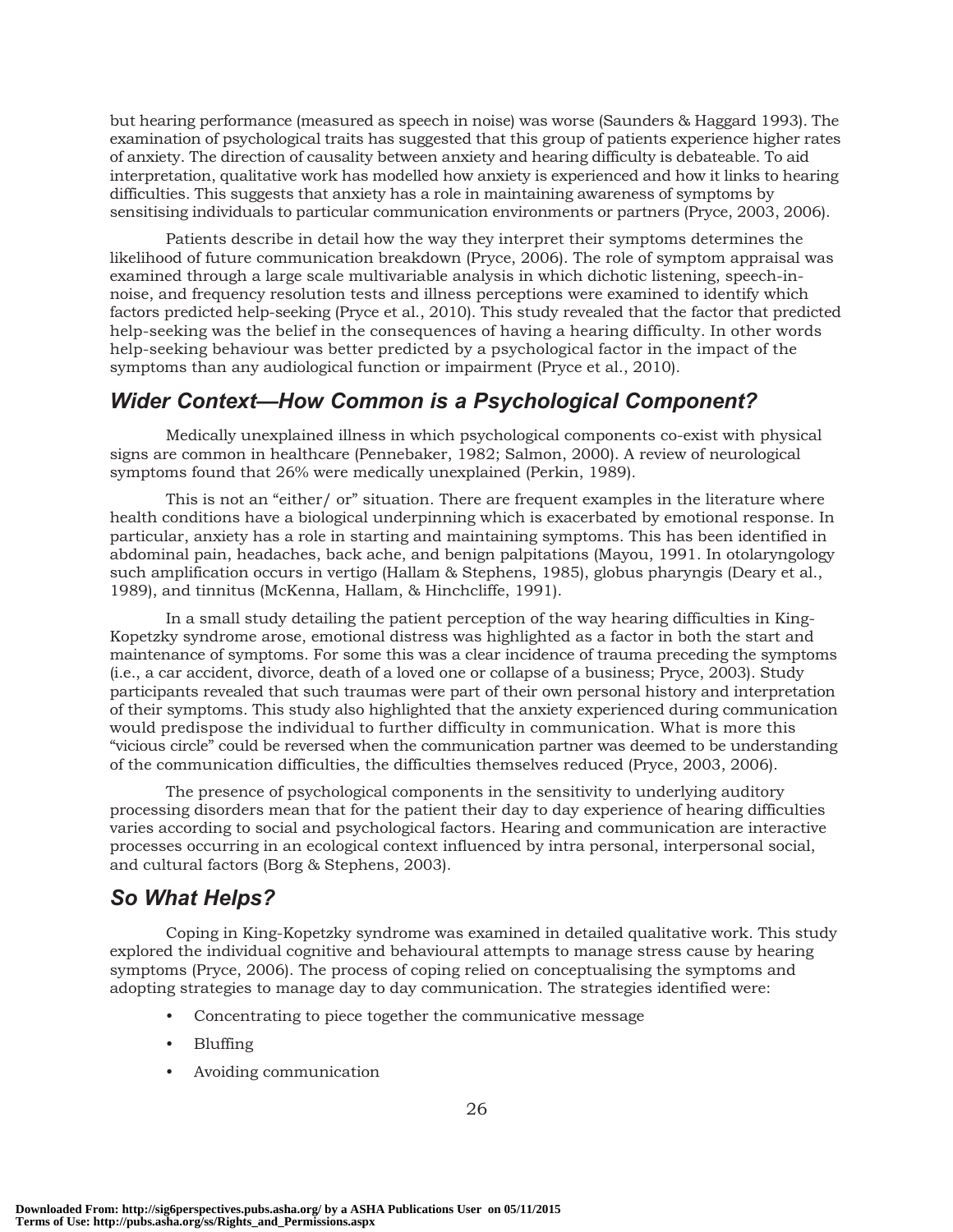- Asking for repetition
- Lip-reading
- Directing speakers to adjust their behaviour
- Changing the environment
- Disclosing their difficulty
- Humour

The strategies are similar to those adopted by people with other forms of hearing loss. What is interesting here is that the clinical encounter could prompt the use of strategies and reduce stress when employing strategies. This was in part because the clinical encounter assisted validation of the symptoms (Pryce & Wainwright, 2008). The characteristics of clinical encounters determined outcomes in either increasing or reducing anxiety about symptoms. In particular, encounters that were deemed to be dismissive were unhelpful and raised anxiety. This was typically the case when clinicians sought to provide brief reassurances that test results were normal. According to a participant reported in Pryce and Wainwright (2008), "they say your hearing is normal and they don't consider there's a problem. They're not interested".

One of the most helpful things to emerge from the BSA (2011) and AAA (2010) has been the recognition of APD as a worthwhile and legitimate presentation along with some guidance as to clinical action. It is hoped that such guidance will encourage and increase helpful and purposeful encounters for patients. However the audiologist should remain vigilant about the potential for testing to cause anxiety and to use test results to tailor further interventions to the individual. The most helpful part of the clinical encounter that patients reported was the sense of being understood and being given an explanation for the difficulties in hearing (Pryce & Wainwright, 2008). Participants reported this assisted both emotion focussed coping and practical uptake of strategies:

I realized there were other people that were the same and that actually it wasn't a really negative thing about me. It was just me....I've got more courage now to say "I didn't hear you because" rather than saying nothing before.

(Participant T3 reported in Pryce & Wainwright 2008)

### So What Sort of Assessment?

The BSA (2011) guidance for APD practice proposes a full case history be taken, supplemented with questionnaire measures. One of the challenges is that the questionnaire measures are developed for use with children and do not easily apply to adults. However, a full case history including information about the context in which difficulties occur can be very helpful. It is also useful to directly explore issues around stress in listening (Saunders & Haggard, 1989; Pryce, 2006). The AAA guidance for (C)APD suggests including an evaluation of:

- auditory and/or communication difficulties experienced by the individual
- family history of hearing loss and/or central auditory processing deficits
- medical history, including birth, otologic and neurologic history, general health history, and medications
- speech and language development and behaviors
- educational history and/or work history
- existence of any known comorbid conditions, including cognitive, intellectual, and/or medical disorders
- social development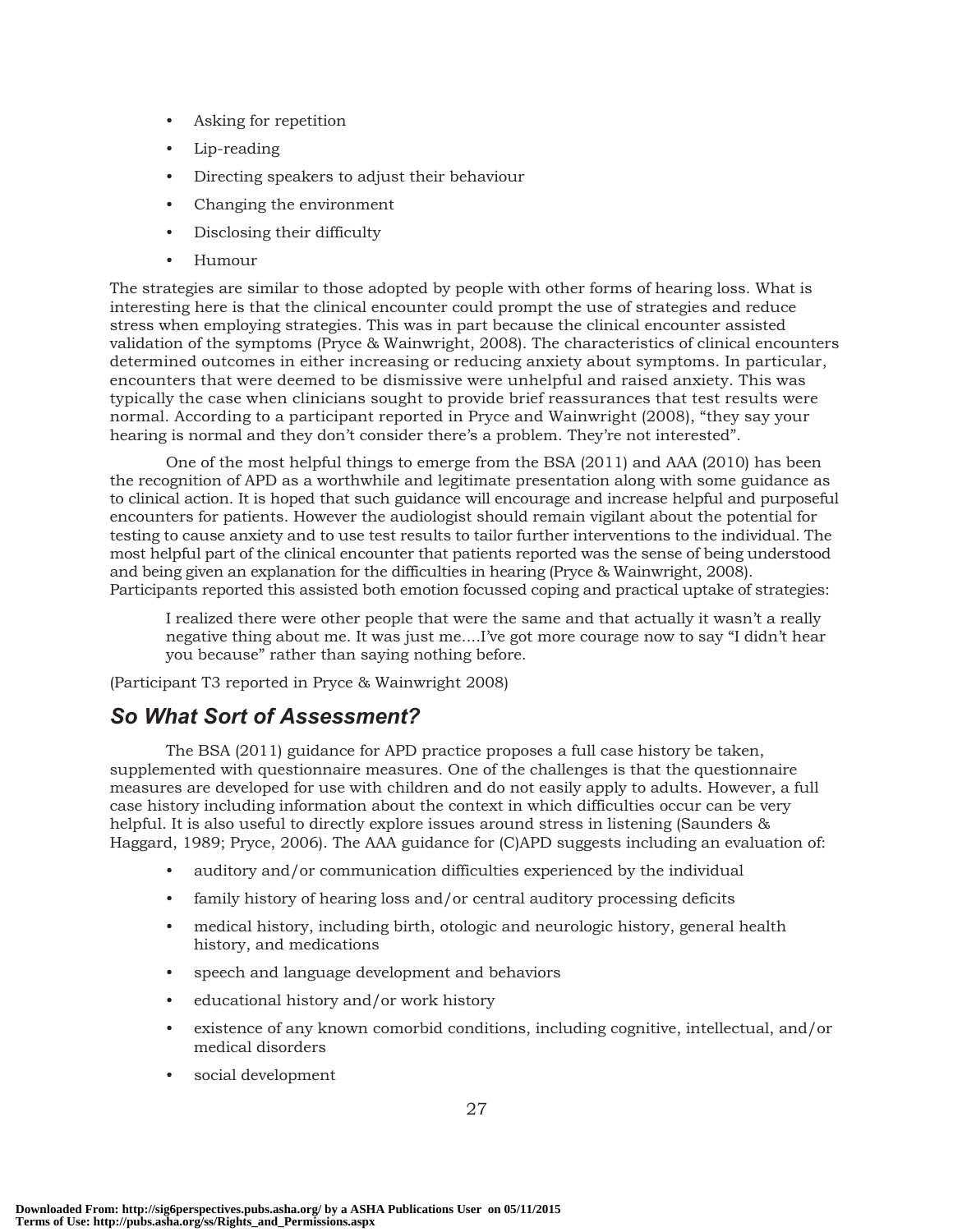- linguistic and cultural background
- prior and/or current therapy for any cognitive, linguistic, or sensory disorder or disability (AAA, 2010).

The guidelines propose that further testing should be offered to those with a history of significant history of otitis media, neurological disease or disorder. Patients presenting with seizure disorders and hyperbilirubinemia should also be considered for testing (AAA, 2010).

Test packages such as the SCAN packages (Dawes & Bishop, 2007; Keith, 2000) are freely available to audiologists. These tests assess ability to detect speech-in-noise and attend to information for each ear individually (Pryce et al., 2010). However the reliability of tests is still debated as they are subject to learning effects (Domitz & Schow, 2000), and cannot discriminate between pre-cognitive and linguistic factors (Moore, Rosen, Bamiou, Campbell, & Sirimanna, 2013; Pryce et al., 2010).

These tests require a clear sense of purpose when applied in the clinic. Their application should be in an ethical context where information will be used to benefit an individual in a way that outweighs the associated risks of enhancing anxiety about performance and function further. One way to consider this is to focus efforts on validating and supporting patients to make their choices about hearing management. The act of validation and labelling the condition enhance coping by supporting illness coherence (Pryce, 2003, 2006; Pryce et al., 2010). It also has potential to inform both audiologist and patient and facilitate better informed choices about care and management.

### **Treatment**

Borg and Stephens (2003) conceptualize the experience of King-Kopetzky syndrome as a disruption between an individual and their environment. Therefore it is important to examine how strategies can reduce this disruption. Patient behavioural change is required for most rehabilitation in hearing loss and King-Kopetzky syndrome is no different. In this case examining the environment and adapting it where possible is particularly important to improve speech-innoise perception. Relatively simple strategies such as turning off background noise where possible can be extremely helpful (Zhao et al., 2008). There is limited evidence that auditory training may have an effect on day to day function (Bronus et al., 2011).

To examine complex interventions such a therapeutic interventions for King-Kopetzky syndrome fully the UK Medical Research Council suggests that we develop clear, theoretical understanding of the way interventions might work. In this case the theoretical work has been conducted through qualitative approaches, based on grounded theory. Through this approach there are clear descriptions of how clinical interventions do and do not assist coping as the patient perceives it. Above all, the most valuable intervention reported in interviews accounts about what aids coping is the act of being listened to and being taken seriously (Pryce & Wainwright 2008; Zhao et al., 2008). This is helpful in developing coping by supporting the use of strategies to manage difficult situations and to build confidence in encouraging speakers to slow down, move away from background noise, switch room etc. (Pryce, 2006; Pryce & Wainwright 2008). This apparently simple use of counselling and problem solving therapy is effective in other medically unexplained conditions such as fibromyalgia, chronic fatigue syndrome, etc. (Hassett & Gevirtz, 2009) so it is perhaps not so surprising this works in this instance.

There has been suggestion that auditory training packages might help individuals to function better by retraining their discrimination of sound. The theoretical basis for this is not completely clear and findings are mixed (Moore et al., 2013). The practice of repeatedly listening to sound contrasts is believed to drive the development of more efficient neuronal pathways, thereby improving auditory processing (Bronus et al., 2011). However there is a lack of neurophysiological studies to examine this action (Bronus et al., 2011). Moreover there is a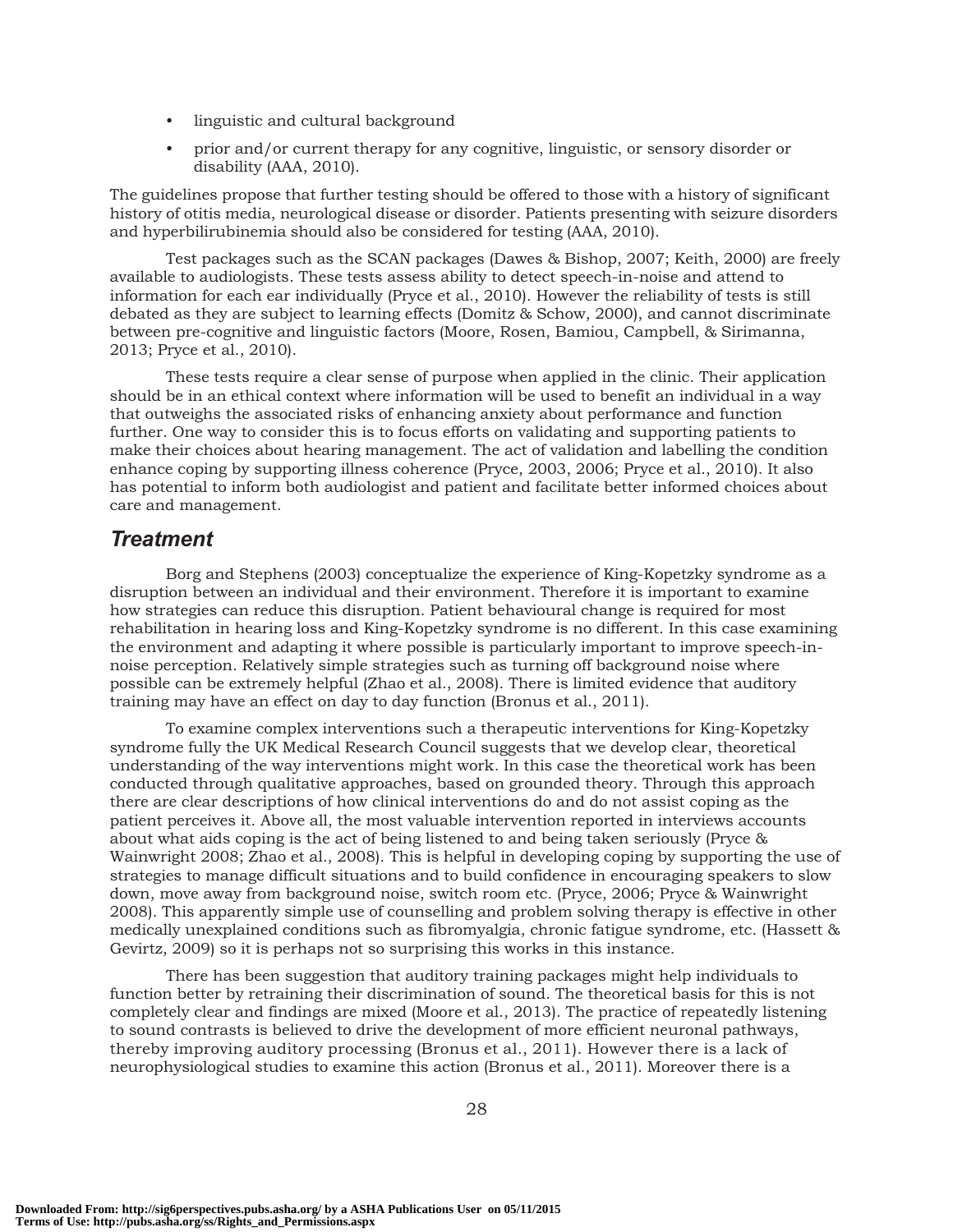dearth of studies demonstrating more than a modest effect size for the benefits of training on task (Bronus et al., 2011).

The potential for communication training programmes, which include an educational and behavioural component such as active communication education also deserve further investigation with this population. These programmes work on problem solving and application of strategies to manage difficult situations and have demonstrated effective improvement in communication function, hearing handicap, and well-being in adults with hearing loss (Hickson, Worrall, & Scarinci, 2007).

It is likely that such approaches will trigger coping adaptations which in turn can affect hearing performance. A study into the effects of mindfulness therapy identified improvements in coping and even reports of improvements in hearing performance suggesting that coping responses can moderate function (Sadlier & Stephens, 2009).

As with other hearing conditions, it makes sense to consider how clinicians can enact shared decision-making with this population, especially where treatment is dependent on coping skills and behavioural adaptations. Presenting patients with clear choices in interventions and outlining the advantages and disadvantages of different course of action will be important here (Pryce & Hall, 2014).

### **Conclusions**

King-Kopetzky syndrome represents a fascinating experience of mis-hearing based on multiple factors, which vary in emphasis from individual to individual. The role of APD as a sub component to the presentation is interesting and more that is learned about this component will help with better patient counselling and guidance. Evidence from qualitative investigations suggests that the broader, non-biological factors that lead to clinical help-seeking should be considered alongside audiological factors in clinical history taking, counselling, and problem solving. This area of work highlights the complexity of the audiological role in addressing psychological and social needs of patients alongside the biological needs. It also highlights the needs for audiologists to engage in counselling and communication training approaches beyond the traditional technical investigations.

It reminds us that healthcare involves the toleration of uncertainties about causation and remediation. Our role is to support the whole person, including providing reassurance about the consequences of not hearing, arming them with practical strategies to repair conversations, informing them about their function and potential and, above all, listening and bearing witness to their experience.

## **References**

American Academy of Audiology. (2010). Clinical practice guidelines. Diagnosis, treatment and management of children and adults with central auditory processing disorder. [http://audiology-web.s3.amazonaws.com/](http://audiology-web.s3.amazonaws.com/migrated/CAPD%20Guidelines%208-2010.pdf_539952af956c79.73897613.pdf) [migrated/CAPD%20Guidelines%208-2010.pdf\\_539952af956c79.73897613.pdf](http://audiology-web.s3.amazonaws.com/migrated/CAPD%20Guidelines%208-2010.pdf_539952af956c79.73897613.pdf)

Balint, M. (1957). The doctor, his patient and the illness. London: Tavistock Publications.

Bishop, G. D., & Converse, S. A. (1986). Illness representations: A prototype approach. Health Psychology, 5(2), 95.

Borg, E., & Stephens, D. (2003). King-Kopetzky syndrome in the light of an ecological conceptual framework: El Síndrome de King-Kopetzky a la luz de un trabajo conceptual ecológico. International journal of audiology, 42(6), 312–318.

Bronus, K., El Refaie, A., & Pryce, H. (2011). Auditory training and adult rehabilitation: A critical review of the evidence. Global Journal of Health Science, 3(1), 49.

British Society of Audiology. (2011). Position statement: Auditory processing disorder (APD). Retrieved from [http://www.thebsa.org.uk/wp-content/uploads/2014/04/BSA\\_APD\\_PositionPaper\\_31March11\\_FINAL.pdf](http://www.thebsa.org.uk/wp-content/uploads/2014/04/BSA_APD_PositionPaper_31March11_FINAL.pdf)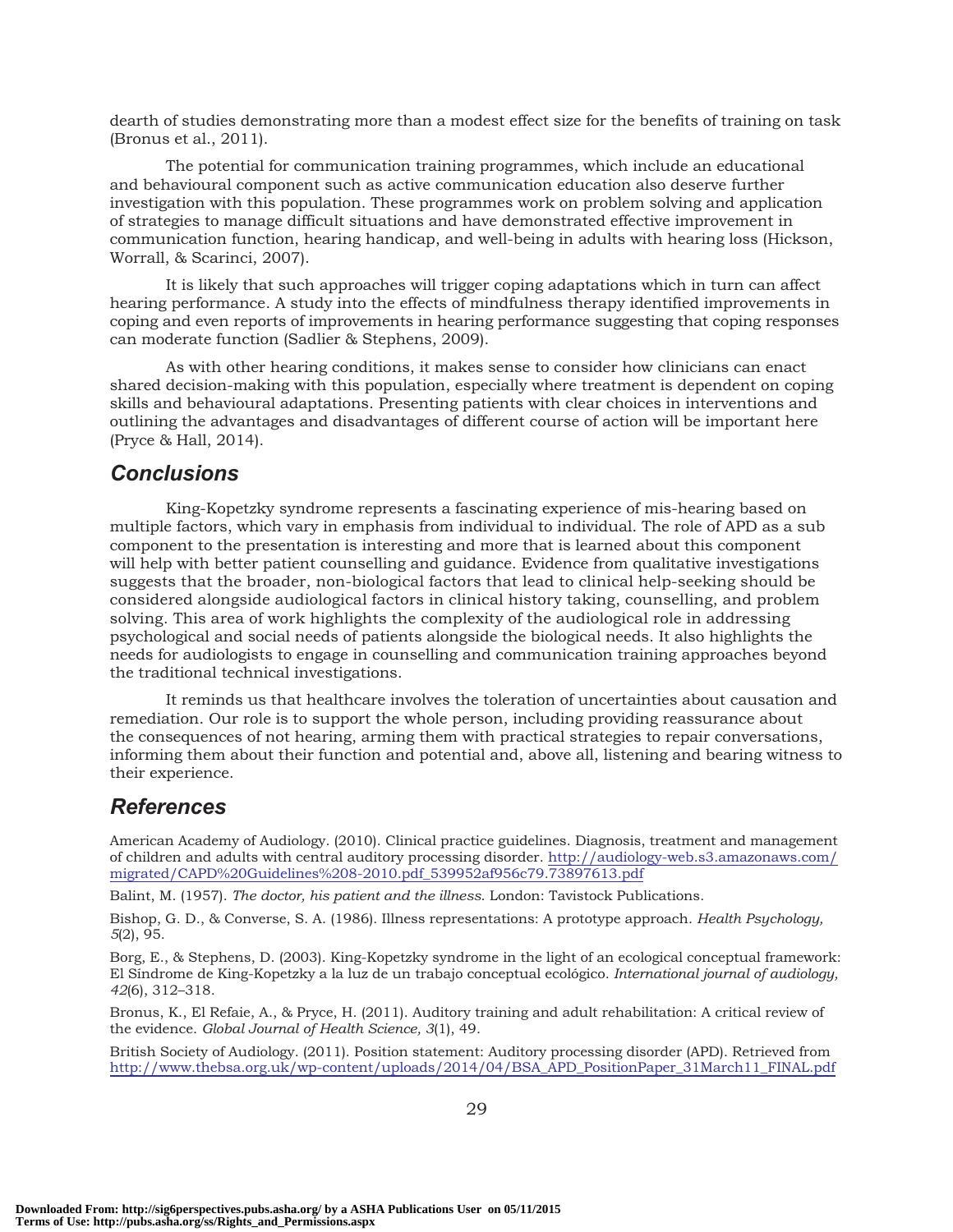Carson, A. J. (2000). "What brings you here today?" Perspectives of older women on hearing, help-seeking for hearing problems, and their first audiology appointment. (Doctoral dissertation, University of British Columbia).

Cramer, K. M. (1999). Psychological antecedents to help-seeking behavior: A reanalysis using path modeling structures. Journal of Counseling Psychology, 46(3), 381.

Crown, S., & Crisp, A. H. (1956). A short clinical diagnostic self-rating scale for psychoneurotic patients: the Middlesex Hospital Questionnaire. Br J Psychiatry, 112, 917–923.

Dawes, P., & Bishop, D. V. (2007). The SCAN-C in testing for auditory processing disorder in a sample of British children. International journal of audiology, 46(12), 780–786.

Deary, I. J., Wilson, J. A., Mitchell, L., & Marshall, T. (1989). Covert psychiatric disturbance in patients with globus pharyngis. British journal of medical psychology, 62(4), 381–389.

Domitz, D. M., & Schow, R. L. (2000). A new CAPD battery—Multiple auditory processing assessment factor analysis and comparisons with SCAN. American Journal of Audiology,  $9(2)$ ,  $101-111$ .

Getty, L., & Hétu, R. (1994). Is there a culture of hard-of-hearing workers? Journal of speech language audiology, 18, 267–270.

Hallam, R. S., & Stephens, S. D. G. (1985). Vestibular disorder and emotional distress. Journal of psychosomatic Research, 29(4), 407–413.

Hassett, A. L., & Gevirtz, R. N. (2009). Nonpharmacologic treatment for fibromyalgia: patient education, cognitive-behavioral therapy, relaxation techniques, and complementary and alternative medicine. Rheumatic Disease Clinics of North America, 35(2), 393–407.

Hickson, L., Worrall, L., & Scarinci, N. (2007). A randomized controlled trial evaluating the active communication education program for older people with hearing impairment. Ear and hearing, 28(2), 212–230.

Hinchcliffe, R. (1992). King-Kopetzky syndrome: An auditory stress disorder. J Audiol Med, 1, 89–98.

Keith, R. W. (2000). Development and standardization of SCAN-C Test for Auditory Processing Disorders in Children. Journal of the American Academy of Audiology, 11(8), 438–445.

Kim, J. J., & Diamond, D. M. (2002). The stressed hippocampus, synaptic plasticity and lost memories. Stress Medical Procedures, 3(6), 453–462.

King, K., & Stephens, D. (1992). Auditory and psychological factors in'auditory disability with normal hearing'. Scandinavian audiology, 21(2), 109–114.

King, P. F. (1954). Psychogenic deafness. The Journal of Laryngology & Otology, 68(09), 623-635.

Kopetzky, S. J. (1948). Deafness, tinnitus and vertigo. New York, NY: Nelson.

Kyle, J. G., Jones, L. G., & Wood, P. L. (1985). Adjustment to acquired hearing loss: A working model. In H. Orlans (Ed.). Adjustment to adult hearing loss (pp. 119–138). San Diego, CA: Singular Publishing Group.

Lazarus, R. S., & Folkman, S. (1984). Stress, appraisal, and coping (p. 456). New York: Springer.

Leventhal, H., Nerenz, D. R., & Purse, J. (1984). Illness representations and coping with health threats.

Leventhal, H. (1990). Emotional and behavioural processes. In Johnston and Wallace (Eds.). Stress and Medical Procedures. Oxford University Press: Oxford, UK.

Mayou, R. A. (1991). Medically unexplained physical symptoms. BMJ, 303, 534–535.

McKenna, L., Hallam, R. S., & Hinchcliffe, R. (1991). The prevalence of psychological disturbance in neurootology outpatients. Clinical Otolaryngology & Allied Sciences, 16(5), 452–456.

Möller-Leimkühler, A. M. (2002). Barriers to help-seeking by men: a review of sociocultural and clinical literature with particular reference to depression. Journal of affective disorders, 71(1), 1–9.

Moore, D. R., Rosen, S., Bamiou, D. E., Campbell, N. G., & Sirimanna, T. (2013). Evolving concepts of developmental auditory processing disorder (APD): A British society of audiology APD special interest group "white paper". International journal of audiology, 52(1), 3–13.

Moynihan, R. N., Cooke, G. P., Doust, J. A., Bero, L., Hill, S., & Glasziou, P. P. (2013). Expanding disease definitions in guidelines and expert panel ties to industry: a cross-sectional study of common conditions in the United States. PLoS medicine, 10(8), e1001500.

Musiek, F. E., Baran, J. A., Bellis, T. J., Chermak, G. D., Hall, J. W., Keith, R. W., ... Nagle, S. (2010). Guidelines for the diagnosis, treatment and management of children and adults with central auditory processing disorder. American Academy of Audiology. Retrieved from [http://www.psha.org/pdfs/toolbox/CAPD-Guidelines\\_8-2010.pdf](http://www.psha.org/pdfs/toolbox/CAPD-Guidelines_8-2010.pdf)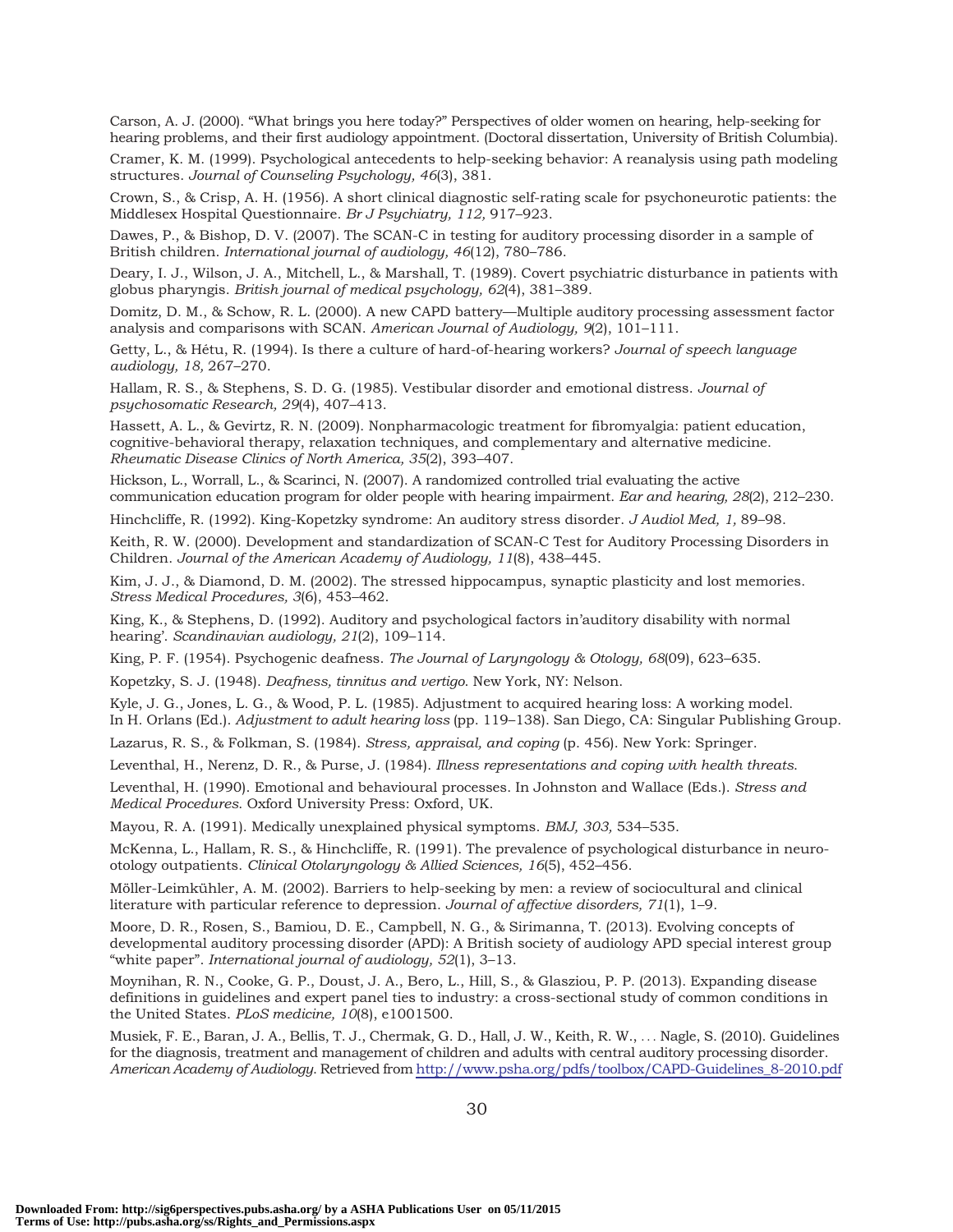Oxford dictionaries (2015). Oxford University Press. Retrieved January 15, 2015 from [http://oxforddictionaries.](http://oxforddictionaries.com/definition/english/VAR) [com/definition/english/VAR](http://oxforddictionaries.com/definition/english/VAR)

Parsons, T. (1964). Social structure and personality. The Free Press: Collier Macmillan, London.

Pennebaker, J. W. (1982). The psychology of physical symptoms (p. 7). New York: Springer-Verlag.

Perkin, G. D. (1989). An analysis of 7836 successive new outpatient referrals. Journal of Neurology, Neurosurgery & Psychiatry, 52(4), 447–448.

Pryce, H. (2003). Emotional responses to King-Kopetzky syndrome: A qualitative study. Audiological Medicine, 1(4), 247–254.

Pryce, H. (2006). The process of coping in King-Kopetzky syndrome. Audiological Medicine, 4(2), 60–67.

Pryce, H., & Wainwright, D. (2008). Help-seeking for medically unexplained hearing difficulties: A qualitative study. International Journal of Therapy and Rehabilitation, 15(8), 343–349.

Pryce, H., Metcalfe, C., Hall, A., & Claire, L. S. (2010). Illness perceptions and hearing difficulties in King-Kopetzky syndrome: What determines help seeking? International journal of audiology, 49(7), 473–481.

Pryce, H., & Hall, A. (2014). The role of shared decision-making in audiologic rehabilitation. SIG 7 Perspectives on Aural Rehabilitation and Its Instrumentation, 21(1), 15–23.

Sadlier, M., & Stephens, D. (2009). An exploratory study involving mindfulness meditation in the treatment of King-Kopetzky syndrome. Australian and New Zealand Journal of Audiology, 31(2), 72.

Salmon, P. (2000). Patients who present physical symptoms in the absence of physical pathology: a challenge to existing models of doctor–patient interaction. Patient education and counseling, 39(1), 105–113.

Saunders, G. H., & Haggard, M. P. (1989). The clinical assessment of obscure auditory dysfunction-1. Auditory and psychological factors. Ear and hearing, 10(3), 200–208.

Saunders, G. H., & Haggard, M. P. (1993). The influence of personality-related factors upon consultation for two different "marginal" organic pathologies with and without reports of auditory symptomatology. Ear and hearing, 14(4), 242–248.

Shaw, C. (2001). A review of the psychosocial predictors of help-seeking behaviour and impact on quality of life in people with urinary incontinence. Journal of Clinical Nursing, 10(1), 15–24.

Stephens, D., Zhao, F., & Kennedy, V. (2003). Is there an association between noise exposure and King Kopetzky Syndrome?. Noise and Helath, 5(20), 55.

van den Brink, R. H. S., Wit, H. P., Kempen, G. I. J. M., & van Heuvelen, M. J. G. (1996). Attitude and helpseeking for hearing impairment. British journal of audiology, 30(5), 313–324.

Wade, D. (2006). Why physical medicine, physical disability and physical rehabilitation? We should abandon Cartesian dualism. Clinical rehabilitation, 20(3), 185–190.

Wallhagen, M. I. (2010). The stigma of hearing loss. The Gerontologist, 50(1), 66–75.

Watson, C., & Crowther, J. A. (1989). Provision of hearing aids: Does specialist assessment cause delay? BMJ: British Medical Journal, 299(6696), 437.

World Health Organization. (2001). International Classification of functioning, disability and health. Retrieved from <http://www.who.int/classifications/icf/en/>

Zhao, F., & Stephens, D. (2000). Subcategories of patients with King-Kopetzky syndrome. British journal of audiology, 34(4), 241–256.

Zhao, F., & Stephens, D. (2007). A critical review of King-Kopetzky syndrome: Hearing difficulties, but normal hearing? Audiological Medicine, 5(2), 119–124.

Zhao, F., Stephens, D., Pryce, H., Zheng, Y., & Bahgat, D. (2008). Rehabilitative Management Strategies in Patients with King-Kopetzky syndrome. Australian and New Zealand Journal of Audiology, 30(2), 119.

History: Received January 29, 2015 Revised March 5, 2015 Accepted March 10, 2015 doi:10.1044/hhd19.1.22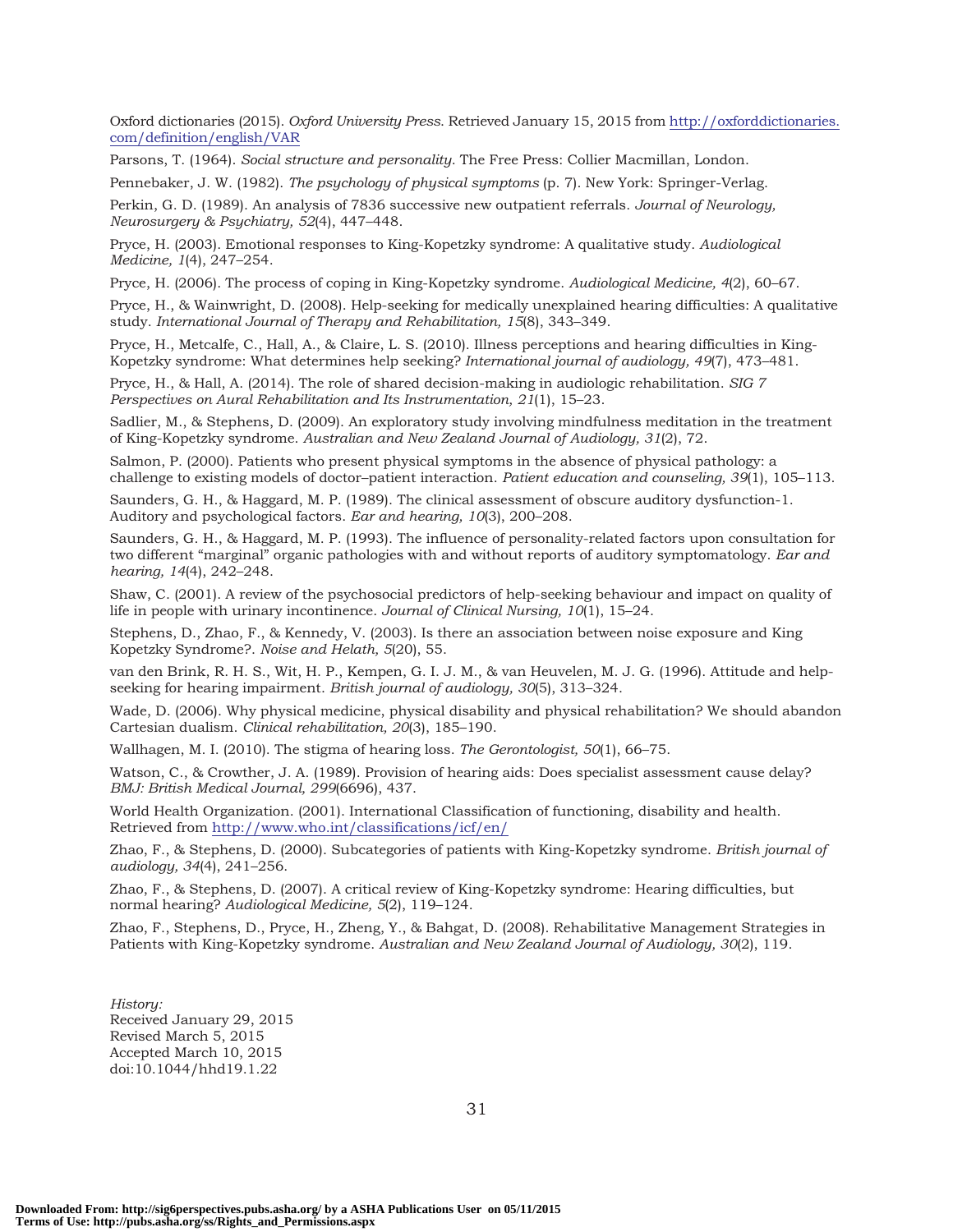# The Relation Between Cochlear Neuropathy, Hidden Hearing Loss and Obscure Auditory Dysfunction

#### Garreth Prendergast

School of Psychological Sciences, University of Manchester Manchester, United Kingdom

#### Hannah Guest

School of Psychological Sciences, University of Manchester Manchester, United Kingdom

#### Christopher J. Plack

School of Psychological Sciences, University of Manchester Manchester, United Kingdom

Financial Disclosure: Garreth Prendergast is a post-doctoral research assistant at the University of Manchester. Hannah Guest is a postgraduate research student at the University of Manchester. Christopher J. Plack is Ellis Llwyd Jones professor of Audiology at the University of Manchester. This work was supported by the Medical Research Council (MR/L003589/1). Author Hannah Guest is supported by a studentship from Action on Hearing Loss.

Nonfinancial Disclosure: Garreth Prendergast has previously published in the subject area. Hannah Guest has no nonfinancial interests related to the content of this article. Christopher J. Plack has previously published in the subject area.

## Abstract

Sensorineural hearing loss is typically defined by threshold elevation, often resulting from dysfunction of cochlear outer hair cells. Damage can occur as a result of ageing and noise exposure, reducing auditory sensitivity, and allowing detection using pure tone audiometry, the cornerstone of audiological testing. Yet the audiogram is limited in its ability to predict perceptual performance, especially for speech perception in noise. The deficits reported in some audiometrically normal listeners provide stark examples of this insensitivity. Recent research in animals has revealed that widespread loss of auditory nerve fibers can take place without hair cell loss or threshold elevation, as a result of either noise exposure or ageing. This pattern of damage may manifest as "hidden hearing loss" in humans, leading to perceptual deficits without affecting the audiogram. A great deal of interest is currently focused on this condition and its putative effects, which are expected to impact listening in complex auditory environments. Much work remains to be done in establishing the existence, causes, effects, and clinical relevance of hidden hearing loss in humans. However, forthcoming research findings are likely to be pivotal and may demand that we reassess our diagnostic methods, management strategies, and fundamental understanding of hearing loss.

Some individuals report significant difficulties understanding speech in noisy environments despite having normal audiometric thresholds. This clinical presentation is commonly denoted "obscure auditory dysfunction" (OAD; Saunders & Haggard, 1989), though some consider "auditory processing disorder" (APD), an apt and preferable term (British Society of Audiology APD Special Interest Group, 2011). This article will use the term OAD, which avoids mechanistic assumptions and specifies listening difficulties in noise, though implications for APD will be briefly considered.

Amongst patients referred to audiology services for listening difficulties, clinically normal audiograms occur in an estimated 2 to 8% of patients (Hind et al., 2011; Stephens, Zhao, & Kennedy, 2003), though clinical data may underestimate population prevalence. A UK study of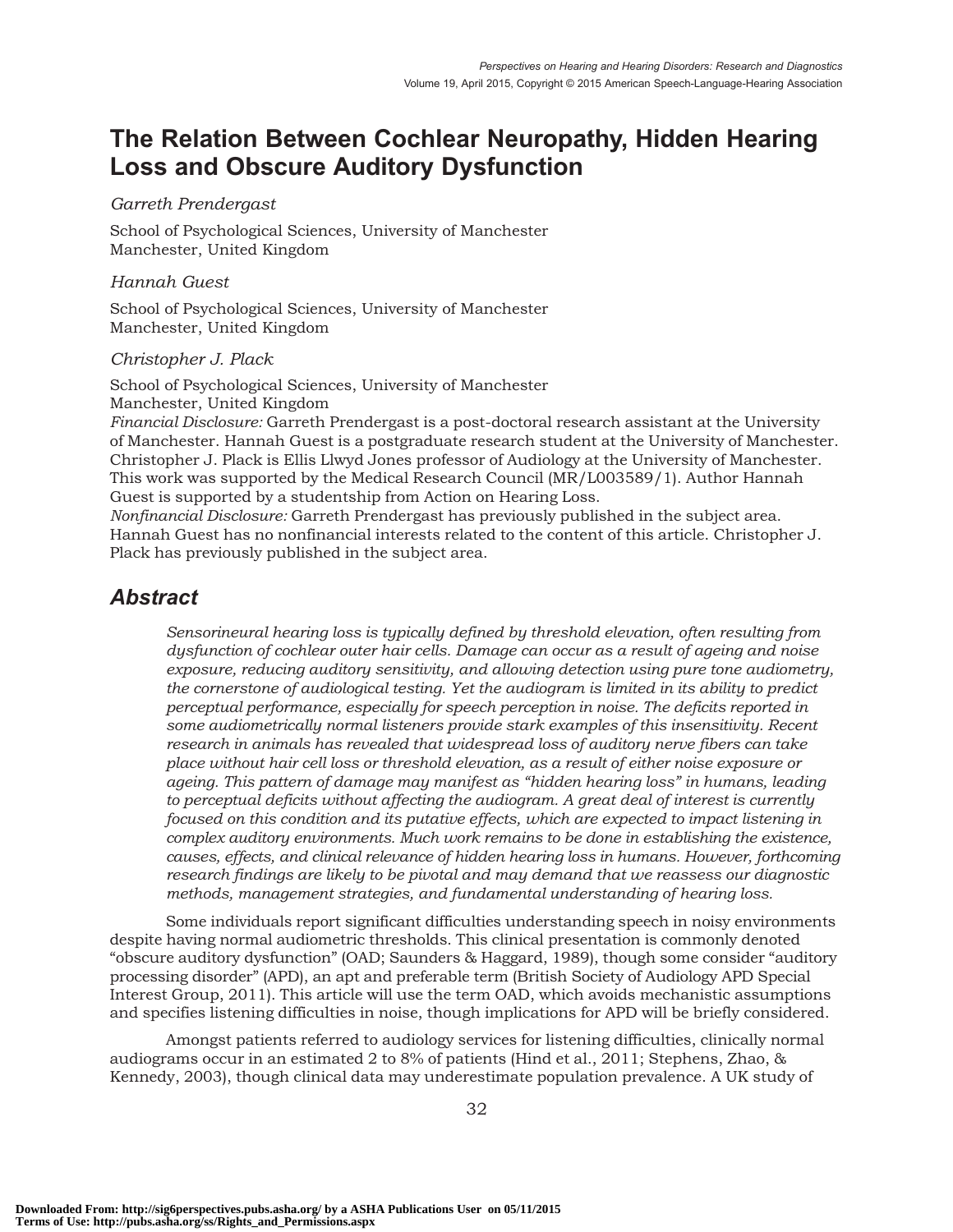~2500 individuals found that 26% of adults reported great difficulty hearing speech in noise, whilst only 16% demonstrated clinically abnormal audiometric sensitivity (Davis, 1989). A variety of factors are thought to motivate clinical presentations of OAD, including psychological, central, cognitive, and sensory factors (Saunders & Haggard, 1992; Zhao & Stephens, 2007), and knowledge of underlying pathologies and their relation to one another remains incomplete. However, as will become clear, recent scientific findings from both human and animal studies suggest that damage to the auditory nerve (AN) could underlie some cases of OAD.

## Animal Evidence of Cochlear Neuropathy

The classic view of sensorineural hearing loss holds that damage occurs primarily to the hair cells of the cochlea, resulting chiefly from the ageing process and from exposure to loud sounds. Cochlear outer hair cells (OHCs), which amplify the motion of the basilar membrane, are thought to be particularly vulnerable. Loss of OHC function reduces the effectiveness of the cochlear amplifier, resulting in decreased sensitivity to quiet sounds and hence to elevated audiometric thresholds. However, a very different type of hearing loss was recently shown to be dominant in seminal work on noise exposure using a mouse model.

Kujawa and Liberman (2009) exposed mice to 2 hours of 100 dB SPL noise (8–16 kHz), which resulted in only temporary threshold shifts. Otoacoustic emissions (OAEs) and auditory brainstem responses (ABRs) at low sound levels returned to normal several weeks post-exposure, implying no permanent effects on OHC function. However, ABR wave I amplitudes, which reflect AN activity, were permanently reduced in response to medium and high level sounds, and histological investigations revealed that up to half of the synapses between inner hair cells (IHCs) and AN fibers had been lost in high frequency regions. This synaptic loss is thought to have resulted from glutamate excitotoxicity (Pujol & Puel, 1999) and was followed by gradual degeneration of AN fibers, despite the survival of cochlear hair cells. Termed "cochlear neuropathy," this pattern of damage represents a new variety of sensorineural hearing loss, distinct from hair cell loss and not necessarily reflected by permanent threshold elevation.

The findings of widespread neuronal loss and normal cochlear sensitivity seem contradictory, yet may be explained by a specific pattern of neural damage. IHCs synapse with many AN fibers, which have a range of spontaneous firing rates. A subsequent study by Furman, Kujawa, and Liberman (2013) demonstrated noise-induced cochlear neuropathy in another species, the guinea pig, and found that neuropathy was selective for fibers with low and medium spontaneous rates. These fibers have relatively high response thresholds and contribute little to the detection of lowlevel sounds, but may be important in the coding of auditory inputs at higher levels (Bharadwaj, Verhulst, Shaheen, Liberman, & Shinn-Cunningham, 2014).

Maison, Usubuchi, and Liberman (2013) showed that cochlear neuropathy in mice can result from exposure to more moderate sound levels (84 dB SPL) over longer durations and is exacerbated by loss of medial olivocochlear feedback. Similar effects have been found as a result of ageing, in animals not exposed to high sound levels. Microscopic examination of the inner ears of mice by Sergeyenko, Lall, Liberman, and Kujawa (2013) revealed a progressive loss of cochlear synapses throughout the lifespan, well in advance of threshold changes or OHC loss, with neuronal loss following. Previous AN recordings from ageing gerbils indicate declining proportions of fibers with low spontaneous rates (Schmiedt, Mills, & Boettcher, 1996). Taken together, these findings suggest that noise-induced and age-related cochlear neuropathy may share the same underlying mechanisms and effects, with noise exposure hastening the onset and progression of neuronal loss that occurs naturally as part of the ageing process.

## Human Evidence Consistent With Cochlear Neuropathy

The term "hidden hearing loss" (HHL), coined by Schaette and McAlpine (2011), is increasingly prominent in literature relating to cochlear neuropathy. The term's usage has sometimes been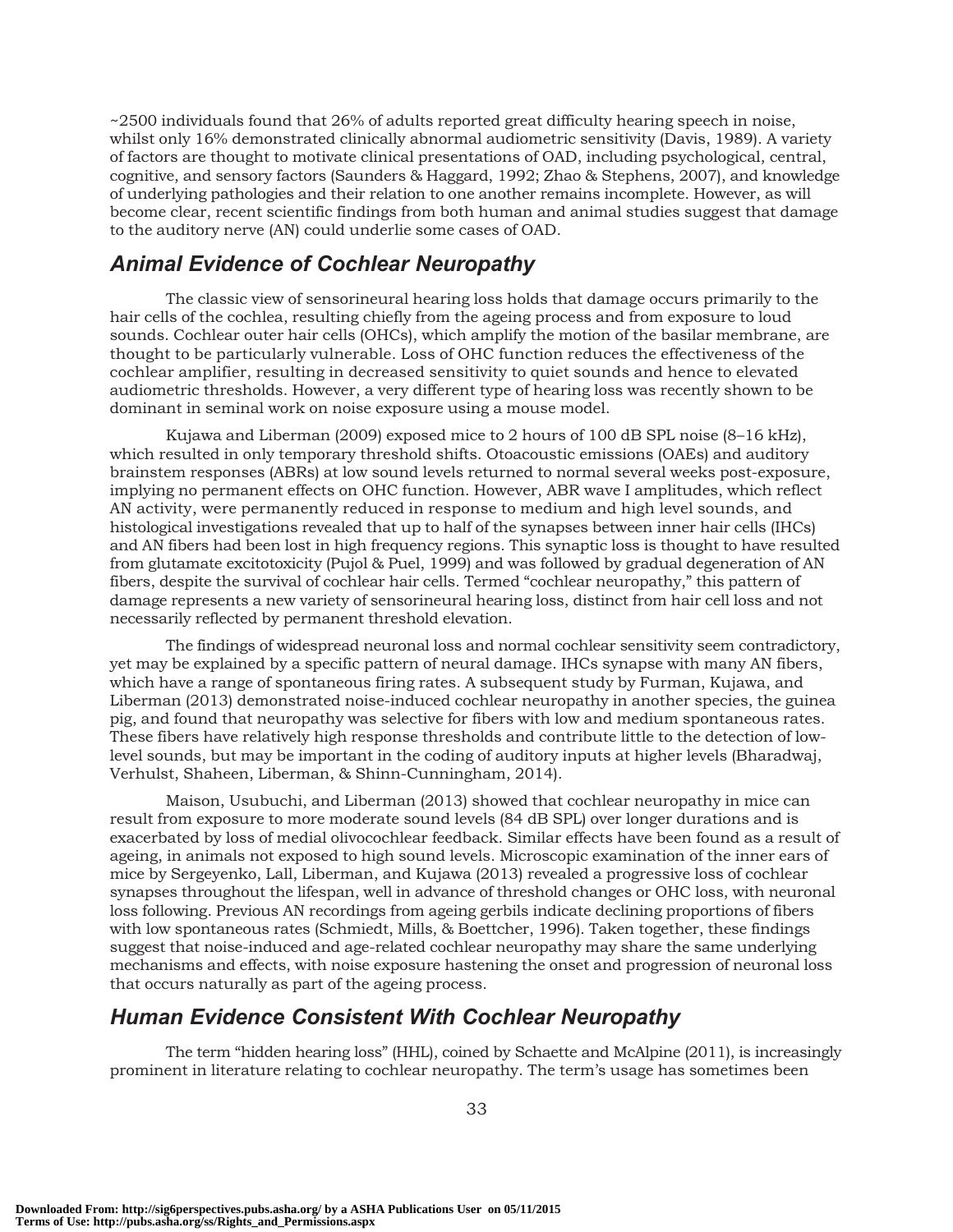inexact, referring to suprathreshold deficits of uncertain cause. Contrary to this practice, we define HHL as cochlear neuropathy that is undetectable by pure tone audiometry and that leads to perceptual effects. If those perceptual effects include impaired speech perception in noise, as proposed by Kujawa and Liberman (2009), then HHL may explain some cases of OAD.

Relevant research in humans is in its infancy and is yet to yield conclusive evidence of noise-induced or age-related HHL. However, a variety of indirect evidence has accumulated. As we shall see, noise exposure and ageing have been linked to a range of perceptual and electrophysiological abnormalities, which are consistent with HHL and its expected effects on auditory processing. Kujawa and Liberman (2009) proposed that cochlear neuropathy should degrade the neural encoding of sound in low signal-to-noise ratio conditions. Lopez-Poveda and Barrios (2013) used a computer model to investigate the effects of deafferentation on the neural representation of speech. According to their simulation, diffuse neuronal loss leads to a "noisier" representation of the signal in the AN, which impairs speech perception in noise more than in quiet. Bharadwaj et al. (2014) proposed that cochlear neuropathy should impair the temporal representation of auditory inputs. In particular, they suggested that the selective loss of high threshold AN fibers degrades the encoding of the slowly varying temporal envelope, especially at high overall input levels.

Multiple studies demonstrate associations between noise exposure and suprathreshold perceptual deficits in individuals with normal or near-normal audiograms (see Plack, Barker, & Prendergast, 2014 for a review). Many of the findings are consistent with an underlying noiseinduced HHL but as yet offer no conclusive evidence. For example, neuroplastic changes at higher levels of the central auditory system may play a role in the deleterious effects of noise exposure (Gourevitch, Edeline, Occelli, & Eggermont, 2014). It is important to note that Stephens et al. (2003) found no association between OAD and history of noise exposure. However, this cannot be taken as evidence that HHL is not a cause of OAD, since both OAD and cochlear neuropathy are likely to be multifactorial conditions.

Clearer substantiation of HHL requires objective and non-invasive measures of neuronal function in order to detect alterations in processing and establish the relation to underlying neuropathy. Promising electrophysiological techniques include the ABR at suprathreshold levels, as used in animal studies of cochlear neuropathy, and the frequency-following response (FFR)—a scalp-recorded potential reflecting phase-locked neural activity in the rostral brainstem (Krishnan, 2006). The FFR, at least at low frequencies, is not thought to reflect AN activity directly, but provides a useful measure of temporal precision in the brainstem and is likely to be sensitive to coding deficits earlier in the auditory pathway, including those due to cochlear neuropathy. Preliminary data suggest that the FFR may be sensitive to alterations in neural coding related to noise-exposure (Barker, Hopkins, Baker, & Plack, 2014).

The earliest interpretation of human electrophysiological data in relation to HHL involved individuals with and without tinnitus (the perception of a sound in the absence of an acoustic source). Schaette and McAlpine (2011) measured ABRs to high-level stimuli in two audiometrically matched groups of normal-hearing individuals, with one group containing individuals who reported tinnitus. They found that the tinnitus group had reduced wave I amplitudes at high levels, indicating reduced AN activity. This finding parallels the diminished wave I amplitudes seen in the animal model of noise-induced cochlear neuropathy and suggests that deafferentation may account for some cases of tinnitus. It is tempting to speculate that noise exposure might have played a causal role, though no measures of noise exposure were reported. Amplitude reductions were not seen in later peaks of the ABR, which the authors interpreted as evidence for compensation at the level of the auditory brainstem. This pattern of results, which was corroborated by Gu, Herrmann, Levine, and Melcher (2012), suggests not only that reduced AN activity can trigger tinnitus but that it does so by means of a "neural gain" mechanism. Such a compensatory mechanism may mitigate the extent to which an altered AN response affects perception, but the interaction of central gain mechanisms and cochlear neuropathy requires more thorough investigation.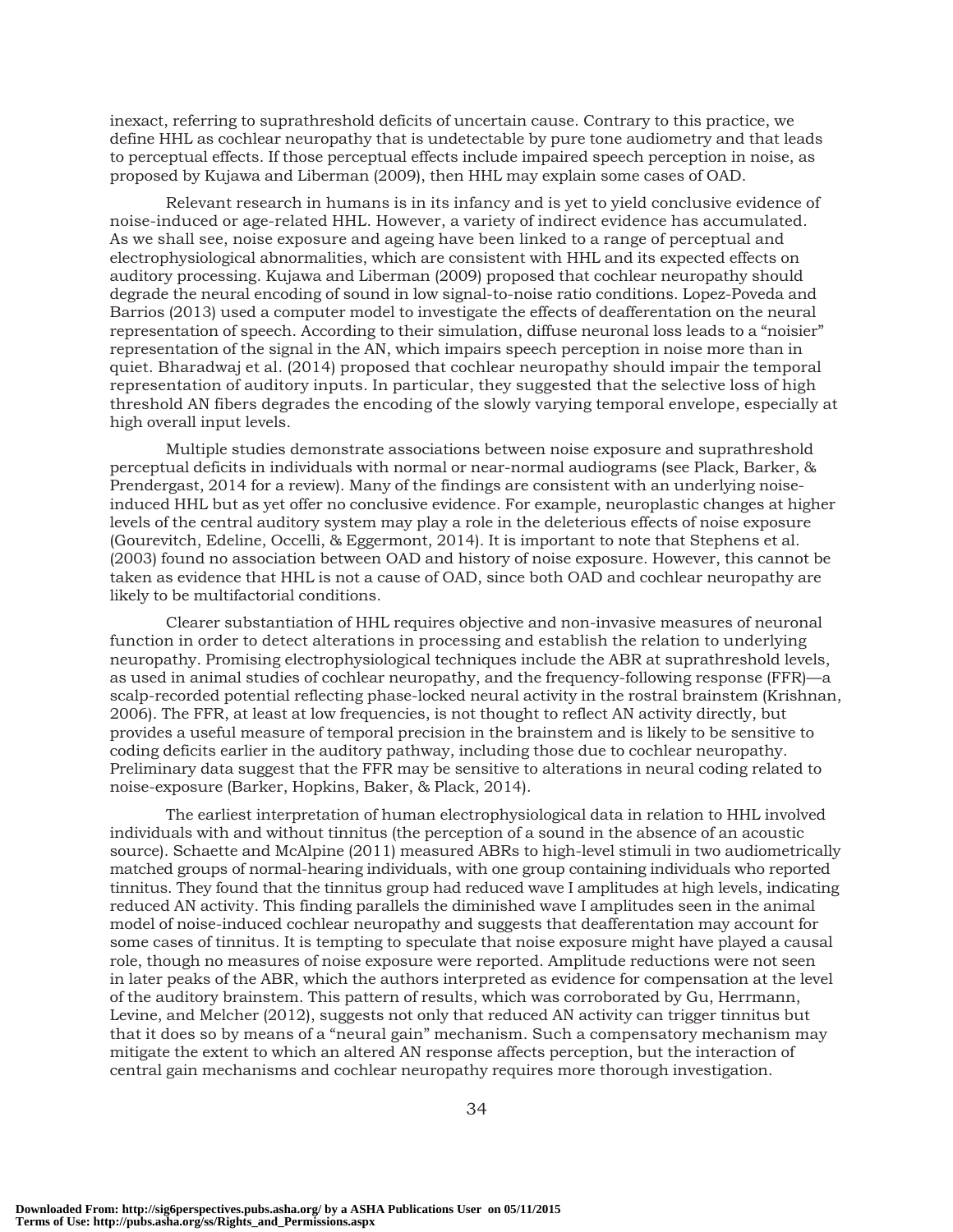Electrophysiological findings, possibly reflecting cochlear neuropathy, have also been related to performance on complex discrimination tasks. FFR synchronization strength to speech stimuli in audiometrically normal listeners has been shown to relate to speech recognition in noise (Song, Skoe, Banai, & Kraus, 2011) and to performance on an auditory selective attention task involving competing voices and spatial cues (Ruggles, Bharadwaj, & Shinn-Cunningham, 2011). The FFR is also predictive of performance on simpler discrimination tasks (e.g., pure tone frequency discrimination) even when audiometric threshold and age have been controlled (Marmel et al., 2013). More recently, Bharadwaj, Masud, Verhulst, Mehraei, and Shinn-Cunningham (2015) designed an FFR measure to be specifically sensitive to the hypothesized effects of cochlear neuropathy. They used stimuli with high sound levels and shallow modulations to challenge temporal coding and emphasize the contribution of high-threshold fibers. This electrophysiological measure correlated with behavioral measures of temporal coding and both types of measure were highly predictive of auditory selective attention. The authors concluded that young, audiometrically normal people vary markedly in their ability to analyze complex auditory scenes and that temporal coding deficits consistent with cochlear neuropathy may play a significant role in this variation.

A wide variety of data provides support for age-related HHL, including histological evidence. Makary, Shin, Kujawa, Liberman, and Merchant (2011) counted spiral ganglion cells (SGCs) in individuals with full sets of cochlear hair cells. SGC counts declined throughout the lifespan, preceding audiometric changes, and the rate of loss closely paralleled the rate found in mice when normalized by mean lifespan. The SGC loss may underestimate synaptic loss, since synaptopathy significantly preceded SGC loss in the mouse model (Sergeyenko, Lall, Liberman, & Kujawa, 2013). Though the overall pattern was of steady decline, some teenagers had lost over a quarter of their SGCs while some older individuals had very little loss. Though speculative, it is possible that these radically different rates of loss were attributable to differences in lifetime noise exposure. Such a study, which relates SGC counts to noise exposure, would aid our understanding of the causes of the cochlear neuropathy underlying HHL and may inform decisions relating to preventing and managing HHL.

Ageing is well known to be associated with deficits in auditory perception, many of which are consistent with the expected effects of HHL. Impaired speech perception in noise is frequently reported, even in the absence of threshold elevation (e.g., Dubno, Dirks, & Morgan 1984; Kim, Frisina, Mapes, Hickman, & Frisina, 2006). Declining cognition is thought to be a contributory factor, but degraded temporal processing is likely to play an additional role (Füllgrabe, Moore, & Stone, 2014). Age-related declines in temporal processing have been demonstrated independent of audiometric threshold, both in behavioral (Füllgrabe, Moore, & Stone, 2014; King, Hopkins, & Plack, 2014) and electrophysiological research using the FFR (Bones & Plack, 2015; Clinard & Tremblay, 2013; Marmel et al., 2013). However, Anderson, Parbery-Clark, White-Schwoch, and Kraus (2013) note that mechanisms other than AN deafferentation could account for altered temporal processing in older adults, such as a lack of inhibition or an increase in the variability of the neural response. Similarly, ABR amplitudes have been shown to diminish with age, largely independent of changes in the audiogram (Konrad-Martin et al., 2012). In particular, reductions were recorded in wave I, suggestive of cochlear neuropathy, though findings were also consistent with desynchronization of AN activity.

## From Current Evidence to Clinical Significance

It has long been clear that pure tone audiometry is limited in its ability to predict everyday perceptual performance and to identify auditory pathology. Yet our understanding of the pathologies concealed beyond the audiogram remains unclear and incomplete. Cochlear neuropathy is a model of underlying pathology that has the capacity to explain some of the suprathreshold perceptual deficits reported in the literature, since it allows for widespread cochlear damage with normal audiometric findings. However, many questions must be answered if we are to establish HHL as a cause of hearing dysfunction in humans and to understand its contribution to OAD.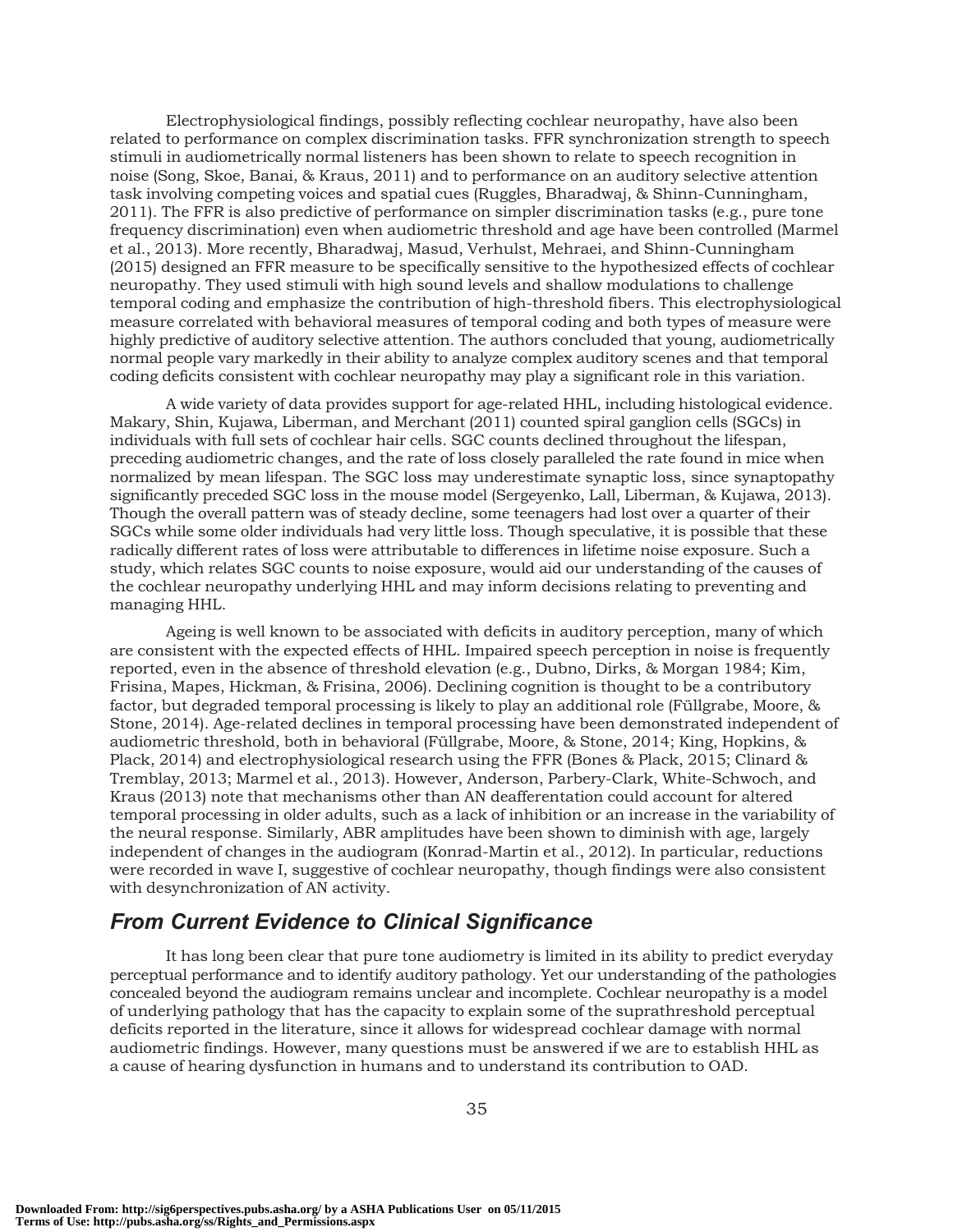The animal evidence is compelling. In small mammals, cochlear neuropathy occurs as part of the natural ageing process and can also be induced by noise exposure, without OHC loss or permanent threshold elevation. However, it is by no means certain that comparable processes take place in the human ear, especially given the interspecies differences in the animal data. Studies that have induced cochlear neuropathy in guinea pigs rather than mice have reported much greater survival of SGCs (Lin, Furman, Kujawa, & Liberman, 2011) and widespread synaptic recovery (Liu et al., 2012). It may be that mammals differ widely in their susceptibility to cochlear neuronal loss. Additionally, animal research has largely neglected investigation of perceptual effects. These are required in order to substantiate HHL as we define it, and may play a key role in future HHL research by allowing the demonstration of parallel effects in animals and humans.

Current evidence supporting noise-induced HHL is indirect, mainly consisting of noiserelated perceptual deficits in humans with normal or near normal hearing, which are generally consistent with HHL. Preliminary electrophysiological data has also associated noise exposure with temporal coding deficits and ongoing research is likely to corroborate or refute noise-induced HHL in the near future. As regards ageing, researchers have long puzzled over the declines observed in speech perception and temporal coding, which outpace changes in the audiogram. Age-related HHL is a plausible contributor to such suprathreshold deficits, particularly given the evidence of SGC loss in ageing humans and its correspondence to the animal model of cochlear neuropathy.

Clearly there is much work to be done in determining the actuality, causes and effects of HHL. Due to the constraints on invasive measures in humans, it may be most practical to devise paradigms that combine animal and human data to form a chain of evidence from histological findings all the way through to high-level perceptual effects. Electrophysiological measures will surely play a key role, in light of the proven sensitivity of such measures to cochlear neuropathy and the potential for parallel application in human and animal species.

Additional research will be required to establish a role for HHL in OAD, which is thought to reflect heterogeneous underlying factors. The effects of cochlear neuropathy on speech perception in noise must be shown not only to exist but also to be clinically significant. The existing evidence discussed above, relating neural temporal coding to speech discrimination, is derived from participants without known perceptual deficits. It may be that temporal coding is further degraded in some individuals with OAD, or it may be that this mechanism contributes little to their clinical presentation. There is a need for carefully designed research with this patient group, establishing the role of HHL relative to others factors such as cognition, personality, and subtle hair cell dysfunction.

Finally, it is important to note that the potential implications of HHL extend beyond hearing dysfunction with normal hearing thresholds. Cases of OAD and tinnitus with normal audiograms might represent particularly dramatic manifestations of HHL, but cochlear neuropathy may also be present in individuals with audiometric hearing loss. There are likely to be significant challenges in trying to determine the prevalence of HHL in clinically hearing impaired listeners and its contribution to their perceptual deficits. A complex mixture of elevated audiometric thresholds combined with a degree of cochlear neuropathy could explain why signal amplification does not fully restore speech perception in noise and why it is difficult to predict speech perception defects based on the audibility of the individual. There are potentially complex interactions at work; however, these questions should not be neglected and their answers may ultimately entail substantial revision of our understanding, assessment, and management of hearing loss.

### Clinical Implications

Given the current state of HHL research, in-depth discussion of clinical implications is rather premature. Nevertheless, these ramifications deserve some consideration at this stage, given their potential importance for hearing health. If HHL is found to be a significant source of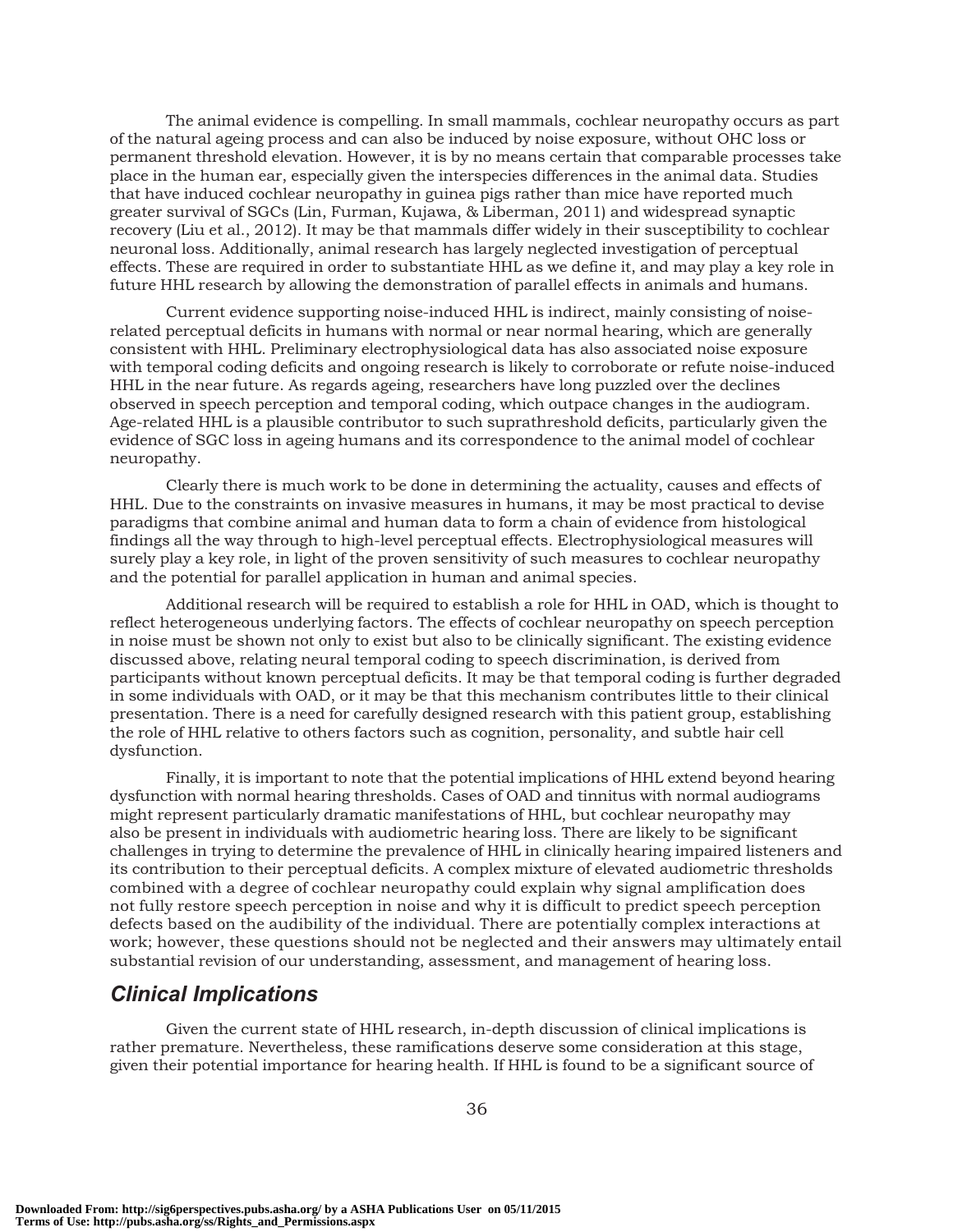hearing dysfunction, then it must be remodeled as an auditory condition that can be detected, quantified, managed, and ideally prevented.

By definition, a "hidden" pathology demands new diagnostic techniques. Cochlear neuropathy eludes not only audiometry but also sensitive measures of auditory function such as OAEs and ABR thresholds (as currently the main clinical utility of an ABR recording is obtaining one at threshold). Current research into HHL aims not only to elucidate the condition but also to lay the groundwork for practical diagnostic tools. Particular promise may lie in applying electrophysiological measures such as the ABR and FFR at suprathreshold levels, allowing objective assessment of neural function early in the auditory pathway, free from the confounds of attention and cognition. It may be that the most sensitive and specific applications involve the comparison of information across different frequencies and sound levels, to draw out the effects of selective neuronal loss.

Arguably the most important implications of the existence of HHL concern noise exposure and hearing health protection. The potential dangers of high sound levels are recognized and addressed by evidence-based regulations on noise exposure in the workplace (United States Department of Labor, n.d.), as well as clinical recommendations and public health advice. Yet all rest on the assumption that exposures insufficient to cause permanent threshold shifts are not significantly damaging to long-term hearing health (May, 2000). Further research into HHL may show this premise to be unfounded. In particular, exposures considered moderate may in fact have the potential to cause permanent damage with disabling effects (Maison, Usubuchi, & Liberman, 2013), calling for the revision of guidance and legislation in order to best protect against hearing dysfunction. The diagnostic tools discussed above may play a role in this endeavor, by allowing early identification of susceptible individuals.

In the long term, a diagnosis of HHL may lead to direct treatment of neural damage. Advances in research with human and animal stem cells suggest that therapy to restore functional auditory neurons may one day be possible (Chen et al., 2012; Nayagam et al., 2013; Needham, Hyakumura, Gunewardene, Dottori, & Nayagam, 2014). In a similar vein, neurotrophins have been shown to promote regrowth of peripheral processes of auditory neurons and reduction of SGC loss (Glueckert et al., 2008; Wan et al., 2014).

In the more immediate future, insight into HHL should guide selection of management options for affected individuals and the development of new therapies. For cases of OAD attributable to HHL, the diagnosis of underlying pathology would indicate auditory rehabilitation, as opposed to (or in addition to) management of psychological or cognitive factors (Zhao & Stephens, 2007). Patients should be offered hearing and communication advice appropriate to AN dysfunction and consequent perceptual deficits. In addition, the identification of abnormal auditory processing might mean a place for appropriate auditory training (Moore, 2011), ideally developed to address coding deficits early in the auditory pathway. Lastly, technological advances might allow a role for hearing assistive technology. For example, "bilateral beamforming" hearing aids offer more enhanced directivity and greater improvements in signal-to-noise ratio (SNR) than conventional aids (Picou, Aspell, & Ricketts, 2014). These and other innovative signal processing strategies may be of benefit in offsetting the expected effects of HHL on neural SNR and temporal processing.

Finally, if HHL is found to underlie some cases of OAD, then clinical understanding of the condition will be aided by careful delineation of relevant terminology and of the relation of HHL to other conditions. Patients diagnosed with HHL could no longer be classified as having an "obscure" condition, though it would remain "hidden" to conventional audiometry. The condition would arguably constitute a variety of APD, though not of OAD, and could also be considered a form of sub-clinical auditory neuropathy, since the latter condition is defined by more severely disrupted neural function. Efforts to understand these correspondences may yield benefits in both research and clinical practice.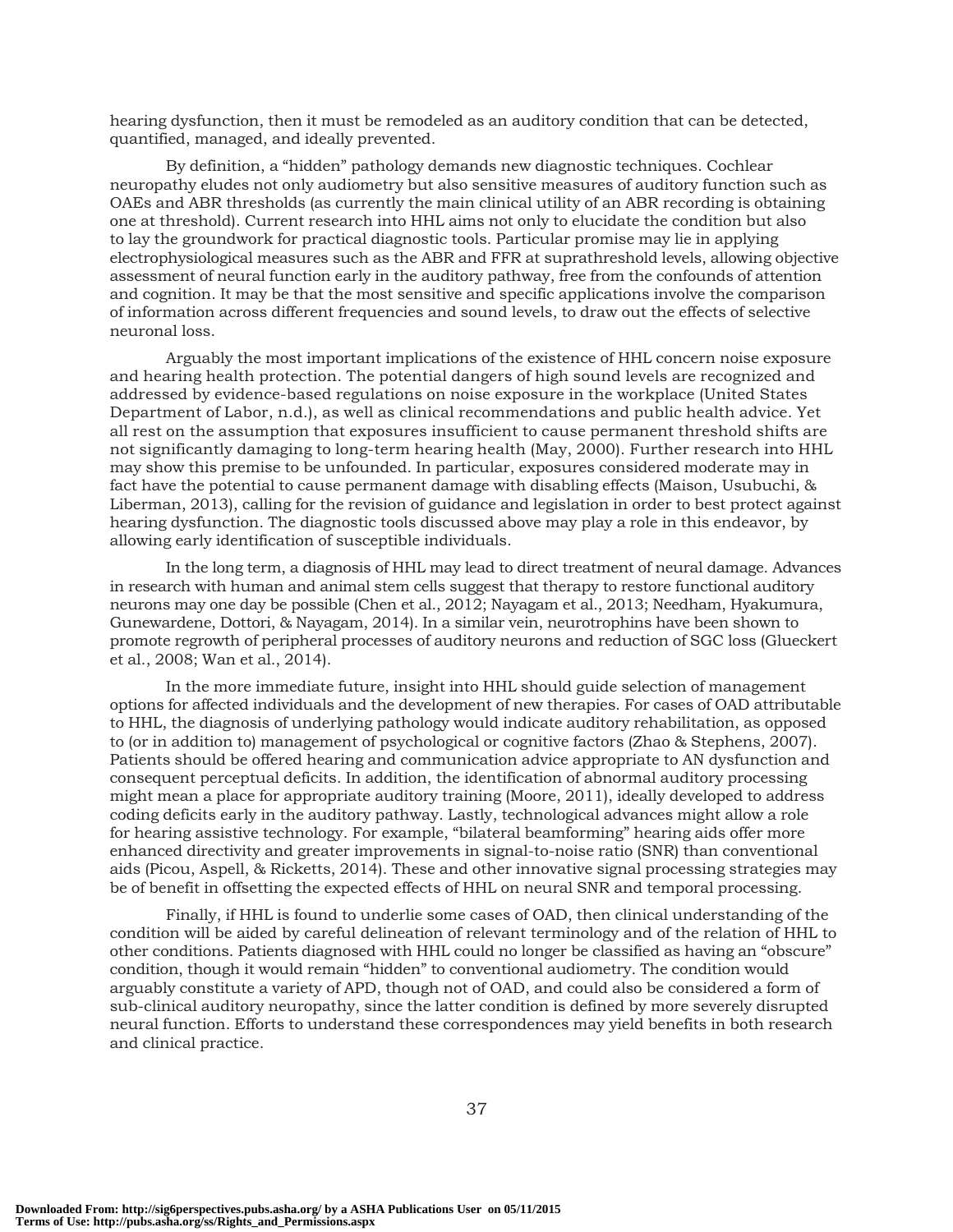The next few years of research into HHL are likely to be pivotal in determining the prevalence, causes, and effects of cochlear neuropathy, not only in listeners with normal audiometric thresholds but in the wider human population. Defining the extent of the problem and developing sensitive and specific diagnostic methods are likely to be of great clinical importance. In summary, forthcoming HHL findings may demand a comprehensive overhaul of the classic account of sensorineural hearing loss and our understanding of what can be regarded as "normal" hearing.

### Acknowledgments

The authors thank Agnès Léger and three anonymous reviewers for useful comments on earlier versions of the manuscript.

### **References**

Anderson, S., Parbery-Clark, A., White-Schwoch, T., & Kraus, N. (2013). Auditory brainstem response to complex sounds predicts self-reported speech-in-noise performance. Journal of Speech, Language, and Hearing Research, 56, 31–43.

Barker, D., Hopkins, K., Baker, R., & Plack, C. J. (2014). Detecting the early effects of noise exposure. Paper presented at the Midwinter Meeting of Association for Research in Otolaryngology, San Diego, CA.

Bharadwaj, H. M., Verhulst, S., Shaheen, L., Liberman, M. C., & Shinn-Cunningham, B. G. (2014). Cochlear neuropathy and the coding of supra-threshold sound. Frontiers in Systems Neuroscience, 8, 26.

Bharadwaj, H. M., Masud, S., Verhulst, S., Mehraei, G., & Shinn-Cunningham, B. G. (2015). Individual differences reveal correlates of hidden hearing deficits. Journal of Neuroscience.

Bones, O., & Plack, C. J. (2015). Losing the music: Aging affects the perception and subcortical neural representation of musical harmony. Journal of Neuroscience, 35(9), 4071–4080.

British Society of Audiology APD Special Interest Group. (2011). What's in a name? APD by any other name would not smell so sweet. International Journal of Audiology, 50, 496.

Chen, W., Jongkamonwiwat, N., Abbas, L., Eshtan, S. J., Johnson, S. L., Kuhn, S., ... Rivolta, M. N. (2012). Restoration of auditory evoked responses by human ES-cell-derived otic progenitors. Nature, 490, 278–282.

Clinard, C. G., & Tremblay, K. L. (2013). Aging degrades the neural encoding of simple and complex sounds in the human brainstem. Journal of the American Academy of Audiology, 24, 590–599.

Davis, A. C. (1989). The prevalence of hearing impairment and reported hearing disability among adults in Great Britain. International Journal of Epidemiology, 18, 911–917.

Dubno, J. R., Dirks, D. D., & Morgan, D. E. (1984). Effects of age and mild hearing loss on speech recognition in noise. The Journal of the Acoustical Society of America, 76, 87–96.

Füllgrabe, C., Moore, B. C. J., & Stone, M. A. (2014). Age-group differences in speech identification despite matched audiometrically normal hearing: Contributions from auditory temporal processing and cognition. Frontiers in Aging Neuroscience, 6:347.

Furman, A. C., Kujawa, S. G., & Liberman, M. C. (2013). Noise-induced cochlear neuropathy is selective for fibers with low spontaneous rates. Journal of Neurophysiology, 110, 577–586.

Glueckert, R., Bitsche, M., Miller, J. M., Zhu, Y., Prieskorn, D. M., Altschuler, R. A., & Schrott-Fischer, A. (2008). Deafferentiation-associated changes in afferent and efferent processes in the guinea pig cochlea and afferent regeneration with chronic intrascalar brain-derived neurotrophic factor and acidic fibroblast growth factor. The Journal of Comparative Neurology, 507, 1602–1621.

Gourevitch, B., Edeline, J. M., Occelli, F., & Eggermont, J. J. (2014). Is the din really harmless? Long-term effects of non-traumatic noise on the adult auditory system. Nature Reviews Neuroscience, 15, 483–491.

Gu, J. W., Herrmann, B. S., Levine, R. A., & Melcher, J. R. (2012) Brainstem auditory evoked potentials suggest a role for the ventral cochlear nucleus in tinnitus. Journal of the Association for Research in Otolaryngology, 13, 819–833.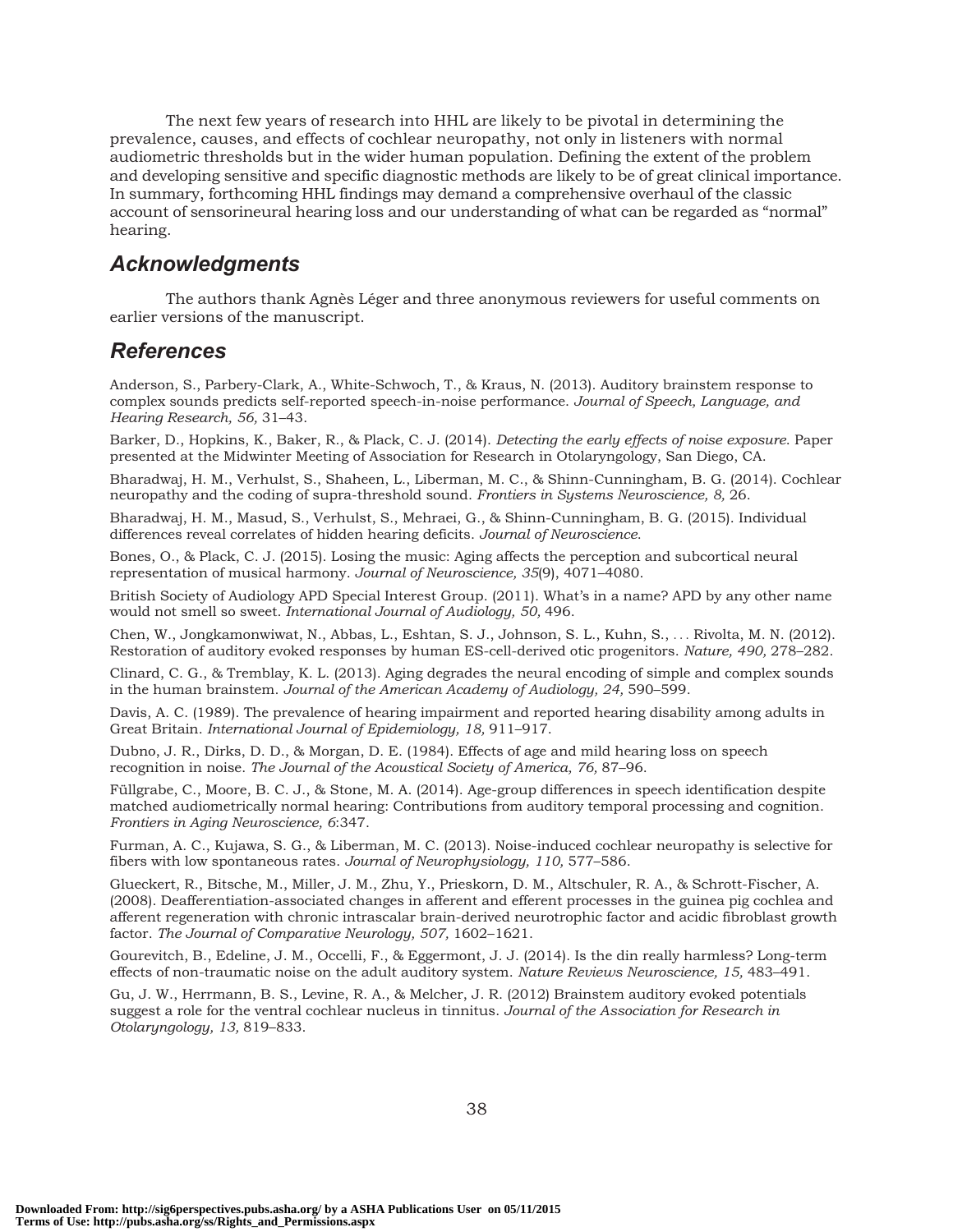Hind, S. E., Haines-Bazrafshan, R., Benton, C. L., Brassington, W., Towle, B., & Moore, D. R. (2011). Prevalence of clinical referrals having hearing thresholds within normal limits. International Journal of Audiology, 50, 708–716.

Kim, S., Frisina, R. D., Mapes, F. M., Hickman, E. D., & Frisina, D. R. (2006). Effect of age on binaural speech intelligibility in normal hearing adults. Speech Communication, 48, 591–597.

King, A., Hopkins, K., & Plack, C. J. (2014). The effects of age and hearing loss on interaural phase difference discriminationa). The Journal of the Acoustical Society of America, 135, 342–351.

Konrad-Martin, D., Dille, M. F., McMillan, G., Griest, S., McDermott, D., Fausti, S. A., & Austin, D. F. (2012). Age-related changes in the auditory brainstem response. Journal of the American Academy of Audiology, 23, 18–35.

Krishnan, A. (2006). Frequency-following response. In R. F Burkhard, M. Don, & J. Eggermont (Eds.). Auditory evoked potentials: Basic principles and clinical application (pp. 313–335). Philadelphia, PA: Lippincott Williams and Wilkins.

Kujawa, S. G., & Liberman, M. C. (2009). Adding insult to injury: Cochlear nerve degeneration after "temporary" noise-induced hearing loss. Journal of Neuroscience, 29, 14077–14085.

Lin, H., Furman, A., Kujawa, S., & Liberman, M. C. (2011). Primary neural degeneration in the guinea pig cochlea after reversible noise-induced threshold shift. Journal of the Association for Research in Otolaryngology, 12, 605–616.

Liu, L., Wang, H., Shi, L., Almuklass, A., He, T., Aiken, S., ... Wang, J. (2012). Silent damage of noise on cochlear afferent innervation in guinea pigs and the impact on temporal processing. PLoS ONE, 7(11), e49550.

Lopez-Poveda, E. A., & Barrios, P. (2013). Perception of stochastically undersampled sound waveforms: A model of auditory deafferentation. Frontiers in Neuroscience, 7, 124.

Makary, C., Shin, J., Kujawa, S., Liberman, M. C., & Merchant, S. (2011). Age-related primary cochlear neuronal degeneration in human temporal bones. Journal of the Association for Research in Otolaryngology, 12, 711–717.

Maison, S. F., Usubuchi, H., & Liberman, M. C. (2013). Efferent feedback minimizes cochlear neuropathy from moderate noise exposure. Journal of Neuroscience, 33, 5542–5552.

Marmel, F., Linley, D., Carlyon, R. P., Gockel, H. E., Hopkins, K., & Plack, C. J. (2013). Subcortical neural synchrony and absolute thresholds predict frequency discrimination independently. Journal of the Association for Research in Otolaryngology, 14, 757–766.

May, J. J. (2000). Occupational Hearing Loss. American Journal of Industrial Medicine, 37, 112–120.

Moore, D. R. (2011). The diagnosis and management of auditory processing disorder. Language, Speech, and Hearing Services in Schools, 42(3), 303–308.

Moore, D. R., Edmondson-Jones, M., Dawes, P., Fortnum, H., McCormack, A., Pierzycki, R. H., & Munro, K. J. (2014). Relation between speech-in-noise threshold, hearing loss and cognition from 40–69 years of age. PLoS ONE, 9(9), e107720.

Nayagam, B. A., Edge, A. S., Needham, K., Hyakumura, T., Leung, J., Nayagam, D. A. X., & Dottori, M. (2013). An in vitro model of developmental synaptogenesis using cocultures of human neural progenitors and cochlear explants. Stem Cells and Development, 22, 901–912.

Needham, K., Hyakumura, T., Gunewardene, N., Dottori, M., & Nayagam, B. A. (2014). Electrophysiological properties of neurosensory progenitors derived from human embryonic stem cells. Stem Cell Research, 12, 241–249.

United States Department of Labor. (n.d.). Occupational Safety & Health Administration. Occupational Noise Exposure. 1910.95. Retrieved from [https://www.osha.gov/pls/oshaweb/owadisp.show\\_document?](https://www.osha.gov/pls/oshaweb/owadisp.show_document?p_table=standards&p_id=9735) [p\\_table=standards&p\\_id=9735](https://www.osha.gov/pls/oshaweb/owadisp.show_document?p_table=standards&p_id=9735)

Picou, E. M., Aspell, E., & Ricketts, T. A. (2014). Potential benefits and limitations of three types of directional processing in hearing aids. Ear and Hearing, 35, 339–352.

Plack, C. J., Barker, D., & Prendergast, G. (2014). Perceptual consequences of "hidden" hearing loss. Trends in Hearing, 18, pii: 2331216514550621.

Pujol, R., & Puel, J.-L. (1999). Excitotoxicity, synaptic repair, and functional recovery in the mammalian cochlea: A review of recent findings. Annals of the New York Academy of Sciences, 884, 249–254.